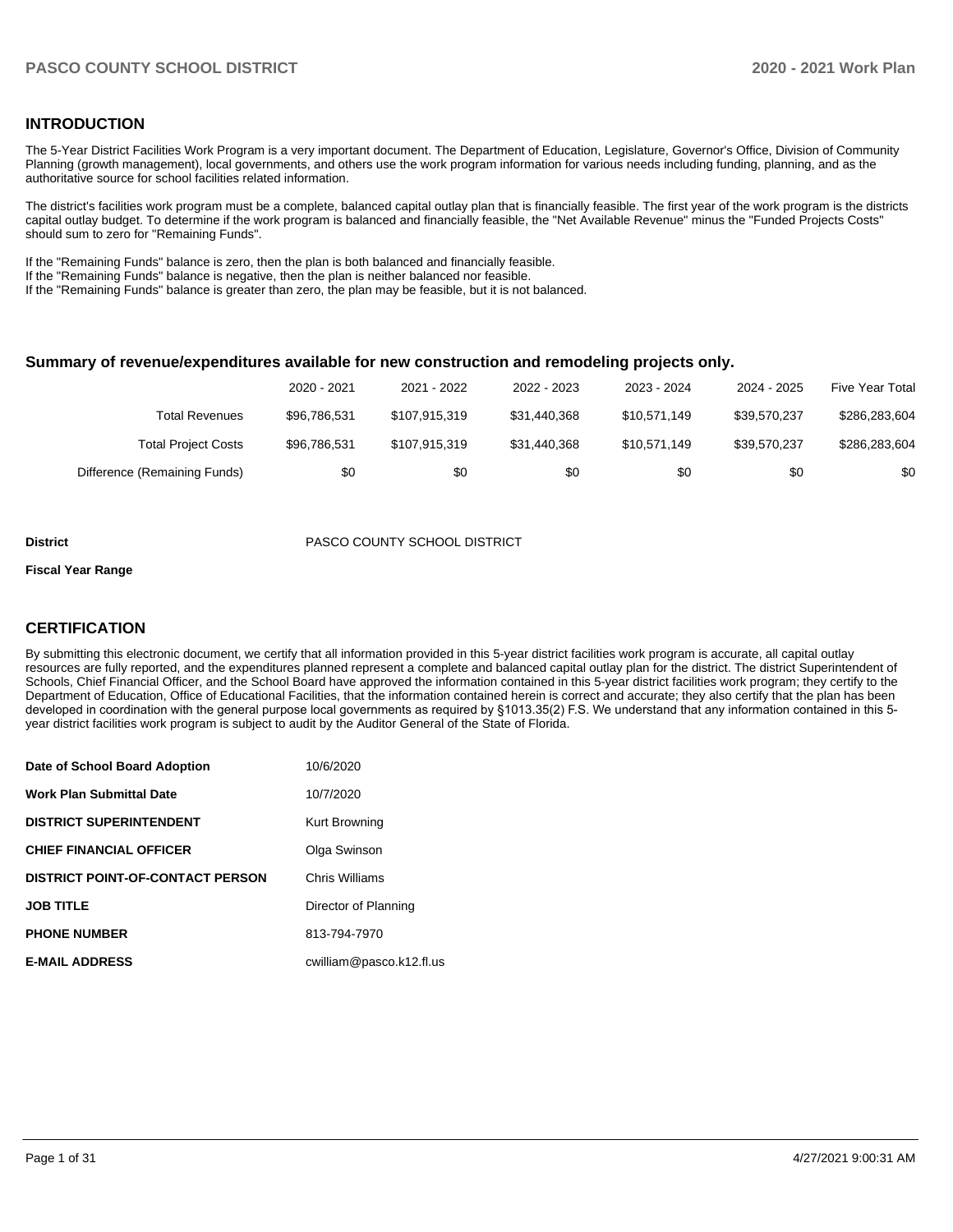# **Expenditures**

## **Expenditure for Maintenance, Repair and Renovation from 1.50-Mills and PECO**

Annually, prior to the adoption of the district school budget, each school board must prepare a tentative district facilities work program that includes a schedule of major repair and renovation projects necessary to maintain the educational and ancillary facilities of the district.

|                | <b>Item</b>                                                                                                                                                                                                                                                                                                                                                                                                                                                                                                                                                                                                                                                                                                                                                                                                                                                                                                                                                                                                                                                                                                                                                                                                                                                                                                                                                                                                                                                                                                                                                                                                                                                                                                                                                                                                                                                                                                                                                                                                                                                                                                                                                                                 | $2020 - 2021$<br><b>Actual Budget</b> | 2021 - 2022<br>Projected | 2022 - 2023<br>Projected | 2023 - 2024<br>Projected | 2024 - 2025<br>Projected | <b>Total</b> |
|----------------|---------------------------------------------------------------------------------------------------------------------------------------------------------------------------------------------------------------------------------------------------------------------------------------------------------------------------------------------------------------------------------------------------------------------------------------------------------------------------------------------------------------------------------------------------------------------------------------------------------------------------------------------------------------------------------------------------------------------------------------------------------------------------------------------------------------------------------------------------------------------------------------------------------------------------------------------------------------------------------------------------------------------------------------------------------------------------------------------------------------------------------------------------------------------------------------------------------------------------------------------------------------------------------------------------------------------------------------------------------------------------------------------------------------------------------------------------------------------------------------------------------------------------------------------------------------------------------------------------------------------------------------------------------------------------------------------------------------------------------------------------------------------------------------------------------------------------------------------------------------------------------------------------------------------------------------------------------------------------------------------------------------------------------------------------------------------------------------------------------------------------------------------------------------------------------------------|---------------------------------------|--------------------------|--------------------------|--------------------------|--------------------------|--------------|
| Flooring       |                                                                                                                                                                                                                                                                                                                                                                                                                                                                                                                                                                                                                                                                                                                                                                                                                                                                                                                                                                                                                                                                                                                                                                                                                                                                                                                                                                                                                                                                                                                                                                                                                                                                                                                                                                                                                                                                                                                                                                                                                                                                                                                                                                                             | \$324,780                             | \$330,975                | \$337,170                | \$343,365                | \$349,560                | \$1,685,850  |
| Locations:     | İCENTENNIAL ELEMENTARY. CYPRESS ELEMENTARY. DENHAM OAKS ELEMENTARY. FOX HOLLOW ELEMENTARY. GULF HIGH. GUL<br>MIDDLE, GULFSIDE ELEMENTARY, HUDSON MIDDLE, HUDSON SENIOR HIGH, LAND O LAKES SENIOR HIGH, PASCO ELEMENTARY,<br>SAN ANTONIO ELEMENTARY, SAND PINE ELEMENTARY, SEVEN SPRINGS MIDDLE, TRINITY ELEMENTARY, Wendell Krinn Technical<br>High School, WEST ZEPHYRHILLS ELEMENTARY                                                                                                                                                                                                                                                                                                                                                                                                                                                                                                                                                                                                                                                                                                                                                                                                                                                                                                                                                                                                                                                                                                                                                                                                                                                                                                                                                                                                                                                                                                                                                                                                                                                                                                                                                                                                     |                                       |                          |                          |                          |                          |              |
| Roofing        |                                                                                                                                                                                                                                                                                                                                                                                                                                                                                                                                                                                                                                                                                                                                                                                                                                                                                                                                                                                                                                                                                                                                                                                                                                                                                                                                                                                                                                                                                                                                                                                                                                                                                                                                                                                                                                                                                                                                                                                                                                                                                                                                                                                             | \$0                                   | \$0                      | \$0                      | \$0                      | \$0                      | \$0          |
|                | Locations: No Locations for this expenditure.                                                                                                                                                                                                                                                                                                                                                                                                                                                                                                                                                                                                                                                                                                                                                                                                                                                                                                                                                                                                                                                                                                                                                                                                                                                                                                                                                                                                                                                                                                                                                                                                                                                                                                                                                                                                                                                                                                                                                                                                                                                                                                                                               |                                       |                          |                          |                          |                          |              |
| Safety to Life |                                                                                                                                                                                                                                                                                                                                                                                                                                                                                                                                                                                                                                                                                                                                                                                                                                                                                                                                                                                                                                                                                                                                                                                                                                                                                                                                                                                                                                                                                                                                                                                                                                                                                                                                                                                                                                                                                                                                                                                                                                                                                                                                                                                             | \$216,520                             | \$220,650                | \$224,780                | \$228,910                | \$233,040                | \$1,123,900  |
| Locations:     | ADMINISTRATION BUILDING, ANCLOTE ELEMENTARY, ANCLOTE HIGH SCHOOL, BAYONET POINT MIDDLE, CALUSA ELEMENTARY,<br>CENTENNIAL ELEMENTARY, CENTENNIAL MIDDLE, CENTRAL BUS GARAGE, CHARLES S. RUSHE MIDDLE, CHASCO ELEMENTARY,<br>CHASCO MIDDLE, CHESTER W TAYLOR JR ELEMENTARY, CONNERTON ELEMENTARY SCHOOL, COTEE RIVER ELEMENTARY,<br>CREWS LAKE MIDDLE, CYPRESS ELEMENTARY, DEER PARK ELEMENTARY, DENHAM OAKS ELEMENTARY, DISTRICT MAINTENANCI<br>BUILDING (MOON LAKE), DOUBLE BRANCH ELEMENTARY, DR JOHN LONG MIDDLE, EAST BUS GARAGE, ENERGY & MARINE<br>CENTER, FIVAY HIGH SCHOOL, FOX HOLLOW ELEMENTARY, Fred K. Marchman Technical College, GULF HIGH, GULF HIGHLANDS<br>ELEMENTARY, GULF MIDDLE, GULF TRACE ELEMENTARY, GULFSIDE ELEMENTARY, HARRY SCHWETTMAN EDUCATION CENTER,<br>HUDSON ELEMENTARY, HUDSON MIDDLE, HUDSON SENIOR HIGH, J W MITCHELL SENIOR HIGH, JAMES IRVIN EDUCATION<br>CENTER, JAMES M MARLOWE ELEMENTARY, LACOOCHEE ELEMENTARY, LAKE MYRTLE ELEMENTARY, LAND O LAKES SENIOR<br>HIGH, LONGLEAF ELEMENTARY, MARY GIELLA ELEMENTARY, MITTYE P LOCKE ELEMENTARY, MOON LAKE ELEMENTARY, MOORE-<br>MICKENS EDUCATION CENTER, NEW RIVER ELEMENTARY, NORTHWEST BUS GARAGE, NORTHWEST ELEMENTARY, OAKSTEAD<br>ELEMENTARY, ODESSA ELEMENTARY SCHOOL, PASCO ELEMENTARY, PASCO MIDDLE, PASCO SENIOR HIGH, PAUL R SMITH<br>MIDDLE, PINE VIEW ELEMENTARY, PINE VIEW MIDDLE, QUAIL HOLLOW ELEMENTARY, RAYMOND B STEWART MIDDLE, RICHEY<br>ELEMENTARY, RIVER RIDGE MIDDLE SENIOR HIGH, RODNEY B COX ELEMENTARY, SAN ANTONIO ELEMENTARY, SAND PINE<br>IELEMENTARY. SANDERS MEMORIAL ELEMENTARY. SCHRADER ELEMENTARY. SEVEN OAKS ELEMENTARY SCHOOL. SEVEN<br>SPRINGS ELEMENTARY, SEVEN SPRINGS MIDDLE, SHADY HILLS ELEMENTARY, SOUTHEAST BUS GARAGE, SUNLAKE HIGH,<br>SUNRAY ELEMENTARY, THOMAS E WEIGHTMAN MIDDLE, TRILBY ADULT EDUCATION CENTER, TRINITY ELEMENTARY, TRINITY<br>OAKS ELEMENTARY, VETERANS ELEMENTARY SCHOOL, WATERGRASS ELEMENTARY SCHOOL, Wendell Krinn Technical High<br>School, WESLEY CHAPEL ELEMENTARY, WESLEY CHAPEL SENIOR HIGH, WEST BUS GARAGE, WEST ZEPHYRHILLS ELEMENTARY,<br>WIREGRASS RANCH SENIOR HIGH, WOODLAND ELEMENTARY, ZEPHYRHILLS SENIOR HIGH |                                       |                          |                          |                          |                          |              |
| Fencing        |                                                                                                                                                                                                                                                                                                                                                                                                                                                                                                                                                                                                                                                                                                                                                                                                                                                                                                                                                                                                                                                                                                                                                                                                                                                                                                                                                                                                                                                                                                                                                                                                                                                                                                                                                                                                                                                                                                                                                                                                                                                                                                                                                                                             | \$81.195                              | \$82,744                 | \$84.293                 | \$85,841                 | \$87,390                 | \$421,463    |
| Locations:     | BAYONET POINT MIDDLE, CHESTER W TAYLOR JR ELEMENTARY, CYPRESS ELEMENTARY, Fred K. Marchman Technical College,<br>HUDSON ELEMENTARY, J W MITCHELL SENIOR HIGH, LAND O LAKES SENIOR HIGH, NORTHWEST BUS GARAGE, NORTHWEST<br>ELEMENTARY, SCHRADER ELEMENTARY, SEVEN OAKS ELEMENTARY SCHOOL, SEVEN SPRINGS MIDDLE, SHADY HILLS<br>ELEMENTARY. THOMAS E WEIGHTMAN MIDDLE                                                                                                                                                                                                                                                                                                                                                                                                                                                                                                                                                                                                                                                                                                                                                                                                                                                                                                                                                                                                                                                                                                                                                                                                                                                                                                                                                                                                                                                                                                                                                                                                                                                                                                                                                                                                                        |                                       |                          |                          |                          |                          |              |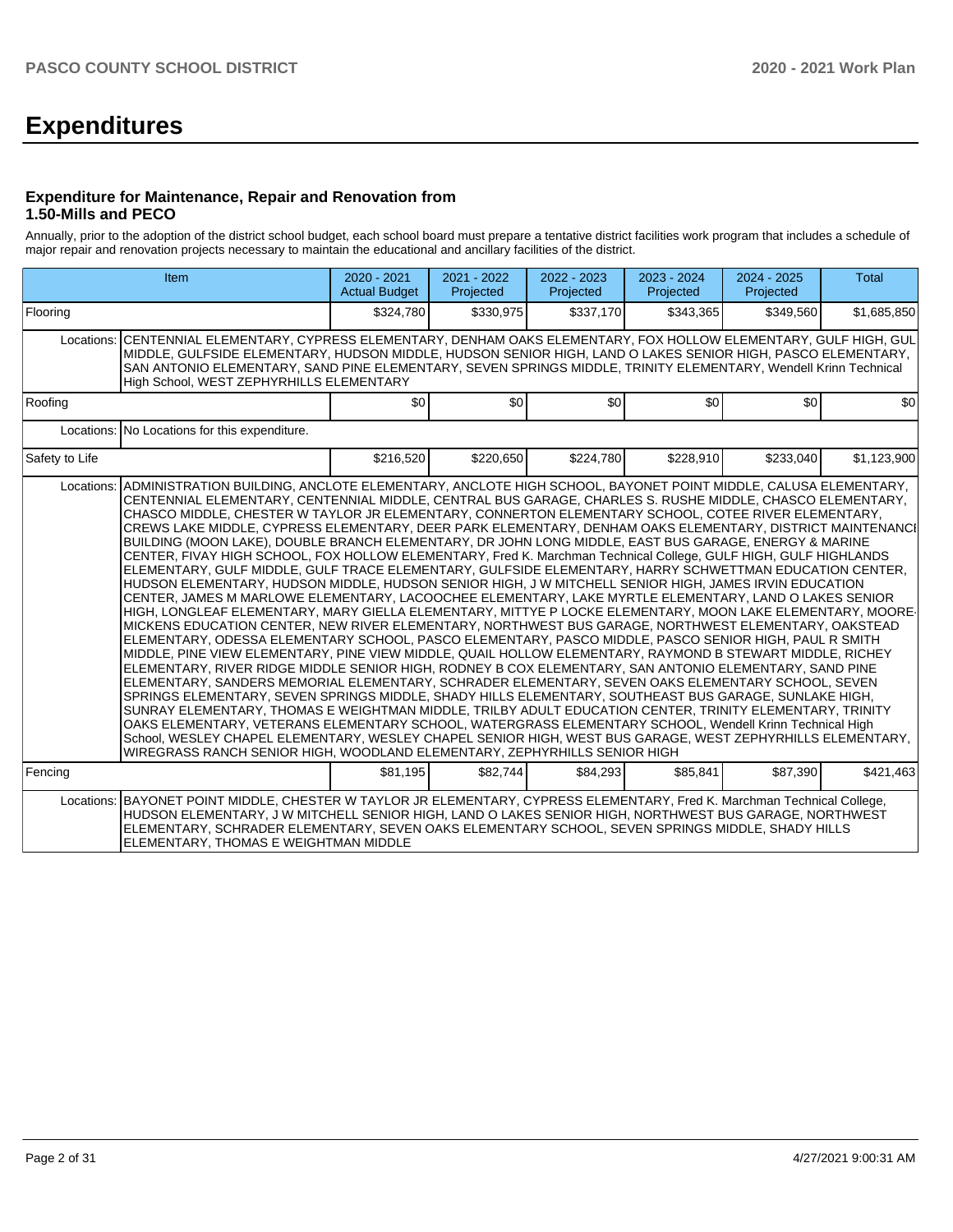| Parking                          |                                                                                                                                                                                                                                                                                                                                                                                                                                                                                                                                                                                                                                                                                                                                                                                                                                                                                                                                                                                                                                                                                                                                                                                                                                                                                                                                                                                                                                                                                                                                                                                                                                                                                                                                                                                                                                                                                                                                                                                                                                                                                                                                                                                            | \$454.692 | \$463.365 | \$472,038 | \$480.711 | \$489,384 | \$2,360,190 |
|----------------------------------|--------------------------------------------------------------------------------------------------------------------------------------------------------------------------------------------------------------------------------------------------------------------------------------------------------------------------------------------------------------------------------------------------------------------------------------------------------------------------------------------------------------------------------------------------------------------------------------------------------------------------------------------------------------------------------------------------------------------------------------------------------------------------------------------------------------------------------------------------------------------------------------------------------------------------------------------------------------------------------------------------------------------------------------------------------------------------------------------------------------------------------------------------------------------------------------------------------------------------------------------------------------------------------------------------------------------------------------------------------------------------------------------------------------------------------------------------------------------------------------------------------------------------------------------------------------------------------------------------------------------------------------------------------------------------------------------------------------------------------------------------------------------------------------------------------------------------------------------------------------------------------------------------------------------------------------------------------------------------------------------------------------------------------------------------------------------------------------------------------------------------------------------------------------------------------------------|-----------|-----------|-----------|-----------|-----------|-------------|
| Locations:                       | ADMINISTRATION BUILDING, ANCLOTE ELEMENTARY, ANCLOTE HIGH SCHOOL, BAYONET POINT MIDDLE, CALUSA ELEMENTARY,<br>CENTENNIAL ELEMENTARY, CENTENNIAL MIDDLE, CENTRAL BUS GARAGE, CHARLES S. RUSHE MIDDLE, CHASCO ELEMENTARY,<br>CHASCO MIDDLE, CHESTER W TAYLOR JR ELEMENTARY, CONNERTON ELEMENTARY SCHOOL, COTEE RIVER ELEMENTARY,<br>CREWS LAKE MIDDLE, CYPRESS ELEMENTARY, DEER PARK ELEMENTARY, DENHAM OAKS ELEMENTARY, DISTRICT MAINTENANCI<br>BUILDING (MOON LAKE), DOUBLE BRANCH ELEMENTARY, DR JOHN LONG MIDDLE, EAST BUS GARAGE, ENERGY & MARINE<br>CENTER, FIVAY HIGH SCHOOL, FOX HOLLOW ELEMENTARY, Fred K. Marchman Technical College, GULF HIGH, GULF HIGHLANDS<br>ELEMENTARY, GULF MIDDLE, GULF TRACE ELEMENTARY, GULFSIDE ELEMENTARY, HARRY SCHWETTMAN EDUCATION CENTER,<br>HUDSON ELEMENTARY, HUDSON MIDDLE, HUDSON SENIOR HIGH, J W MITCHELL SENIOR HIGH, JAMES IRVIN EDUCATION<br>CENTER, JAMES M MARLOWE ELEMENTARY, LACOOCHEE ELEMENTARY, LAKE MYRTLE ELEMENTARY, LAND O LAKES SENIOR<br>HIGH, LONGLEAF ELEMENTARY, MARY GIELLA ELEMENTARY, MITTYE P LOCKE ELEMENTARY, MOON LAKE ELEMENTARY, MOORE-<br>MICKENS EDUCATION CENTER, NEW RIVER ELEMENTARY, NORTHWEST BUS GARAGE, NORTHWEST ELEMENTARY, OAKSTEAD<br>ELEMENTARY, ODESSA ELEMENTARY SCHOOL, PASCO ELEMENTARY, PASCO MIDDLE, PASCO SENIOR HIGH, PAUL R SMITH<br>MIDDLE, PINE VIEW ELEMENTARY, PINE VIEW MIDDLE, QUAIL HOLLOW ELEMENTARY, RAYMOND B STEWART MIDDLE, RICHEY<br>ELEMENTARY, RIVER RIDGE MIDDLE SENIOR HIGH, RODNEY B COX ELEMENTARY, SAN ANTONIO ELEMENTARY, SAND PINE<br>ELEMENTARY, SANDERS MEMORIAL ELEMENTARY, SCHRADER ELEMENTARY, SEVEN OAKS ELEMENTARY SCHOOL, SEVEN<br>SPRINGS ELEMENTARY, SEVEN SPRINGS MIDDLE, SHADY HILLS ELEMENTARY, SOUTHEAST BUS GARAGE, SUNLAKE HIGH,<br>SUNRAY ELEMENTARY, THOMAS E WEIGHTMAN MIDDLE, TRILBY ADULT EDUCATION CENTER, TRINITY ELEMENTARY, TRINITY<br>OAKS ELEMENTARY, VETERANS ELEMENTARY SCHOOL, WATERGRASS ELEMENTARY SCHOOL, Wendell Krinn Technical High<br>School, WESLEY CHAPEL ELEMENTARY, WESLEY CHAPEL SENIOR HIGH, WEST BUS GARAGE, WEST ZEPHYRHILLS ELEMENTARY,<br>WIREGRASS RANCH SENIOR HIGH, WOODLAND ELEMENTARY, ZEPHYRHILLS SENIOR HIGH |           |           |           |           |           |             |
| Electrical                       |                                                                                                                                                                                                                                                                                                                                                                                                                                                                                                                                                                                                                                                                                                                                                                                                                                                                                                                                                                                                                                                                                                                                                                                                                                                                                                                                                                                                                                                                                                                                                                                                                                                                                                                                                                                                                                                                                                                                                                                                                                                                                                                                                                                            | \$54.130  | \$55,163  | \$56,195  | \$57,228  | \$58,260  | \$280,976   |
|                                  | Locations: ANCLOTE HIGH SCHOOL, BAYONET POINT MIDDLE, CENTENNIAL MIDDLE, CHARLES S. RUSHE MIDDLE, CHASCO MIDDLE, CREWS<br>LAKE MIDDLE, DR JOHN LONG MIDDLE, FIVAY HIGH SCHOOL, GULF HIGH, GULF MIDDLE, HUDSON MIDDLE, HUDSON SENIOR HIGH,<br>J W MITCHELL SENIOR HIGH, LAND O LAKES SENIOR HIGH, PASCO MIDDLE, PASCO SENIOR HIGH, PAUL R SMITH MIDDLE,<br>RAYMOND B STEWART MIDDLE, RIVER RIDGE MIDDLE SENIOR HIGH, SUNLAKE HIGH, THOMAS E WEIGHTMAN MIDDLE, Wendell<br>Krinn Technical High School, WESLEY CHAPEL SENIOR HIGH, WIREGRASS RANCH SENIOR HIGH, ZEPHYRHILLS SENIOR HIGH                                                                                                                                                                                                                                                                                                                                                                                                                                                                                                                                                                                                                                                                                                                                                                                                                                                                                                                                                                                                                                                                                                                                                                                                                                                                                                                                                                                                                                                                                                                                                                                                       |           |           |           |           |           |             |
| Fire Alarm                       |                                                                                                                                                                                                                                                                                                                                                                                                                                                                                                                                                                                                                                                                                                                                                                                                                                                                                                                                                                                                                                                                                                                                                                                                                                                                                                                                                                                                                                                                                                                                                                                                                                                                                                                                                                                                                                                                                                                                                                                                                                                                                                                                                                                            | \$324,780 | \$330.975 | \$337,170 | \$343,365 | \$349,560 | \$1,685,850 |
| Locations:                       | ADMINISTRATION BUILDING, ANCLOTE ELEMENTARY, ANCLOTE HIGH SCHOOL, BAYONET POINT MIDDLE, CALUSA ELEMENTARY,<br>CENTENNIAL ELEMENTARY, CENTENNIAL MIDDLE, CENTRAL BUS GARAGE, CHARLES S. RUSHE MIDDLE, CHASCO ELEMENTARY,<br>CHASCO MIDDLE, CHESTER W TAYLOR JR ELEMENTARY, CONNERTON ELEMENTARY SCHOOL, COTEE RIVER ELEMENTARY,<br>CREWS LAKE MIDDLE, CYPRESS ELEMENTARY, DEER PARK ELEMENTARY, DENHAM OAKS ELEMENTARY, DISTRICT MAINTENANCI<br>BUILDING (MOON LAKE), DOUBLE BRANCH ELEMENTARY, DR JOHN LONG MIDDLE, EAST BUS GARAGE, ENERGY & MARINE<br>CENTER, FIVAY HIGH SCHOOL, FOX HOLLOW ELEMENTARY, Fred K. Marchman Technical College, GULF HIGH, GULF HIGHLANDS<br>ELEMENTARY, GULF MIDDLE, GULF TRACE ELEMENTARY, GULFSIDE ELEMENTARY, HARRY SCHWETTMAN EDUCATION CENTER,<br>HUDSON ELEMENTARY, HUDSON MIDDLE, HUDSON SENIOR HIGH, J W MITCHELL SENIOR HIGH, JAMES IRVIN EDUCATION<br>CENTER, JAMES M MARLOWE ELEMENTARY, LACOOCHEE ELEMENTARY, LAKE MYRTLE ELEMENTARY, LAND O LAKES SENIOR<br>HIGH, LONGLEAF ELEMENTARY, MARY GIELLA ELEMENTARY, MITTYE P LOCKE ELEMENTARY, MOON LAKE ELEMENTARY, MOORE-<br>MICKENS EDUCATION CENTER, NEW RIVER ELEMENTARY, NORTHWEST BUS GARAGE, NORTHWEST ELEMENTARY, OAKSTEAD<br>ELEMENTARY, ODESSA ELEMENTARY SCHOOL, PASCO ELEMENTARY, PASCO MIDDLE, PASCO SENIOR HIGH, PAUL R SMITH<br>MIDDLE, PINE VIEW ELEMENTARY, PINE VIEW MIDDLE, QUAIL HOLLOW ELEMENTARY, RAYMOND B STEWART MIDDLE, RICHEY<br>ELEMENTARY, RIVER RIDGE MIDDLE SENIOR HIGH, RODNEY B COX ELEMENTARY, SAN ANTONIO ELEMENTARY, SAND PINE<br>ELEMENTARY, SANDERS MEMORIAL ELEMENTARY, SCHRADER ELEMENTARY, SEVEN OAKS ELEMENTARY SCHOOL, SEVEN<br>SPRINGS ELEMENTARY, SEVEN SPRINGS MIDDLE, SHADY HILLS ELEMENTARY, SOUTHEAST BUS GARAGE, SUNLAKE HIGH,<br>SUNRAY ELEMENTARY, THOMAS E WEIGHTMAN MIDDLE, TRILBY ADULT EDUCATION CENTER, TRINITY ELEMENTARY, TRINITY<br>OAKS ELEMENTARY, VETERANS ELEMENTARY SCHOOL, WATERGRASS ELEMENTARY SCHOOL, Wendell Krinn Technical High<br>School, WESLEY CHAPEL ELEMENTARY, WESLEY CHAPEL SENIOR HIGH, WEST BUS GARAGE, WEST ZEPHYRHILLS ELEMENTARY,<br>WIREGRASS RANCH SENIOR HIGH, WOODLAND ELEMENTARY, ZEPHYRHILLS SENIOR HIGH |           |           |           |           |           |             |
| Telephone/Intercom System        |                                                                                                                                                                                                                                                                                                                                                                                                                                                                                                                                                                                                                                                                                                                                                                                                                                                                                                                                                                                                                                                                                                                                                                                                                                                                                                                                                                                                                                                                                                                                                                                                                                                                                                                                                                                                                                                                                                                                                                                                                                                                                                                                                                                            | \$0       | \$0       | \$0       | \$0       | \$0       | \$0         |
|                                  | Locations: No Locations for this expenditure.                                                                                                                                                                                                                                                                                                                                                                                                                                                                                                                                                                                                                                                                                                                                                                                                                                                                                                                                                                                                                                                                                                                                                                                                                                                                                                                                                                                                                                                                                                                                                                                                                                                                                                                                                                                                                                                                                                                                                                                                                                                                                                                                              |           |           |           |           |           |             |
| <b>Closed Circuit Television</b> |                                                                                                                                                                                                                                                                                                                                                                                                                                                                                                                                                                                                                                                                                                                                                                                                                                                                                                                                                                                                                                                                                                                                                                                                                                                                                                                                                                                                                                                                                                                                                                                                                                                                                                                                                                                                                                                                                                                                                                                                                                                                                                                                                                                            | \$0       | \$0       | \$0       | \$0       | \$0       | \$0         |
|                                  | Locations: No Locations for this expenditure.                                                                                                                                                                                                                                                                                                                                                                                                                                                                                                                                                                                                                                                                                                                                                                                                                                                                                                                                                                                                                                                                                                                                                                                                                                                                                                                                                                                                                                                                                                                                                                                                                                                                                                                                                                                                                                                                                                                                                                                                                                                                                                                                              |           |           |           |           |           |             |
| Paint                            |                                                                                                                                                                                                                                                                                                                                                                                                                                                                                                                                                                                                                                                                                                                                                                                                                                                                                                                                                                                                                                                                                                                                                                                                                                                                                                                                                                                                                                                                                                                                                                                                                                                                                                                                                                                                                                                                                                                                                                                                                                                                                                                                                                                            | \$433,040 | \$441,300 | \$449,560 | \$457,820 | \$466,080 | \$2,247,800 |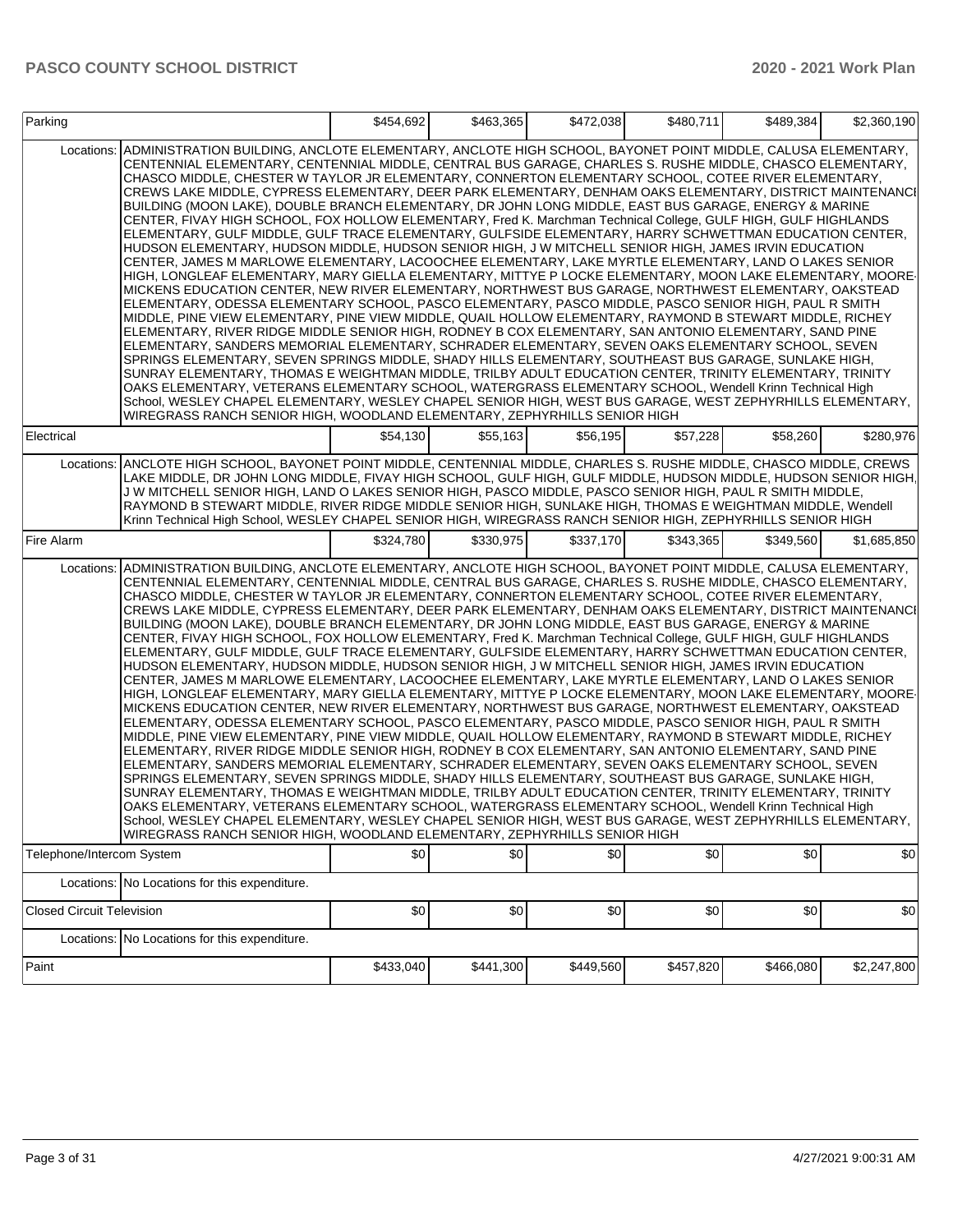| Locations: ADMINISTRATION BUILDING, ANCLOTE ELEMENTARY, ANCLOTE HIGH SCHOOL, BAYONET POINT MIDDLE, CALUSA ELEMENTARY,<br>CENTENNIAL ELEMENTARY, CENTENNIAL MIDDLE, CENTRAL BUS GARAGE, CHARLES S. RUSHE MIDDLE, CHASCO ELEMENTARY,<br>CHASCO MIDDLE, CHESTER W TAYLOR JR ELEMENTARY, CONNERTON ELEMENTARY SCHOOL, COTEE RIVER ELEMENTARY,<br>CREWS LAKE MIDDLE. CYPRESS ELEMENTARY. DEER PARK ELEMENTARY. DENHAM OAKS ELEMENTARY. DISTRICT MAINTENANCI<br>BUILDING (MOON LAKE), DOUBLE BRANCH ELEMENTARY, DR JOHN LONG MIDDLE, EAST BUS GARAGE, ENERGY & MARINE<br>CENTER, FIVAY HIGH SCHOOL, FOX HOLLOW ELEMENTARY, Fred K. Marchman Technical College, GULF HIGH, GULF HIGHLANDS<br>ELEMENTARY, GULF MIDDLE, GULF TRACE ELEMENTARY, GULFSIDE ELEMENTARY, HARRY SCHWETTMAN EDUCATION CENTER,<br>HUDSON ELEMENTARY, HUDSON MIDDLE, HUDSON SENIOR HIGH, J W MITCHELL SENIOR HIGH, JAMES IRVIN EDUCATION<br>CENTER, JAMES M MARLOWE ELEMENTARY, LACOOCHEE ELEMENTARY, LAKE MYRTLE ELEMENTARY, LAND O LAKES SENIOR<br>HIGH, LONGLEAF ELEMENTARY, MARY GIELLA ELEMENTARY, MITTYE P LOCKE ELEMENTARY, MOON LAKE ELEMENTARY, MOORE-<br>MICKENS EDUCATION CENTER, NEW RIVER ELEMENTARY, NORTHWEST BUS GARAGE, NORTHWEST ELEMENTARY, OAKSTEAD<br>ELEMENTARY, ODESSA ELEMENTARY SCHOOL, PASCO ELEMENTARY, PASCO MIDDLE, PASCO SENIOR HIGH, PAUL R SMITH<br>MIDDLE, PINE VIEW ELEMENTARY, PINE VIEW MIDDLE, QUAIL HOLLOW ELEMENTARY, RAYMOND B STEWART MIDDLE, RICHEY<br>ELEMENTARY, RIVER RIDGE MIDDLE SENIOR HIGH, RODNEY B COX ELEMENTARY, SAN ANTONIO ELEMENTARY, SAND PINE<br>ELEMENTARY, SANDERS MEMORIAL ELEMENTARY, SCHRADER ELEMENTARY, SEVEN OAKS ELEMENTARY SCHOOL, SEVEN<br>SPRINGS ELEMENTARY, SEVEN SPRINGS MIDDLE, SHADY HILLS ELEMENTARY, SOUTHEAST BUS GARAGE, SUNLAKE HIGH,<br>SUNRAY ELEMENTARY. THOMAS E WEIGHTMAN MIDDLE. TRILBY ADULT EDUCATION CENTER. TRINITY ELEMENTARY. TRINITY<br>OAKS ELEMENTARY, VETERANS ELEMENTARY SCHOOL, WATERGRASS ELEMENTARY SCHOOL, Wendell Krinn Technical High<br>School, WESLEY CHAPEL ELEMENTARY, WESLEY CHAPEL SENIOR HIGH, WEST BUS GARAGE, WEST ZEPHYRHILLS ELEMENTARY,<br>WIREGRASS RANCH SENIOR HIGH, WOODLAND ELEMENTARY, ZEPHYRHILLS SENIOR HIGH<br>\$2,255,964<br>\$2.298.157<br>\$2.213.771<br>\$11,490,783 |             |             |             |             |             |              |  |
|--------------------------------------------------------------------------------------------------------------------------------------------------------------------------------------------------------------------------------------------------------------------------------------------------------------------------------------------------------------------------------------------------------------------------------------------------------------------------------------------------------------------------------------------------------------------------------------------------------------------------------------------------------------------------------------------------------------------------------------------------------------------------------------------------------------------------------------------------------------------------------------------------------------------------------------------------------------------------------------------------------------------------------------------------------------------------------------------------------------------------------------------------------------------------------------------------------------------------------------------------------------------------------------------------------------------------------------------------------------------------------------------------------------------------------------------------------------------------------------------------------------------------------------------------------------------------------------------------------------------------------------------------------------------------------------------------------------------------------------------------------------------------------------------------------------------------------------------------------------------------------------------------------------------------------------------------------------------------------------------------------------------------------------------------------------------------------------------------------------------------------------------------------------------------------------------------------------------------------------------------------------------|-------------|-------------|-------------|-------------|-------------|--------------|--|
| Maintenance/Repair                                                                                                                                                                                                                                                                                                                                                                                                                                                                                                                                                                                                                                                                                                                                                                                                                                                                                                                                                                                                                                                                                                                                                                                                                                                                                                                                                                                                                                                                                                                                                                                                                                                                                                                                                                                                                                                                                                                                                                                                                                                                                                                                                                                                                                                 |             |             |             | \$2,340,349 | \$2,382,542 |              |  |
| ADMINISTRATION BUILDING, ANCLOTE ELEMENTARY, BAYONET POINT MIDDLE, CALUSA ELEMENTARY, CENTENNIAL ELEMENTARY<br>Locations:<br>CENTENNIAL MIDDLE, CENTRAL BUS GARAGE, CHASCO ELEMENTARY, CHASCO MIDDLE, CHESTER W TAYLOR JR ELEMENTARY,<br>COTEE RIVER ELEMENTARY, CYPRESS ELEMENTARY, DEER PARK ELEMENTARY, DENHAM OAKS ELEMENTARY, DISTRICT<br>MAINTENANCE BUILDING (MOON LAKE), EAST BUS GARAGE, ENERGY & MARINE CENTER, FOX HOLLOW ELEMENTARY, Fred K.<br>Marchman Technical College, GULF HIGH, GULF MIDDLE, GULFSIDE ELEMENTARY, HARRY SCHWETTMAN EDUCATION CENTER,<br>HUDSON ELEMENTARY, HUDSON MIDDLE, HUDSON SENIOR HIGH, J W MITCHELL SENIOR HIGH, JAMES IRVIN EDUCATION<br>CENTER, JAMES M MARLOWE ELEMENTARY, LACOOCHEE ELEMENTARY, LAKE MYRTLE ELEMENTARY, LAND O LAKES SENIOR<br>HIGH, LONGLEAF ELEMENTARY, MARY GIELLA ELEMENTARY, MITTYE P LOCKE ELEMENTARY, MOON LAKE ELEMENTARY, MOORE-<br>MICKENS EDUCATION CENTER. NORTHWEST BUS GARAGE. NORTHWEST ELEMENTARY. OAKSTEAD ELEMENTARY. PASCO<br>ELEMENTARY, PASCO MIDDLE, PASCO SENIOR HIGH, PINE VIEW ELEMENTARY, PINE VIEW MIDDLE, QUAIL HOLLOW ELEMENTARY<br>RAYMOND B STEWART MIDDLE, RICHEY ELEMENTARY, RIVER RIDGE MIDDLE SENIOR HIGH, RODNEY B COX ELEMENTARY, SAN<br>ANTONIO ELEMENTARY, SAND PINE ELEMENTARY, SANDERS MEMORIAL ELEMENTARY, SCHRADER ELEMENTARY, SEVEN OAKS<br>ELEMENTARY SCHOOL, SEVEN SPRINGS ELEMENTARY, SEVEN SPRINGS MIDDLE, SHADY HILLS ELEMENTARY, SOUTHEAST BUS<br>GARAGE, SUNLAKE HIGH, SUNRAY ELEMENTARY, THOMAS E WEIGHTMAN MIDDLE, TRINITY ELEMENTARY, TRINITY OAKS<br>ELEMENTARY, Wendell Krinn Technical High School, WESLEY CHAPEL ELEMENTARY, WESLEY CHAPEL SENIOR HIGH, WEST BUS<br>GARAGE, WEST ZEPHYRHILLS ELEMENTARY, WIREGRASS RANCH SENIOR HIGH, WOODLAND ELEMENTARY, ZEPHYRHILLS<br><b>SENIOR HIGH</b>                                                                                                                                                                                                                                                                                                                                                                                                                                               |             |             |             |             |             |              |  |
| <b>HVAC</b>                                                                                                                                                                                                                                                                                                                                                                                                                                                                                                                                                                                                                                                                                                                                                                                                                                                                                                                                                                                                                                                                                                                                                                                                                                                                                                                                                                                                                                                                                                                                                                                                                                                                                                                                                                                                                                                                                                                                                                                                                                                                                                                                                                                                                                                        | \$269.000   | \$273,750   | \$278,500   | \$283,250   | \$288,000   | \$1,392,500  |  |
| CENTENNIAL ELEMENTARY, CHASCO ELEMENTARY, CHESTER W TAYLOR JR ELEMENTARY, COTEE RIVER ELEMENTARY, DEER<br>Locations:<br>PARK ELEMENTARY, DOUBLE BRANCH ELEMENTARY, FIVAY HIGH SCHOOL, FOX HOLLOW ELEMENTARY, GULF HIGHLANDS<br>ELEMENTARY, GULFSIDE ELEMENTARY, JAMES M MARLOWE ELEMENTARY, LAKE MYRTLE ELEMENTARY, LAND O LAKES SENIOR<br>HIGH, LONGLEAF ELEMENTARY, MARY GIELLA ELEMENTARY, NEW RIVER ELEMENTARY, OAKSTEAD ELEMENTARY, PINE VIEW<br>ELEMENTARY, QUAIL HOLLOW ELEMENTARY, RIVER RIDGE MIDDLE SENIOR HIGH, SAND PINE ELEMENTARY, SEVEN OAKS<br>ELEMENTARY SCHOOL, SEVEN SPRINGS ELEMENTARY, SEVEN SPRINGS MIDDLE, SUNRAY ELEMENTARY, TRINITY OAKS<br><b>ELEMENTARY</b><br><b>Sub Total:</b>                                                                                                                                                                                                                                                                                                                                                                                                                                                                                                                                                                                                                                                                                                                                                                                                                                                                                                                                                                                                                                                                                                                                                                                                                                                                                                                                                                                                                                                                                                                                                        | \$4,371,908 | \$4,454,886 | \$4,537,863 | \$4,620,839 | \$4.703.816 | \$22,689,312 |  |
|                                                                                                                                                                                                                                                                                                                                                                                                                                                                                                                                                                                                                                                                                                                                                                                                                                                                                                                                                                                                                                                                                                                                                                                                                                                                                                                                                                                                                                                                                                                                                                                                                                                                                                                                                                                                                                                                                                                                                                                                                                                                                                                                                                                                                                                                    |             |             |             |             |             |              |  |

| <b>PECO Maintenance Expenditures</b> | ሶስ<br>ΦU    | \$0         | \$0         | ا 30        | ሶስ<br>υU    | \$0          |
|--------------------------------------|-------------|-------------|-------------|-------------|-------------|--------------|
| 1.50 Mill Sub Total: I               | \$6,693,961 | \$6,818,702 | \$6,943,443 | \$7,068,182 | \$7.192.922 | \$34,717,210 |

| Other Items                                                                                                                                                                                                                                                                                                                                                                                                                                                                                                                                                                                                                                                | $2020 - 2021$<br><b>Actual Budget</b> | $2021 - 2022$<br>Projected | $2022 - 2023$<br>Projected | $2023 - 2024$<br>Projected | $2024 - 2025$<br>Projected | <b>Total</b> |
|------------------------------------------------------------------------------------------------------------------------------------------------------------------------------------------------------------------------------------------------------------------------------------------------------------------------------------------------------------------------------------------------------------------------------------------------------------------------------------------------------------------------------------------------------------------------------------------------------------------------------------------------------------|---------------------------------------|----------------------------|----------------------------|----------------------------|----------------------------|--------------|
| Athletic Improvements                                                                                                                                                                                                                                                                                                                                                                                                                                                                                                                                                                                                                                      | \$763.233                             | \$777.791                  | \$792.350                  | \$806.908                  | \$821.466                  | \$3,961,748  |
| Locations ANCLOTE HIGH SCHOOL, BAYONET POINT MIDDLE, CENTENNIAL MIDDLE, CHARLES S. RUSHE MIDDLE, CHASCO MIDDLE,<br>CREWS LAKE MIDDLE, Cypress Creek High School, DR JOHN LONG MIDDLE, FIVAY HIGH SCHOOL, GULF HIGH, GULF MIDDLE,<br>HUDSON MIDDLE, HUDSON SENIOR HIGH, J W MITCHELL SENIOR HIGH, LAND O LAKES SENIOR HIGH, PASCO MIDDLE, PASCO<br> SENIOR HIGH, PAUL R SMITH MIDDLE, PINE VIEW MIDDLE, RAYMOND B STEWART MIDDLE, RIVER RIDGE MIDDLE SENIOR HIGH,<br>SEVEN SPRINGS MIDDLE, SUNLAKE HIGH, THOMAS E WEIGHTMAN MIDDLE, Wendell Krinn Technical High School, WESLEY<br>CHAPEL SENIOR HIGH, WIREGRASS RANCH SENIOR HIGH, ZEPHYRHILLS SENIOR HIGH |                                       |                            |                            |                            |                            |              |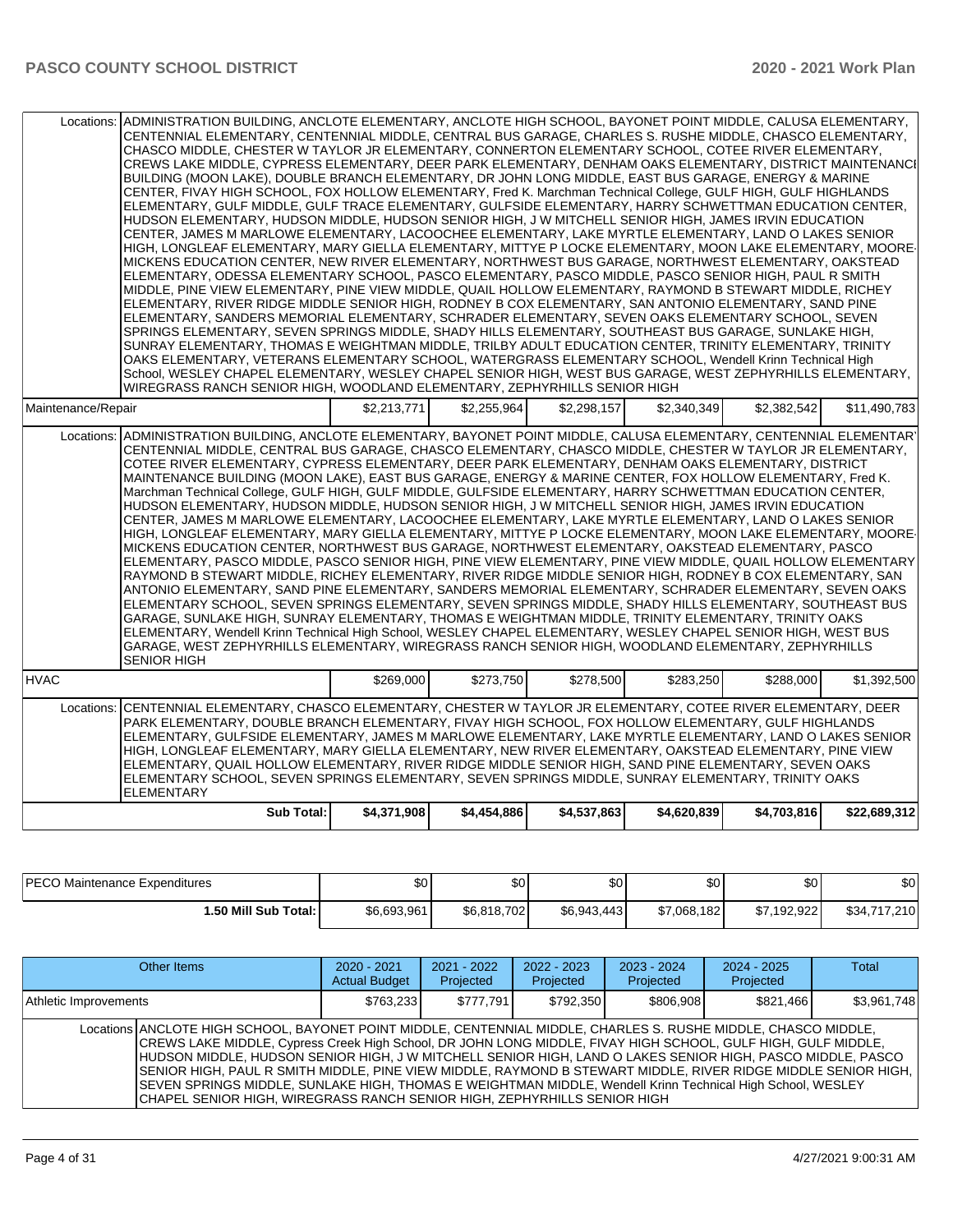| Cafeteria Renovations           |                                                                                                                                                                                                                                                                                                                                                                                                                                                                                                                                                                                                                                                                                                                                                                                                                                                                                                                                                                                                                                                                                                                                                                                                                                                                                                                                                                                                                                                                                                                                                                                                                                                                                                                                                                                                                                                                                                                                                                                                                                                                                                                                                                                                        | \$216,520 | \$220,650 | \$224,780 | \$228,910 | \$233,040 | \$1,123,900 |
|---------------------------------|--------------------------------------------------------------------------------------------------------------------------------------------------------------------------------------------------------------------------------------------------------------------------------------------------------------------------------------------------------------------------------------------------------------------------------------------------------------------------------------------------------------------------------------------------------------------------------------------------------------------------------------------------------------------------------------------------------------------------------------------------------------------------------------------------------------------------------------------------------------------------------------------------------------------------------------------------------------------------------------------------------------------------------------------------------------------------------------------------------------------------------------------------------------------------------------------------------------------------------------------------------------------------------------------------------------------------------------------------------------------------------------------------------------------------------------------------------------------------------------------------------------------------------------------------------------------------------------------------------------------------------------------------------------------------------------------------------------------------------------------------------------------------------------------------------------------------------------------------------------------------------------------------------------------------------------------------------------------------------------------------------------------------------------------------------------------------------------------------------------------------------------------------------------------------------------------------------|-----------|-----------|-----------|-----------|-----------|-------------|
|                                 | Locations BAYONET POINT MIDDLE, CHESTER W TAYLOR JR ELEMENTARY, COTEE RIVER ELEMENTARY, CYPRESS ELEMENTARY, DEER<br>PARK ELEMENTARY, FOX HOLLOW ELEMENTARY, GULF HIGH, GULFSIDE ELEMENTARY, HUDSON ELEMENTARY, HUDSON<br>MIDDLE, J W MITCHELL SENIOR HIGH, LAKE MYRTLE ELEMENTARY, LONGLEAF ELEMENTARY, PASCO MIDDLE, PINE VIEW<br>MIDDLE, RIVER RIDGE MIDDLE SENIOR HIGH, RODNEY B COX ELEMENTARY, SCHRADER ELEMENTARY, SEVEN SPRINGS<br>MIDDLE, SHADY HILLS ELEMENTARY, SUNRAY ELEMENTARY, THOMAS E WEIGHTMAN MIDDLE, TRINITY ELEMENTARY, Wendell<br>Krinn Technical High School, WESLEY CHAPEL SENIOR HIGH, WEST ZEPHYRHILLS ELEMENTARY, WOODLAND ELEMENTARY,<br><b>ZEPHYRHILLS SENIOR HIGH</b>                                                                                                                                                                                                                                                                                                                                                                                                                                                                                                                                                                                                                                                                                                                                                                                                                                                                                                                                                                                                                                                                                                                                                                                                                                                                                                                                                                                                                                                                                                     |           |           |           |           |           |             |
| <b>Security Systems</b>         |                                                                                                                                                                                                                                                                                                                                                                                                                                                                                                                                                                                                                                                                                                                                                                                                                                                                                                                                                                                                                                                                                                                                                                                                                                                                                                                                                                                                                                                                                                                                                                                                                                                                                                                                                                                                                                                                                                                                                                                                                                                                                                                                                                                                        | \$108,260 | \$110,325 | \$112,390 | \$114,455 | \$116,520 | \$561,950   |
|                                 | Locations ANCLOTE ELEMENTARY, BAYONET POINT MIDDLE, CALUSA ELEMENTARY, CENTENNIAL ELEMENTARY, CENTENNIAL MIDDLE,<br>CHASCO ELEMENTARY, CHASCO MIDDLE, CHESTER W TAYLOR JR ELEMENTARY, COTEE RIVER ELEMENTARY, CYPRESS<br>ELEMENTARY, DEER PARK ELEMENTARY, DENHAM OAKS ELEMENTARY, FOX HOLLOW ELEMENTARY, GULF HIGH, GULF<br>HIGHLANDS ELEMENTARY, GULF MIDDLE, GULFSIDE ELEMENTARY, HUDSON MIDDLE, HUDSON SENIOR HIGH, J W MITCHELL <br>SENIOR HIGH, JAMES M MARLOWE ELEMENTARY, LAKE MYRTLE ELEMENTARY, LONGLEAF ELEMENTARY, MARY GIELLA<br>ELEMENTARY, MITTYE P LOCKE ELEMENTARY, MOON LAKE ELEMENTARY, NORTHWEST ELEMENTARY, PASCO MIDDLE, PINE<br>VIEW ELEMENTARY, PINE VIEW MIDDLE, QUAIL HOLLOW ELEMENTARY, RAYMOND B STEWART MIDDLE, RIVER RIDGE MIDDLE<br>SENIOR HIGH, RODNEY B COX ELEMENTARY, SAN ANTONIO ELEMENTARY, SAND PINE ELEMENTARY, SCHRADER ELEMENTARY<br>SEVEN OAKS ELEMENTARY SCHOOL, SEVEN SPRINGS ELEMENTARY, SEVEN SPRINGS MIDDLE, SHADY HILLS ELEMENTARY,<br>SUNRAY ELEMENTARY, THOMAS E WEIGHTMAN MIDDLE, TRINITY ELEMENTARY, WATERGRASS ELEMENTARY SCHOOL,<br>WESLEY CHAPEL ELEMENTARY, WESLEY CHAPEL SENIOR HIGH, WEST ZEPHYRHILLS ELEMENTARY, WIREGRASS RANCH<br>SENIOR HIGH, WOODLAND ELEMENTARY                                                                                                                                                                                                                                                                                                                                                                                                                                                                                                                                                                                                                                                                                                                                                                                                                                                                                                                                                                        |           |           |           |           |           |             |
| <b>Energy Retrofit Projects</b> |                                                                                                                                                                                                                                                                                                                                                                                                                                                                                                                                                                                                                                                                                                                                                                                                                                                                                                                                                                                                                                                                                                                                                                                                                                                                                                                                                                                                                                                                                                                                                                                                                                                                                                                                                                                                                                                                                                                                                                                                                                                                                                                                                                                                        | \$108,260 | \$110,325 | \$112,390 | \$114,455 | \$116,520 | \$561,950   |
|                                 | Locations ADMINISTRATION BUILDING, ANCLOTE ELEMENTARY, ANCLOTE HIGH SCHOOL, BAYONET POINT MIDDLE, CALUSA<br>ELEMENTARY, CENTENNIAL ELEMENTARY, CENTENNIAL MIDDLE, CENTRAL BUS GARAGE, CHARLES S. RUSHE MIDDLE,<br>CHASCO ELEMENTARY, CHASCO MIDDLE, CHESTER W TAYLOR JR ELEMENTARY, CONNERTON ELEMENTARY SCHOOL, COTEE<br>RIVER ELEMENTARY, CREWS LAKE MIDDLE, CYPRESS ELEMENTARY, DEER PARK ELEMENTARY, DENHAM OAKS ELEMENTARY,<br>DISTRICT MAINTENANCE BUILDING (MOON LAKE), DOUBLE BRANCH ELEMENTARY, DR JOHN LONG MIDDLE, EAST BUS<br>GARAGE, ENERGY & MARINE CENTER, FIVAY HIGH SCHOOL, FOX HOLLOW ELEMENTARY, Fred K. Marchman Technical College,<br>GULF HIGH, GULF HIGHLANDS ELEMENTARY, GULF MIDDLE, GULF TRACE ELEMENTARY, GULFSIDE ELEMENTARY, HARRY<br>SCHWETTMAN EDUCATION CENTER, HUDSON ELEMENTARY, HUDSON MIDDLE, HUDSON SENIOR HIGH, J W MITCHELL SENIOR<br>HIGH, JAMES IRVIN EDUCATION CENTER, JAMES M MARLOWE ELEMENTARY, LACOOCHEE ELEMENTARY, LAKE MYRTLE<br>ELEMENTARY, LAND O LAKES SENIOR HIGH, LONGLEAF ELEMENTARY, MARY GIELLA ELEMENTARY, MITTYE P LOCKE<br>ELEMENTARY, MOON LAKE ELEMENTARY, MOORE-MICKENS EDUCATION CENTER, NEW RIVER ELEMENTARY, NORTHWEST BUS<br>GARAGE, NORTHWEST ELEMENTARY, OAKSTEAD ELEMENTARY, ODESSA ELEMENTARY SCHOOL, PASCO ELEMENTARY, PASC(<br>MIDDLE, PASCO SENIOR HIGH, PAUL R SMITH MIDDLE, PINE VIEW ELEMENTARY, PINE VIEW MIDDLE, QUAIL HOLLOW<br>ELEMENTARY, RAYMOND B STEWART MIDDLE, RICHEY ELEMENTARY, RIVER RIDGE MIDDLE SENIOR HIGH, RODNEY B COX<br>ELEMENTARY, SAN ANTONIO ELEMENTARY, SAND PINE ELEMENTARY, SANDERS MEMORIAL ELEMENTARY, SCHRADER<br>ELEMENTARY, SEVEN OAKS ELEMENTARY SCHOOL, SEVEN SPRINGS ELEMENTARY, SEVEN SPRINGS MIDDLE, SHADY HILLS<br>ELEMENTARY, SOUTHEAST BUS GARAGE, SUNLAKE HIGH, SUNRAY ELEMENTARY, THOMAS E WEIGHTMAN MIDDLE, TRILBY<br>ADULT EDUCATION CENTER, TRINITY ELEMENTARY, TRINITY OAKS ELEMENTARY, VETERANS ELEMENTARY SCHOOL,<br>WATERGRASS ELEMENTARY SCHOOL, Wendell Krinn Technical High School, WESLEY CHAPEL ELEMENTARY, WESLEY CHAPEL<br>SENIOR HIGH, WEST BUS GARAGE, WEST ZEPHYRHILLS ELEMENTARY, WIREGRASS RANCH SENIOR HIGH, WOODLAND<br>ELEMENTARY, ZEPHYRHILLS SENIOR HIGH |           |           |           |           |           |             |
| <b>Lift Stations Upgrades</b>   |                                                                                                                                                                                                                                                                                                                                                                                                                                                                                                                                                                                                                                                                                                                                                                                                                                                                                                                                                                                                                                                                                                                                                                                                                                                                                                                                                                                                                                                                                                                                                                                                                                                                                                                                                                                                                                                                                                                                                                                                                                                                                                                                                                                                        | \$108,260 | \$110,325 | \$112,390 | \$114,455 | \$116,520 | \$561,950   |
|                                 | Locations HUDSON MIDDLE, HUDSON SENIOR HIGH                                                                                                                                                                                                                                                                                                                                                                                                                                                                                                                                                                                                                                                                                                                                                                                                                                                                                                                                                                                                                                                                                                                                                                                                                                                                                                                                                                                                                                                                                                                                                                                                                                                                                                                                                                                                                                                                                                                                                                                                                                                                                                                                                            |           |           |           |           |           |             |
| <b>Playground Renovations</b>   |                                                                                                                                                                                                                                                                                                                                                                                                                                                                                                                                                                                                                                                                                                                                                                                                                                                                                                                                                                                                                                                                                                                                                                                                                                                                                                                                                                                                                                                                                                                                                                                                                                                                                                                                                                                                                                                                                                                                                                                                                                                                                                                                                                                                        | \$216,520 | \$220,650 | \$224,780 | \$228,910 | \$233,040 | \$1,123,900 |
| <b>LCD TVs/Projectors</b>       | Locations ADMINISTRATION BUILDING, ANCLOTE ELEMENTARY, CALUSA ELEMENTARY, CENTENNIAL ELEMENTARY, CHASCO<br>ELEMENTARY, CHASCO MIDDLE, CHESTER W TAYLOR JR ELEMENTARY, CONNERTON ELEMENTARY SCHOOL, COTEE RIVER<br>ELEMENTARY, CYPRESS ELEMENTARY, DEER PARK ELEMENTARY, DENHAM OAKS ELEMENTARY, DOUBLE BRANCH<br>ELEMENTARY, FOX HOLLOW ELEMENTARY, GULF HIGHLANDS ELEMENTARY, GULF TRACE ELEMENTARY, GULFSIDE<br>ELEMENTARY, HUDSON ELEMENTARY, JAMES IRVIN EDUCATION CENTER, JAMES M MARLOWE ELEMENTARY, LACOOCHEE<br>ELEMENTARY, LAKE MYRTLE ELEMENTARY, LONGLEAF ELEMENTARY, MARY GIELLA ELEMENTARY, MITTYE P LOCKE<br>ELEMENTARY, MOON LAKE ELEMENTARY, NEW RIVER ELEMENTARY, NORTHWEST ELEMENTARY, OAKSTEAD ELEMENTARY,<br>ODESSA ELEMENTARY SCHOOL, PASCO ELEMENTARY, PINE VIEW ELEMENTARY, QUAIL HOLLOW ELEMENTARY, RICHEY<br>ELEMENTARY, RODNEY B COX ELEMENTARY, SAN ANTONIO ELEMENTARY, SAND PINE ELEMENTARY, SANDERS MEMORIAL<br>ELEMENTARY, SCHRADER ELEMENTARY, SEVEN OAKS ELEMENTARY SCHOOL, SEVEN SPRINGS ELEMENTARY, SHADY HILLS <br>ELEMENTARY, SUNRAY ELEMENTARY, TRINITY ELEMENTARY, TRINITY OAKS ELEMENTARY, VETERANS ELEMENTARY <br>SCHOOL, WATERGRASS ELEMENTARY SCHOOL, WESLEY CHAPEL ELEMENTARY, WOODLAND ELEMENTARY, ZEPHYRHILLS<br><b>SENIOR HIGH</b>                                                                                                                                                                                                                                                                                                                                                                                                                                                                                                                                                                                                                                                                                                                                                                                                                                                                                                                       | \$801,000 | \$813,750 | \$826,500 | \$839,250 | \$852,000 | \$4,132,500 |
|                                 |                                                                                                                                                                                                                                                                                                                                                                                                                                                                                                                                                                                                                                                                                                                                                                                                                                                                                                                                                                                                                                                                                                                                                                                                                                                                                                                                                                                                                                                                                                                                                                                                                                                                                                                                                                                                                                                                                                                                                                                                                                                                                                                                                                                                        |           |           |           |           |           |             |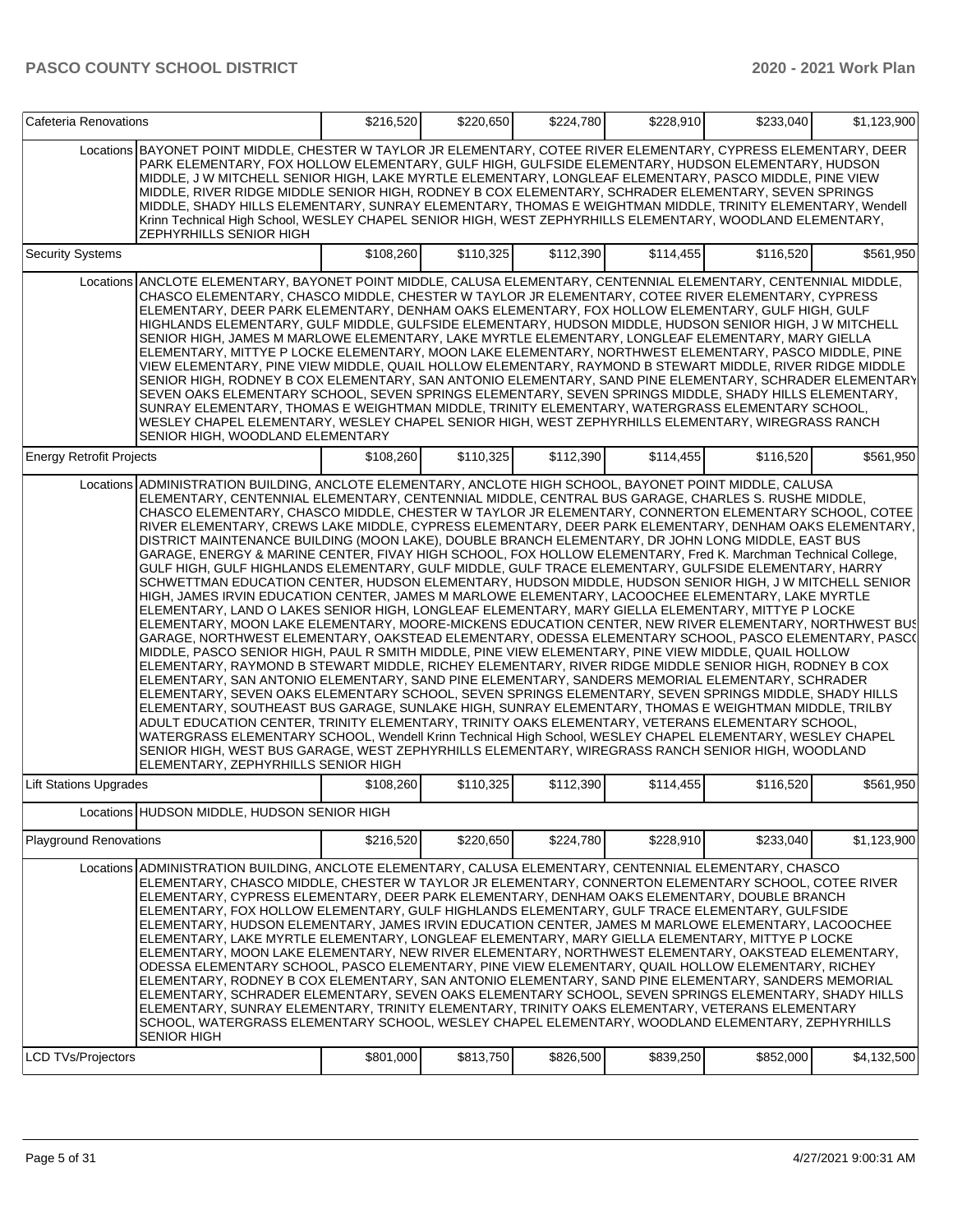| RIVER RIDGE MIDDLE SENIOR HIGH, RODNEY B COX ELEMENTARY, SAN ANTONIO ELEMENTARY, SAND PINE ELEMENTARY,<br>ISANDERS MEMORIAL ELEMENTARY, SCHRADER ELEMENTARY, SEVEN OAKS ELEMENTARY SCHOOL, SEVEN SPRINGS<br>ELEMENTARY, SEVEN SPRINGS MIDDLE, SHADY HILLS ELEMENTARY, SUNLAKE HIGH, SUNRAY ELEMENTARY, THOMAS E<br>WEIGHTMAN MIDDLE, TRINITY ELEMENTARY, TRINITY OAKS ELEMENTARY, VETERANS ELEMENTARY SCHOOL, WATERGRASS<br>ELEMENTARY SCHOOL, Wendell Krinn Technical High School, WESLEY CHAPEL ELEMENTARY, WESLEY CHAPEL SENIOR HIGH,<br><b>WEST ZEPHYRHILLS ELEMENTARY, Wiregrass Elementary School, WIREGRASS RANCH SENIOR HIGH, WOODLAND ELEMENTARY,</b>                                                                                                                          |
|-----------------------------------------------------------------------------------------------------------------------------------------------------------------------------------------------------------------------------------------------------------------------------------------------------------------------------------------------------------------------------------------------------------------------------------------------------------------------------------------------------------------------------------------------------------------------------------------------------------------------------------------------------------------------------------------------------------------------------------------------------------------------------------------|
| IZEPHYRHILLS SENIOR HIGH                                                                                                                                                                                                                                                                                                                                                                                                                                                                                                                                                                                                                                                                                                                                                                |
|                                                                                                                                                                                                                                                                                                                                                                                                                                                                                                                                                                                                                                                                                                                                                                                         |
| ISENIOR HIGH, JAMES IRVIN EDUCATION CENTER, JAMES M MARLOWE ELEMENTARY, LACOOCHEE ELEMENTARY, LAKE MYRTLI<br>ELEMENTARY, LAND O LAKES SENIOR HIGH, LONGLEAF ELEMENTARY, MARY GIELLA ELEMENTARY, MITTYE P LOCKE<br>ELEMENTARY, MOON LAKE ELEMENTARY, NEW RIVER ELEMENTARY, NORTHWEST ELEMENTARY, OAKSTEAD ELEMENTARY,<br>ODESSA ELEMENTARY SCHOOL, PASCO ELEMENTARY, PASCO MIDDLE, PASCO SENIOR HIGH, PAUL R SMITH MIDDLE, PINE<br>VIEW ELEMENTARY, PINE VIEW MIDDLE, QUAIL HOLLOW ELEMENTARY, RAYMOND B STEWART MIDDLE, RICHEY ELEMENTARY,                                                                                                                                                                                                                                              |
| Locations   ANCLOTE ELEMENTARY, ANCLOTE HIGH SCHOOL, BAYONET POINT MIDDLE, Bexley Elementary School, CALUSA ELEMENTARY,<br> CENTENNIAL ELEMENTARY, CENTENNIAL MIDDLE, CHARLES S. RUSHE MIDDLE, CHASCO ELEMENTARY, CHASCO MIDDLE,<br>ICHESTER W TAYLOR JR ELEMENTARY. CONNERTON ELEMENTARY SCHOOL. COTEE RIVER ELEMENTARY. CREWS LAKE<br>MIDDLE, Cypress Creek High School, CYPRESS ELEMENTARY, DEER PARK ELEMENTARY, DENHAM OAKS ELEMENTARY, DOUBLE<br>BRANCH ELEMENTARY, DR JOHN LONG MIDDLE, FIVAY HIGH SCHOOL, FOX HOLLOW ELEMENTARY, Fred K. Marchman Technical<br>College, GULF HIGH, GULF HIGHLANDS ELEMENTARY, GULF MIDDLE, GULF TRACE ELEMENTARY, GULFSIDE ELEMENTARY,<br>HARRY SCHWETTMAN EDUCATION CENTER, HUDSON ELEMENTARY, HUDSON MIDDLE, HUDSON SENIOR HIGH, J W MITCHELL |

#### **Local 1.50 Mill Expenditure For Maintenance, Repair and Renovation**

Anticipated expenditures expected from local funding sources over the years covered by the current work plan.

| Item                                                         | 2020 - 2021<br><b>Actual Budget</b> | 2021 - 2022<br>Projected | 2022 - 2023<br>Projected | 2023 - 2024<br>Projected | 2024 - 2025<br>Projected | <b>Total</b>  |
|--------------------------------------------------------------|-------------------------------------|--------------------------|--------------------------|--------------------------|--------------------------|---------------|
| Remaining Maint and Repair from 1.5 Mills                    | \$6,693,961                         | \$6,818,702              | \$6,943,443              | \$7,068,182              | \$7,192,922              | \$34,717,210  |
| Maintenance/Repair Salaries                                  | \$0                                 | \$0                      | \$0                      | \$0                      | \$0                      | \$0           |
| <b>School Bus Purchases</b>                                  | \$0                                 | \$0                      | \$0                      | \$0                      | \$0                      | \$0           |
| <b>Other Vehicle Purchases</b>                               | \$541,300                           | \$551,625                | \$561,950                | \$572,275                | \$582,600                | \$2,809,750   |
| <b>Capital Outlay Equipment</b>                              | \$3,997,707                         | \$4,285,234              | \$4,007,781              | \$4,071,577              | \$4,135,374              | \$20,497,673  |
| Rent/Lease Payments                                          | \$0                                 | \$0                      | \$0                      | \$0                      | \$0                      | \$0           |
| <b>COP Debt Service</b>                                      | \$35,334,107                        | \$33,100,403             | \$33,088,451             | \$33,081,536             | \$33,056,099             | \$167,660,596 |
| Rent/Lease Relocatables                                      | \$0                                 | \$0                      | \$0                      | \$0                      | \$0                      | \$0           |
| <b>Environmental Problems</b>                                | \$227,346                           | \$231,683                | \$236,019                | \$240,356                | \$244,692                | \$1,180,096   |
| s.1011.14 Debt Service                                       | \$0                                 | \$0                      | \$0                      | \$0                      | \$0                      | \$0           |
| <b>Special Facilities Construction Account</b>               | \$0                                 | \$0                      | \$0                      | \$0                      | \$0                      | \$0           |
| Premiums for Property Casualty Insurance - 1011.71<br>(4a,b) | \$0                                 | \$0                      | \$0                      | \$0                      | \$0                      | \$0           |
| Qualified School Construction Bonds (QSCB)                   | \$0                                 | \$0                      | \$0                      | \$0                      | \$0                      | \$0           |
| Qualified Zone Academy Bonds (QZAB)                          | \$0                                 | \$0                      | \$0                      | \$0                      | \$0                      | \$0           |
| <b>Bus Lease Payments</b>                                    | \$4,238,341                         | \$5,028,008              | \$5,828,008              | \$5,985,742              | \$5,809,481              | \$26,889,580  |
| Computer and IPads Lease Payments                            | \$6,535,414                         | \$8,494,234              | \$8,600,000              | \$8,000,000              | \$8,000,000              | \$39,629,648  |
| Sales Tax Bond Payments                                      | \$21,353,257                        | \$21,324,971             | \$21,311,566             | \$21,303,099             | \$21,277,019             | \$106,569,912 |
| Telecom Remodeling/Renovations                               | \$1,899,120                         | \$18,286,800             | \$6,893,840              | \$6,409,480              | \$1,398,240              | \$34,887,480  |
| Portables                                                    | \$120,000                           | \$110,325                | \$112,390                | \$114,455                | \$116,520                | \$573,690     |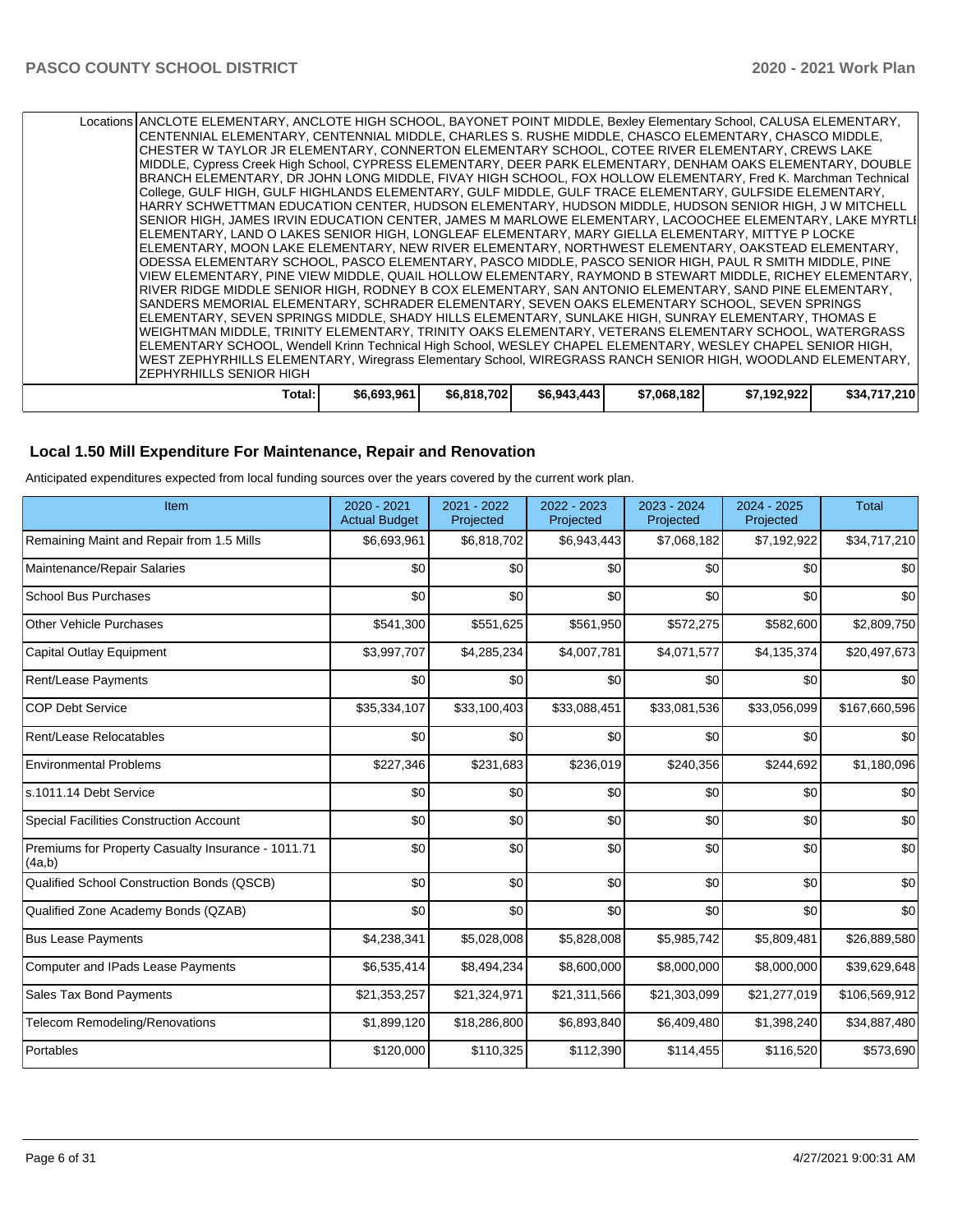| Covered Walkways                 | \$0 <sub>1</sub> | \$165,488    | \$0          | \$0 <sub>1</sub> | \$0          | \$165,488     |
|----------------------------------|------------------|--------------|--------------|------------------|--------------|---------------|
| <b>Local Expenditure Totals:</b> | \$80,940,553     | \$98,397,473 | \$87.583.448 | \$86.846.702     | \$81.812.947 | \$435,581,123 |

## **Revenue**

#### **1.50 Mill Revenue Source**

Schedule of Estimated Capital Outlay Revenue from each currently approved source which is estimated to be available for expenditures on the projects included in the tentative district facilities work program. All amounts are NET after considering carryover balances, interest earned, new COP's, 1011.14 and 1011.15 loans, etc. Districts cannot use 1.5-Mill funds for salaries except for those explicitly associated with maintenance/repair projects. (1011.71 (5), F.S.)

| Item                                                                                | Fund | $2020 - 2021$<br><b>Actual Value</b> | $2021 - 2022$<br>Projected | 2022 - 2023<br>Projected | $2023 - 2024$<br>Projected | $2024 - 2025$<br>Projected | <b>Total</b>      |
|-------------------------------------------------------------------------------------|------|--------------------------------------|----------------------------|--------------------------|----------------------------|----------------------------|-------------------|
| (1) Non-exempt property<br>lassessed valuation                                      |      | \$34,965,234,038                     | \$36,713,495,740           | \$38,549,170,527         | \$40,476,629,054           | \$42,500,460,506           | \$193,204,989,865 |
| $(2)$ The Millage projected for<br>discretionary capital outlay per<br>ls.1011.71   |      | 1.50                                 | 1.50                       | 1.50                     | 1.50                       | 1.50                       |                   |
| $(3)$ Full value of the 1.50-Mill<br>discretionary capital outlay per<br>ls.1011.71 |      | \$58,741,593                         | \$61,678,673               | \$64,762,606             | \$68,000,737               | \$71,400,774               | \$324,584,383     |
| (4) Value of the portion of the 1.50<br>-Mill ACTUALLY levied                       | 370  | \$50,349,937                         | \$52,867,434               | \$55,510,806             | \$58,286,346               | \$61,200,663               | \$278,215,186     |
| $(5)$ Difference of lines $(3)$ and $(4)$                                           |      | \$8,391,656                          | \$8,811,239                | \$9,251,800              | \$9,714,391                | \$10,200,111               | \$46,369,197      |

### **PECO Revenue Source**

The figure in the row designated "PECO Maintenance" will be subtracted from funds available for new construction because PECO maintenance dollars cannot be used for new construction.

| <b>Item</b>                          | Fund         | $2020 - 2021$<br><b>Actual Budget</b> | 2021 - 2022<br>Projected | 2022 - 2023<br>Projected | 2023 - 2024<br>Projected | 2024 - 2025<br>Projected | <b>Total</b>     |
|--------------------------------------|--------------|---------------------------------------|--------------------------|--------------------------|--------------------------|--------------------------|------------------|
| <b>PECO New Construction</b>         | 340 <b>I</b> | \$0                                   | \$0                      | \$0 <sub>1</sub>         | \$0                      | \$0                      | \$0              |
| <b>PECO Maintenance Expenditures</b> |              | \$0                                   | \$0                      | \$0                      | \$0                      | \$0                      | \$0 <sub>1</sub> |
|                                      |              | \$0                                   | \$0                      | \$0                      | \$0                      | \$0                      | \$0              |

### **CO & DS Revenue Source**

Revenue from Capital Outlay and Debt Service funds.

| Item                                      | Fund | $2020 - 2021$<br><b>Actual Budget</b> | 2021 - 2022<br>Projected | $2022 - 2023$<br>Projected | $2023 - 2024$<br>Projected | $2024 - 2025$<br>Projected | Total        |
|-------------------------------------------|------|---------------------------------------|--------------------------|----------------------------|----------------------------|----------------------------|--------------|
| ICO & DS Cash Flow-through<br>Distributed | 360  | \$2.117.748                           | \$2.117.748              | \$2.117.748                | \$2.117.748                | \$2.117.748                | \$10,588,740 |
| ICO & DS Interest on<br>Undistributed CO  | 360  | \$86.889                              | \$86.889                 | \$86,889                   | \$86,889                   | \$86,889                   | \$434.445    |
|                                           |      | \$2,204,637                           | \$2,204,637              | \$2,204,637                | \$2,204.637                | \$2,204.637                | \$11,023,185 |

## **Fair Share Revenue Source**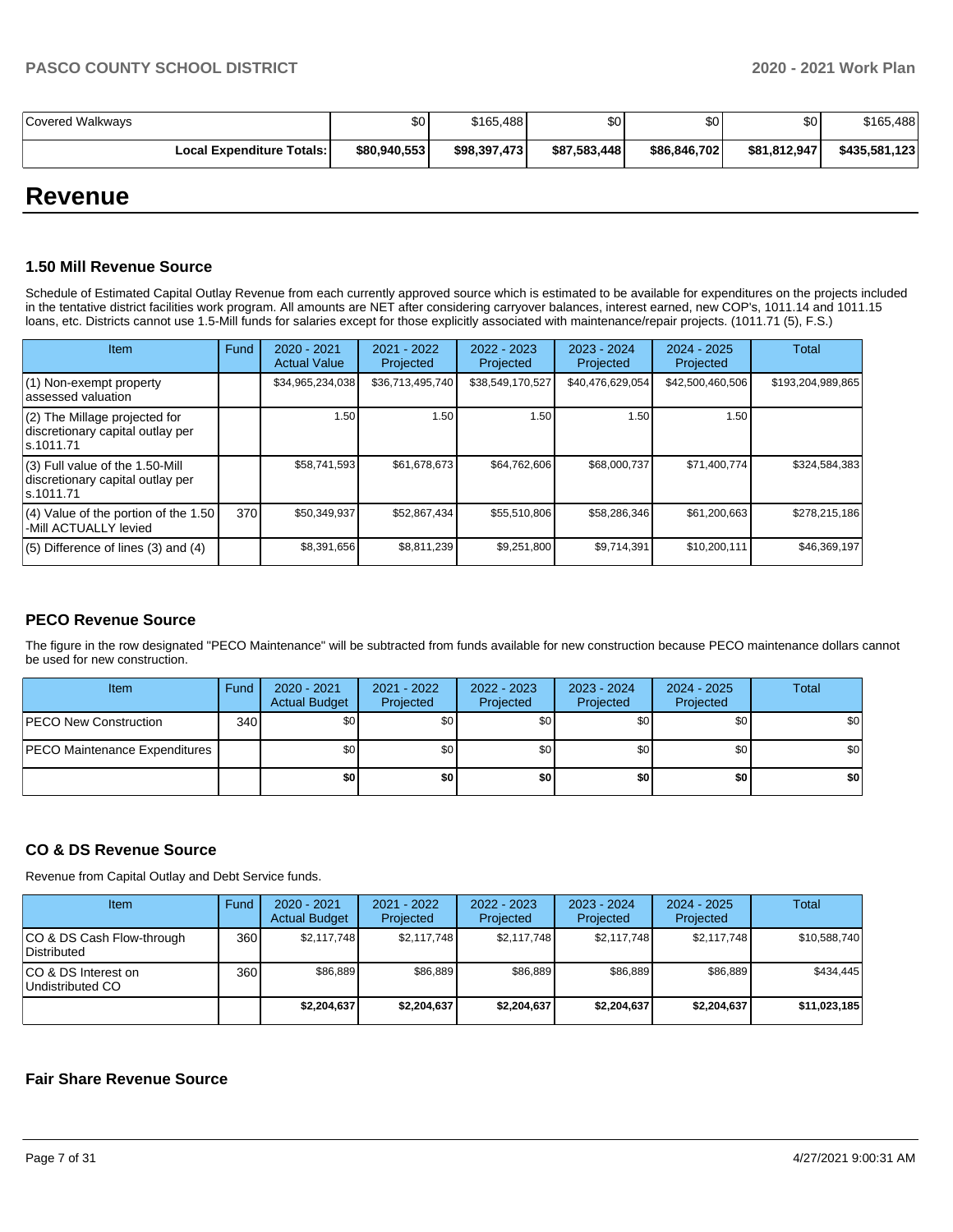Nothing reported for this section. All legally binding commitments for proportionate fair-share mitigation for impacts on public school facilities must be included in the 5-year district work program.

## **Sales Surtax Referendum**

Specific information about any referendum for a 1-cent or ½-cent surtax referendum during the previous year.

#### **Did the school district hold a surtax referendum during the past fiscal year 2019 - 2020?**

Yes

| <b>Sales Surtax Type:</b>                                                   | One Cent Intergovernmental Sales Surtax |
|-----------------------------------------------------------------------------|-----------------------------------------|
| Date of Election:                                                           | 11/6/2012                               |
| Date of Expiration:                                                         | 12/31/2025                              |
| <b>Anticipated Revenue Start Date:</b>                                      | 1/1/2015                                |
| <b>Anticipated Revenue End Date:</b>                                        | 3/31/2025                               |
| <b>Estimated Annualized Revenue:</b>                                        | \$22,607,237                            |
| Total \$ Amount Projected to be Received for the<br><b>Duration of Tax:</b> | \$226,072,367                           |
| Number of Years Tax In Effect:                                              | 10                                      |
| <b>Percentage of Vote FOR:</b>                                              | 70 %                                    |
| <b>Percentage of Vote AGAINST:</b>                                          | 30%                                     |

## **Additional Revenue Source**

Any additional revenue sources

| <b>Item</b>                                                                                            | 2020 - 2021<br><b>Actual Value</b> | 2021 - 2022<br>Projected | 2022 - 2023<br>Projected | 2023 - 2024<br>Projected | $2024 - 2025$<br>Projected | Total         |
|--------------------------------------------------------------------------------------------------------|------------------------------------|--------------------------|--------------------------|--------------------------|----------------------------|---------------|
| Proceeds from a s.1011.14/15 F.S. Loans                                                                | \$0                                | \$0                      | \$0                      | \$0                      | \$0                        | \$0           |
| District Bonds - Voted local bond<br>referendum proceeds per s.9, Art VII<br><b>State Constitution</b> | \$0                                | \$0                      | \$0                      | \$0                      | \$0                        | \$0           |
| Proceeds from Special Act Bonds                                                                        | \$0                                | \$0                      | \$0                      | \$0                      | \$0                        | \$0           |
| Estimated Revenue from CO & DS Bond<br>Sale                                                            | \$0                                | \$0                      | \$0                      | \$0                      | \$0                        | \$0           |
| Proceeds from Voted Capital<br>Improvements millage                                                    | \$0                                | \$0                      | \$0                      | \$0                      | \$0                        | \$0           |
| Other Revenue for Other Capital Projects                                                               | \$4,902,324                        | \$1,447,612              | \$758,633                | \$829,799                | \$669,990                  | \$8,608,358   |
| Proceeds from 1/2 cent sales surtax<br>authorized by school board                                      | \$0                                | \$0                      | \$0                      | \$0                      | \$0                        | \$0           |
| Proceeds from local governmental<br>infrastructure sales surtax                                        | \$30,600,000                       | \$31,365,000             | \$32,149,125             | \$32,952,853             | \$16,888,337               | \$143,955,315 |
| Proceeds from Certificates of<br>Participation (COP's) Sale                                            | \$0                                | \$0                      | \$0                      | \$0                      | \$0                        | \$0           |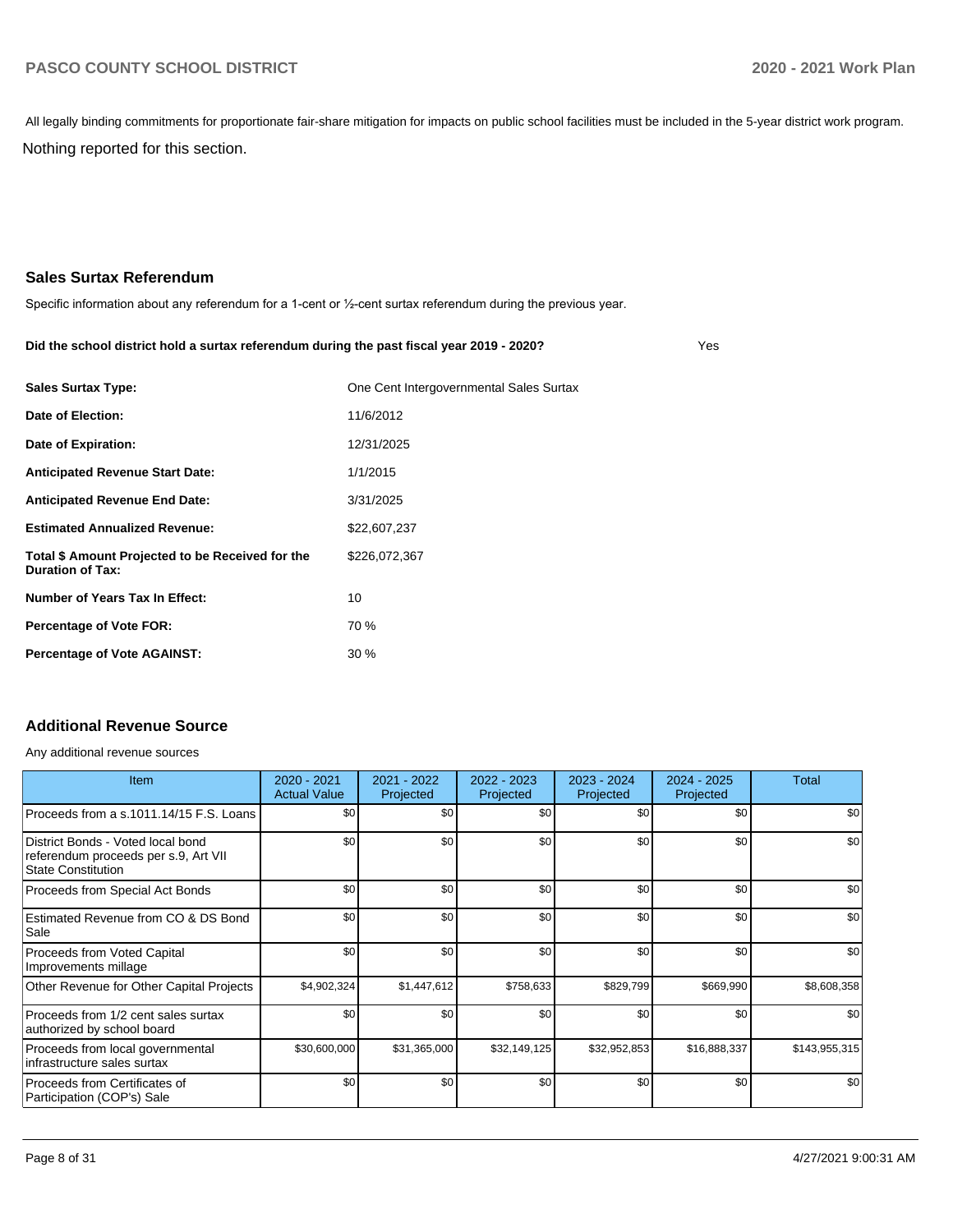| Classrooms First Bond proceeds amount<br>authorized in FY 1997-98                                                         | \$0            | \$0           | \$0           | \$0            | \$0            | \$0               |
|---------------------------------------------------------------------------------------------------------------------------|----------------|---------------|---------------|----------------|----------------|-------------------|
| <b>Classrooms for Kids</b>                                                                                                | \$0            | \$0           | \$0           | \$0            | \$0            | \$0               |
| <b>District Equity Recognition</b>                                                                                        | \$0            | \$0           | \$0           | \$0            | \$0            | \$0               |
| <b>Federal Grants</b>                                                                                                     | \$0            | \$0           | \$0           | \$0            | \$0            | \$0               |
| Proportionate share mitigation (actual<br>cash revenue only, not in kind donations)                                       | \$0            | \$0           | \$0           | \$0            | \$0            | \$0               |
| Impact fees received                                                                                                      | \$31,844,595   | \$32,163,041  | \$32,484,672  | \$32,809,519   | \$33,137,614   | \$162,439,441     |
| Private donations                                                                                                         | \$0            | \$0           | \$0           | \$0            | \$0            | \$0               |
| Grants from local governments or not-for-<br>profit organizations                                                         | \$0            | \$0           | \$0           | \$0            | \$0            | \$0               |
| Interest, Including Profit On Investment                                                                                  | \$2,140,000    | \$1,366,000   | \$1,366,000   | \$1,366,000    | \$1,158,000    | \$7,396,000       |
| Revenue from Bonds pledging proceeds<br>from 1 cent or 1/2 cent Sales Surtax                                              | \$0            | \$0           | \$0           | \$0            | \$0            | \$0               |
| <b>Total Fund Balance Carried Forward</b>                                                                                 | \$196,050,941  | \$85,751,438  | \$852,370     | \$6,302,427    | \$37,333,730   | \$326,290,906     |
| General Capital Outlay Obligated Fund<br><b>Balance Carried Forward From Total</b><br><b>Fund Balance Carried Forward</b> | (\$54,613,912) | \$0           | \$0           | \$0            | \$0            | (\$54,613,912)    |
| <b>Special Facilities Construction Account</b>                                                                            | \$0            | \$0           | \$0           | \$0            | \$0            | \$0               |
| One Cent - 1/2 Cent Sales Surtax Debt<br>Service From Total Fund Balance Carried<br>Forward                               | \$0            | \$0           | \$0           | \$0            | \$0            | \$0               |
| Capital Outlay Projects Funds Balance<br>Carried Forward From Total Fund<br><b>Balance Carried Forward</b>                | (\$85,751,438) | (\$852,370)   | (\$6,302,427) | (\$37,333,730) | (\$31,209,787) | (\$161, 449, 752) |
| <b>Subtotal</b>                                                                                                           | \$125,172,510  | \$151,240,721 | \$61,308,373  | \$36,926,868   | \$57,977,884   | \$432,626,356     |

## **Total Revenue Summary**

| <b>Item Name</b>                                                  | $2020 - 2021$<br><b>Budget</b> | $2021 - 2022$<br><b>Projected</b> | 2022 - 2023<br>Projected | $2023 - 2024$<br>Projected | $2024 - 2025$<br>Projected | <b>Five Year Total</b> |
|-------------------------------------------------------------------|--------------------------------|-----------------------------------|--------------------------|----------------------------|----------------------------|------------------------|
| Local 1.5 Mill Discretionary Capital Outlay<br>l Revenue          | \$50,349,937                   | \$52,867,434                      | \$55,510,806             | \$58,286,346               | \$61,200,663               | \$278,215,186          |
| <b>PECO</b> and 1.5 Mill Maint and Other 1.5<br>Mill Expenditures | $($ \$80,940,553)              | (S98, 397, 473)                   | (\$87,583,448)           | (\$86, 846, 702)           | (S81, 812, 947)            | $($ \$435,581,123)     |
| <b>PECO Maintenance Revenue</b>                                   | \$0                            | \$0                               | \$0                      | \$0                        | \$0                        | \$0                    |
| Available 1.50 Mill for New<br><b>Construction</b>                | $($ \$30,590,616)              | $($ \$45,530,039)                 | (\$32,072,642)           | (\$28,560,356)             | (\$20,612,284)             | ( \$157, 365, 937)     |

| <b>Item Name</b>                      | 2020 - 2021<br><b>Budget</b> | 2021 - 2022<br>Projected | 2022 - 2023<br>Projected | 2023 - 2024<br>Projected | 2024 - 2025<br>Projected | <b>Five Year Total</b> |
|---------------------------------------|------------------------------|--------------------------|--------------------------|--------------------------|--------------------------|------------------------|
| ICO & DS Revenue                      | \$2,204,637                  | \$2,204,637              | \$2.204.637              | \$2,204.637              | \$2,204,637              | \$11,023,185           |
| <b>IPECO New Construction Revenue</b> | \$0                          | \$0                      | \$0                      | \$0                      | \$0 <sub>1</sub>         | \$0                    |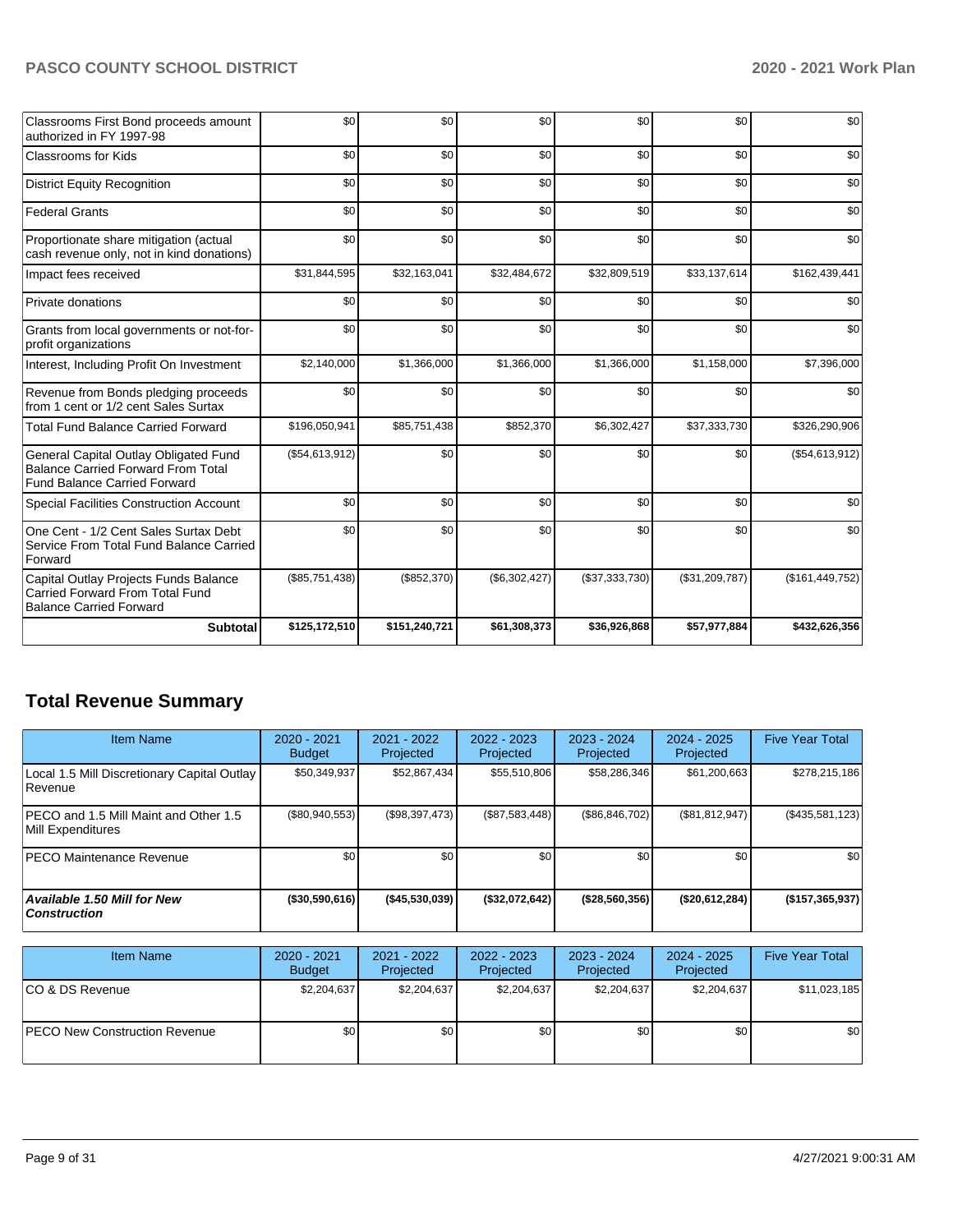| Other/Additional Revenue         | \$125,172,510 | \$151,240,721 | \$61,308,373 | \$36,926,868 | \$57,977,884 | \$432,626,356 |
|----------------------------------|---------------|---------------|--------------|--------------|--------------|---------------|
|                                  |               |               |              |              |              |               |
| <b>Total Additional Revenuel</b> | \$127,377,147 | \$153,445,358 | \$63,513,010 | \$39,131,505 | \$60,182,521 | \$443,649,541 |
| Total Available Revenue          | \$96,786,531  | \$107.915.319 | \$31,440,368 | \$10,571,149 | \$39,570,237 | \$286,283,604 |

# **Project Schedules**

## **Capacity Project Schedules**

A schedule of capital outlay projects necessary to ensure the availability of satisfactory classrooms for the projected student enrollment in K-12 programs.

| <b>Project Description</b>    | Location                                               |                          | 2020 - 2021 | 2021 - 2022 | 2022 - 2023 | 2023 - 2024 | 2024 - 2025  | Total           | Funded |
|-------------------------------|--------------------------------------------------------|--------------------------|-------------|-------------|-------------|-------------|--------------|-----------------|--------|
| Classroom Wing                | <b>CONNERTON</b><br><b>ELEMENTARY</b><br><b>SCHOOL</b> | Planned<br>Cost:         | \$0         | \$5,040,000 | \$0         | \$0         | \$0          | \$5,040,000 No  |        |
|                               |                                                        | <b>Student Stations:</b> | $\mathbf 0$ | $\mathbf 0$ | $\mathbf 0$ | $\mathbf 0$ | $\mathbf 0$  | $\mathbf 0$     |        |
|                               |                                                        | <b>Total Classrooms:</b> | $\mathbf 0$ | 0           | 0           | $\mathbf 0$ | $\mathbf 0$  | $\mathbf 0$     |        |
|                               |                                                        | Gross Sq Ft:             | $\mathbf 0$ | 0           | 0           | $\mathbf 0$ | $\mathbf 0$  | $\mathbf 0$     |        |
| NEW MIDDLE<br>SCHOOL<br>- TBA | Location not<br>specified                              | Planned<br>Cost:         | \$0         | \$0         | \$0         | \$0         | \$11,200,000 | \$11,200,000 No |        |
|                               | <b>Student Stations:</b>                               |                          | $\mathbf 0$ | $\Omega$    | $\mathbf 0$ | $\Omega$    | $\mathbf 0$  | $\Omega$        |        |
|                               | <b>Total Classrooms:</b>                               |                          | $\mathbf 0$ | $\Omega$    | $\mathbf 0$ | $\mathbf 0$ | $\mathbf 0$  | $\overline{0}$  |        |
|                               | Gross Sq Ft:                                           |                          | $\mathbf 0$ | $\Omega$    | $\mathbf 0$ | $\Omega$    | $\Omega$     | $\Omega$        |        |
| Classroom Wing                | <b>WIREGRASS</b><br><b>RANCH SENIOR</b><br><b>HIGH</b> | Planned<br>Cost:         | \$0         | \$4,480,000 | \$0         | \$0         | \$0          | \$4,480,000 No  |        |
|                               |                                                        | <b>Student Stations:</b> | $\mathbf 0$ | $\mathbf 0$ | $\mathbf 0$ | $\mathbf 0$ | 200          | 200             |        |
|                               |                                                        | Total Classrooms:        | $\mathbf 0$ | 0           | $\mathbf 0$ | $\mathbf 0$ | 8            | 8               |        |
|                               |                                                        | Gross Sq Ft:             | $\mathbf 0$ | 0           | $\mathbf 0$ | $\mathbf 0$ | 12,000       | 12,000          |        |
| Classroom Wing                | DR JOHN LONG<br><b>MIDDLE</b>                          | Planned<br>Cost:         | \$0         | \$4,480,000 | \$0         | \$0         | \$0          | \$4,480,000 No  |        |
|                               |                                                        | <b>Student Stations:</b> | $\mathbf 0$ | $\mathbf 0$ | $\mathbf 0$ | $\mathbf 0$ | 200          | 200             |        |
|                               |                                                        | <b>Total Classrooms:</b> | $\mathbf 0$ | 0           | $\mathbf 0$ | $\mathbf 0$ | 8            | 8               |        |
|                               |                                                        | Gross Sq Ft:             | $\mathbf 0$ | 0           | $\mathbf 0$ | $\mathbf 0$ | 12,000       | 12,000          |        |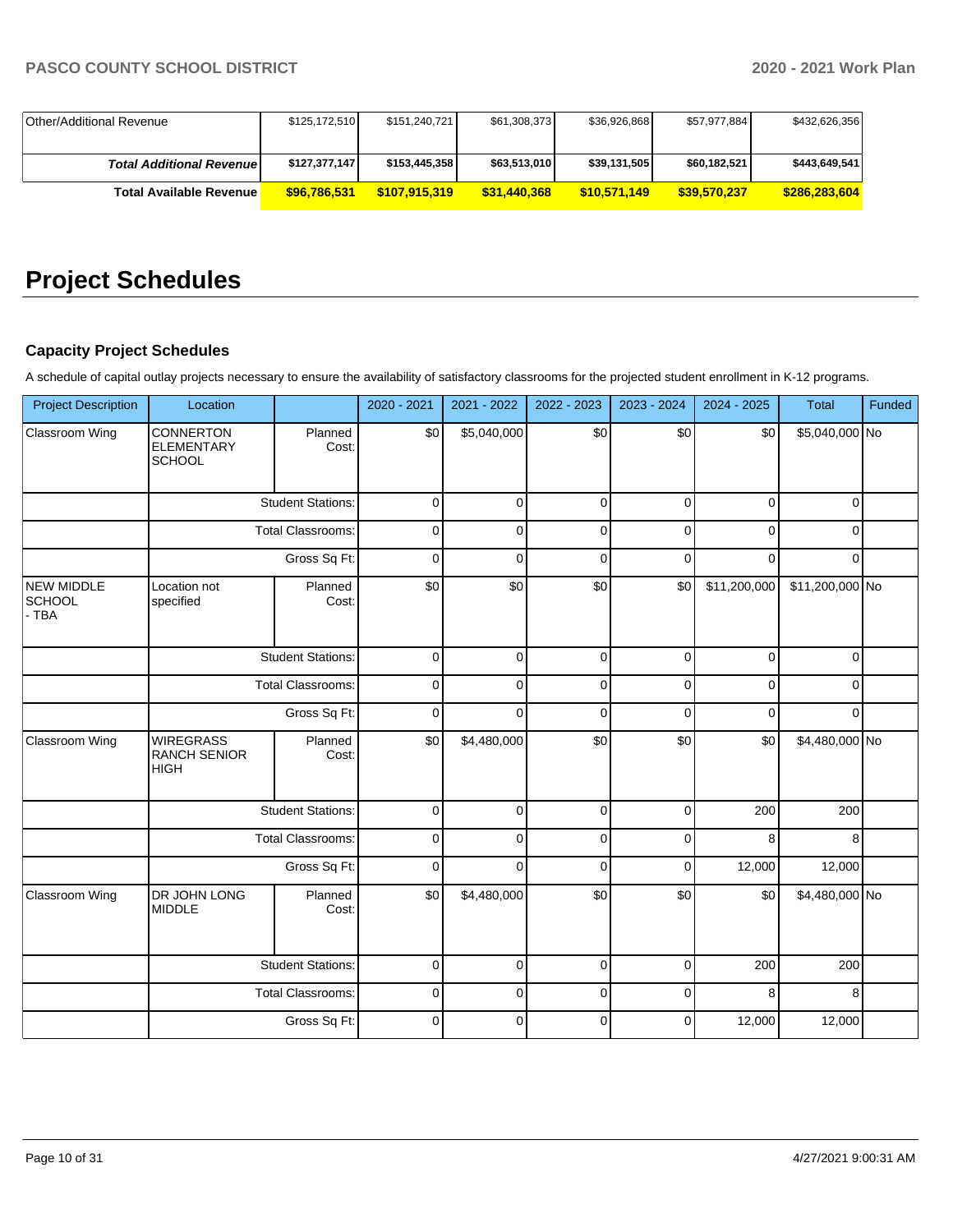| Classroom Wing                                                                | <b>ANCLOTE</b><br><b>ELEMENTARY</b>            | Planned<br>Cost:         | \$0          | \$0          | \$4,960,000  | \$0            | \$0          | \$4,960,000 No   |  |
|-------------------------------------------------------------------------------|------------------------------------------------|--------------------------|--------------|--------------|--------------|----------------|--------------|------------------|--|
|                                                                               |                                                | <b>Student Stations:</b> | 0            | 0            | $\pmb{0}$    | 0              | 160          | 160              |  |
|                                                                               |                                                | Total Classrooms:        | 0            | 0            | $\mathbf 0$  | 0              | 8            | 8                |  |
|                                                                               |                                                | Gross Sq Ft:             | $\mathbf 0$  | 0            | $\mathbf 0$  | 0              | 12,000       | 12,000           |  |
| Remodel School -<br>Kelley School + Add<br>Capacity + Furniture<br>& Fixtures | <b>ZEPHYRHILLS</b><br><b>SENIOR HIGH</b>       | Planned<br>Cost:         | \$5,700,000  | \$0          | \$0          | \$0            | \$0          | \$5,700,000 Yes  |  |
|                                                                               |                                                | <b>Student Stations:</b> | $\mathbf 0$  | $\mathbf 0$  | $\pmb{0}$    | $\overline{0}$ | $\pmb{0}$    | $\overline{0}$   |  |
|                                                                               |                                                | Total Classrooms:        | 0            | 0            | $\pmb{0}$    | $\pmb{0}$      | $\pmb{0}$    | 0                |  |
|                                                                               |                                                | Gross Sq Ft:             |              | $\mathbf 0$  | $\pmb{0}$    | $\mathbf 0$    | $\pmb{0}$    | $\Omega$         |  |
| Classroom Wing for<br>Magnet School                                           | <b>JAMES M</b><br><b>MARLOWE</b><br>ELEMENTARY | Planned<br>Cost:         | \$5,200,000  | \$0          | \$0          | \$0            | \$0          | \$5,200,000 Yes  |  |
|                                                                               |                                                | <b>Student Stations:</b> | 0            | 200          | $\mathbf 0$  | 0              | $\mathbf 0$  | 200              |  |
|                                                                               | Total Classrooms:                              |                          | 0            | 12           | $\pmb{0}$    | 0              | $\mathbf 0$  | 12               |  |
|                                                                               | Gross Sq Ft:                                   |                          | $\mathbf 0$  | 14,000       | $\mathbf 0$  | $\mathbf 0$    | $\pmb{0}$    | 14,000           |  |
| <b>NEW STEM</b><br><b>ACADEMY</b> for<br>Grades 6-12 - Land<br>O' Lakes Area  | Location not<br>specified                      | Planned<br>Cost:         | \$5,000,000  | \$40,320,000 | \$10,868,000 | \$584,000      | \$0          | \$56,772,000 Yes |  |
|                                                                               |                                                | <b>Student Stations:</b> | $\pmb{0}$    | 1,700        | $\pmb{0}$    | $\pmb{0}$      | $\mathbf 0$  | 1,700            |  |
|                                                                               |                                                | Total Classrooms:        | 0            | 70           | $\pmb{0}$    | 0              | $\pmb{0}$    | 70               |  |
|                                                                               |                                                | Gross Sq Ft:             |              | 200,000      | $\mathbf 0$  | $\mathbf 0$    | $\mathbf 0$  | 200,000          |  |
| NEW K-8 MAGNET<br>SCHOOL - Epperson<br>Ranch                                  | Location not<br>specified                      | Planned<br>Cost:         | \$0          | \$5,600,000  | \$6,178,889  | \$9,414,874    | \$39,570,237 | \$60,764,000 Yes |  |
|                                                                               |                                                | <b>Student Stations:</b> | $\Omega$     | $\Omega$     | $\Omega$     | 1,500          | $\Omega$     | 1,500            |  |
|                                                                               |                                                | Total Classrooms:        | 0            | 0            | $\pmb{0}$    | 75             | $\pmb{0}$    | 75               |  |
|                                                                               |                                                | Gross Sq Ft:             | $\mathbf 0$  | 0            | $\mathbf 0$  | 282,000        | $\pmb{0}$    | 282,000          |  |
| Kirkland Ranch<br>Academy of<br>Innovation                                    | Location not<br>specified                      | Planned<br>Cost:         | \$30,000,000 | \$10,000,000 | \$0          | \$0            | \$0          | \$40,000,000 Yes |  |
|                                                                               |                                                | <b>Student Stations:</b> | $\pmb{0}$    | 900          | $\pmb{0}$    | $\mathbf 0$    | $\pmb{0}$    | 900              |  |
|                                                                               |                                                | <b>Total Classrooms:</b> | 0            | 40           | $\pmb{0}$    | 0              | $\pmb{0}$    | 40               |  |
|                                                                               |                                                | Gross Sq Ft:             | $\pmb{0}$    | 282,000      | $\pmb{0}$    | $\pmb{0}$      | $\mathbf 0$  | 282,000          |  |
| Innovation Prep<br>Academy Charter<br>School                                  | Location not<br>specified                      | Planned<br>Cost:         | \$0          | \$5,557,504  | \$0          | \$0            | \$0          | \$5,557,504 Yes  |  |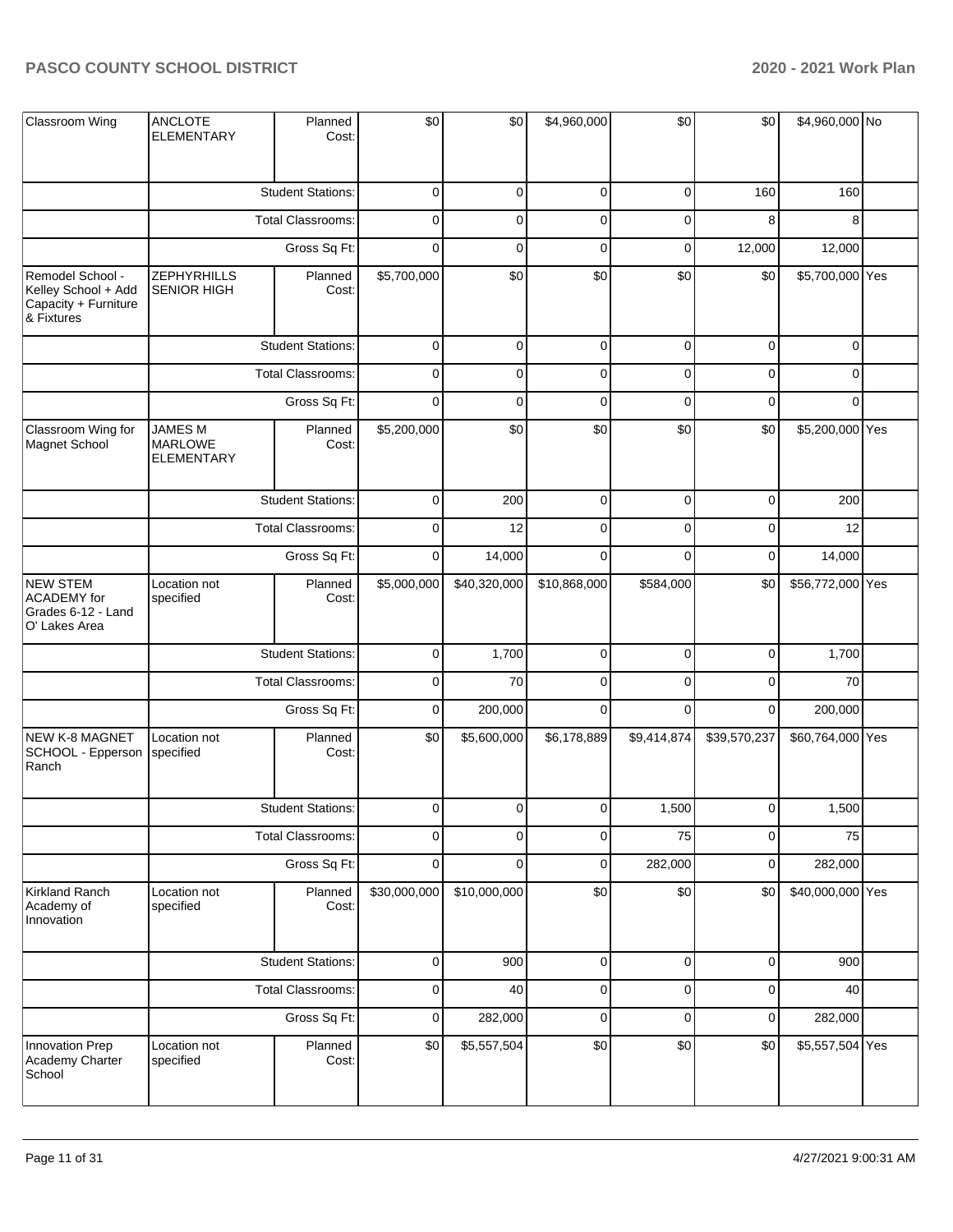|                               | <b>Student Stations:</b>  |                          |              |         |     | 0   | 0              |                  |  |
|-------------------------------|---------------------------|--------------------------|--------------|---------|-----|-----|----------------|------------------|--|
|                               | <b>Total Classrooms:</b>  |                          |              | 42      |     |     | 0              | 42               |  |
|                               | Gross Sq Ft:              |                          |              | 282,000 |     |     | $\overline{0}$ | 282,000          |  |
| NEW K8 - STARKEY<br>RANCH K-8 | Location not<br>specified | Planned<br>Cost:         | \$15,245,200 | \$0     | \$0 | \$0 | \$0            | \$15,245,200 Yes |  |
|                               |                           | <b>Student Stations:</b> | 2,000        |         |     |     | 0              | 2,000            |  |
|                               | <b>Total Classrooms:</b>  |                          | 100          |         |     |     | $\Omega$       | 100              |  |
|                               |                           | Gross Sq Ft:             | 282,000      |         |     |     | 0              | 282,000          |  |

| <b>Planned Cost:</b>       | \$61,145,200 | \$75,477,504 | \$22,006,889 | \$9,998,874 |                 | \$50,770,237   \$219,398,704 |
|----------------------------|--------------|--------------|--------------|-------------|-----------------|------------------------------|
| <b>Student Stations:</b>   | 2,000        | 2,800        |              | 1,500       | 560             | 6,860                        |
| <b>Total Classrooms: I</b> | 100          | 164          |              | 75          | 24 <sub>1</sub> | 363                          |
| Gross Sq Ft:               | 282,000      | 778,000      |              | 282,000     | 36,000          | 1,378,000                    |

## **Other Project Schedules**

Major renovations, remodeling, and additions of capital outlay projects that do not add capacity to schools.

| <b>Project Description</b>                                | Location                                      | 2020 - 2021<br><b>Actual Budget</b> | 2021 - 2022<br>Projected | 2022 - 2023<br>Projected | 2023 - 2024<br>Projected | 2024 - 2025<br>Projected | <b>Total</b>    | Funded |
|-----------------------------------------------------------|-----------------------------------------------|-------------------------------------|--------------------------|--------------------------|--------------------------|--------------------------|-----------------|--------|
| Adding Parking Lot and<br>Remodel Existing Office Space   | <b>EAST BUS GARAGE</b>                        | \$1,700,000                         | \$0                      | \$0                      | \$0                      | \$0                      | \$1,700,000 Yes |        |
| Handrails around the campus                               | <b>GULF MIDDLE</b>                            | \$0                                 | \$220,650                | \$0                      | \$0                      | \$0                      | \$220,650 No    |        |
| Roof Replacement                                          | <b>WESLEY CHAPEL</b><br><b>SENIOR HIGH</b>    | \$0                                 | \$0                      | \$0                      | \$216,427                | \$0                      | \$216,427 No    |        |
| Serving Line Renovation &<br><b>Dish Machine</b>          | <b>SUNLAKE HIGH</b>                           | \$0                                 | \$0                      | \$0                      | \$0                      | \$1,398,240              | \$1,398,240 No  |        |
| A/C Renovation to Kitchen                                 | <b>FOX HOLLOW</b><br><b>ELEMENTARY</b>        | \$0                                 | \$213,525                | \$0                      | \$0                      | \$0                      | \$213,525 No    |        |
| A/C Renovation to Kitchen                                 | <b>GULF HIGHLANDS</b><br><b>ELEMENTARY</b>    | \$0                                 | \$213,525                | \$0                      | \$0                      | \$0                      | \$213,525 No    |        |
| A/C Renovation to Kitchen                                 | LONGLEAF<br><b>ELEMENTARY</b>                 | \$0                                 | \$213,525                | \$0                      | \$0                      | \$0                      | \$213,525 No    |        |
| A/C Renovation to Kitchen                                 | <b>SEVEN OAKS</b><br><b>ELEMENTARY SCHOOL</b> | \$0                                 | \$213,525                | \$0                      | \$0                      | \$0                      | \$213,525 No    |        |
| A/C Renovation to Kitchen                                 | <b>SEVEN SPRINGS</b><br><b>ELEMENTARY</b>     | \$0                                 | \$224,201                | \$0                      | \$0                      | \$0                      | \$224,201 No    |        |
| A/C Renovation to Kitchen                                 | <b>TRINITY OAKS</b><br><b>ELEMENTARY</b>      | \$0                                 | \$213,525                | \$0                      | \$0                      | \$0                      | \$213,525 No    |        |
| Replace Underground Chill<br><b>Water Piping</b>          | <b>FOX HOLLOW</b><br><b>ELEMENTARY</b>        | \$0                                 | \$438,000                | \$0                      | \$0                      | \$0                      | \$438,000 No    |        |
| Office Interior Remodel                                   | <b>NORTHWEST BUS</b><br><b>GARAGE</b>         | \$0                                 | \$330,975                | \$0                      | \$0                      | \$0                      | \$330,975 No    |        |
| <b>Office Interior Remodel</b>                            | <b>WEST BUS GARAGE</b>                        | \$0                                 | \$386,138                | \$0                      | \$0                      | \$0                      | \$386,138 No    |        |
| Expand Bldg, Additional Bay,<br>Paint Booth, & Equip Shed | <b>SOUTHEAST BUS</b><br>GARAGE                | \$0                                 | \$1,396,000              | \$0                      | \$0                      | \$0                      | \$1,396,000 No  |        |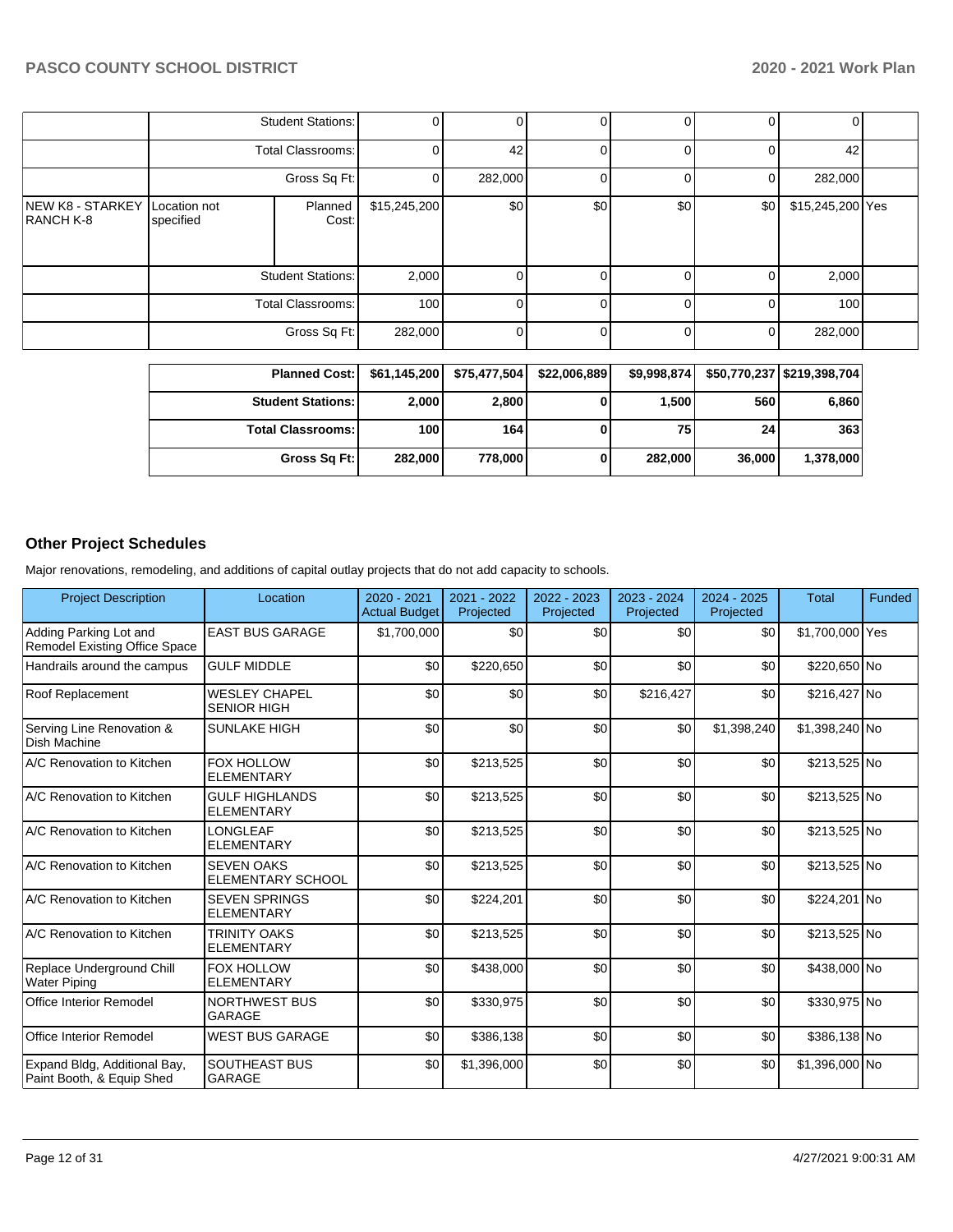| Kitchen/Serving Line<br>Renovation                                                     | <b>CHASCO MIDDLE</b>                            | \$0         | \$744,694 | \$0       | \$0       | \$0 | \$744,694 No    |  |
|----------------------------------------------------------------------------------------|-------------------------------------------------|-------------|-----------|-----------|-----------|-----|-----------------|--|
| Serving Line Renovation                                                                | <b>DENHAM OAKS</b><br><b>ELEMENTARY</b>         | \$0         | \$348,072 | \$0       | \$0       | \$0 | \$348,072 No    |  |
| Serving Line Renovation/Dish<br>Machine                                                | <b>JAMES M MARLOWE</b><br><b>ELEMENTARY</b>     | \$0         | \$181,485 | \$0       | \$0       | \$0 | \$181,485 No    |  |
| Serving Line, Dish Machine &<br>Cooler/Freezer                                         | <b>LONGLEAF</b><br><b>ELEMENTARY</b>            | \$0         | \$419,235 | \$0       | \$0       | \$0 | \$419,235 No    |  |
| Roof Replacement - Metal<br>Canopy & Roof                                              | Fred K. Marchman<br><b>Technical College</b>    | \$2,300,744 | \$0       | \$0       | \$0       | \$0 | \$2,300,744 Yes |  |
| Roof Maintenance                                                                       | <b>CHASCO ELEMENTARY</b>                        | \$46,723    | \$0       | \$0       | \$0       | \$0 | \$46,723 Yes    |  |
| Roof Maintenance                                                                       | CHASCO MIDDLE                                   | \$93,445    | \$0       | \$0       | \$0       | \$0 | \$93,445 Yes    |  |
| Roof Maintenance                                                                       | <b>JAMES M MARLOWE</b><br><b>ELEMENTARY</b>     | \$87,232    | \$0       | \$0       | \$0       | \$0 | \$87,232 Yes    |  |
| Replace Carpet Throughout<br>School                                                    | <b>LACOOCHEE</b><br><b>ELEMENTARY</b>           | \$69,286    | \$0       | \$0       | \$0       | \$0 | \$69,286 Yes    |  |
| New Carpet For Entire School                                                           | <b>WESLEY CHAPEL</b><br><b>SENIOR HIGH</b>      | \$167,803   | \$0       | \$0       | \$0       | \$0 | \$167,803 Yes   |  |
| <b>RRMS - Remodel Restrooms</b>                                                        | <b>RIVER RIDGE MIDDLE</b><br><b>SENIOR HIGH</b> | \$846,952   | \$0       | \$0       | \$0       | \$0 | \$846,952 Yes   |  |
| Remodel Restrooms - Counters<br>& Sinks                                                | <b>JW MITCHELL SENIOR</b><br><b>HIGH</b>        | \$65,000    | \$0       | \$0       | \$0       | \$0 | \$65,000 Yes    |  |
| New Cabinets for Art Room &<br>All Pods                                                | <b>CENTENNIAL</b><br><b>ELEMENTARY</b>          | \$19,487    | \$0       | \$0       | \$0       | \$0 | \$19,487 Yes    |  |
| Remove Planters Outside PE<br>Court. Replace with Concrete                             | <b>LAND O LAKES SENIOR</b><br><b>HIGH</b>       | \$15,156    | \$0       | \$0       | \$0       | \$0 | \$15,156 Yes    |  |
| Remodel Both Gym Restrooms<br>& Entry Way Tile                                         | PASCO SENIOR HIGH                               | \$0         | \$220,650 | \$0       | \$0       | \$0 | \$220,650 No    |  |
| Remodel Both Gym Restrooms<br>& Entry Way Tile                                         | <b>ZEPHYRHILLS SENIOR</b><br><b>HIGH</b>        | \$0         | \$220,650 | \$0       | \$0       | \$0 | \$220,650 No    |  |
| Remodel Both Gym Restrooms<br>& Entry Way Tile                                         | <b>LAND O LAKES SENIOR</b><br><b>HIGH</b>       | \$0         | \$220,650 | \$0       | \$0       | \$0 | \$220,650 No    |  |
| Remodel Both Gym Restrooms<br>& Entry Way Tile                                         | <b>HUDSON SENIOR HIGH</b>                       | \$0         | \$220,650 | \$0       | \$0       | \$0 | \$220,650 No    |  |
| Remodel Both Gym Restrooms<br>& Entry Way Tile                                         | <b>GULF HIGH</b>                                | \$0         | \$220,650 | \$0       | \$0       | \$0 | \$220,650 No    |  |
| Remodel Both Gym Restrooms<br>& Entry Way Tile                                         | <b>BAYONET POINT</b><br><b>MIDDLE</b>           | \$0         | \$220,650 | \$0       | \$0       | \$0 | \$220,650 No    |  |
| Replace Wall Tile In PE Locker<br>Room                                                 | <b>GULF HIGH</b>                                | \$16,239    | \$0       | \$0       | \$0       | \$0 | \$16,239 Yes    |  |
| <b>Repair Tracks and Minor</b><br>Repairs to Bleachers and<br><b>Concession Stands</b> | <b>PASCO SENIOR HIGH</b>                        | \$0         | \$0       | \$0       | \$858,413 | \$0 | \$858,413 No    |  |
| Kitchen Hood                                                                           | <b>CYPRESS ELEMENTARY</b>                       | \$0         | \$89,649  | \$0       | \$0       | \$0 | \$89,649 Yes    |  |
| Kitchen Hood                                                                           | <b>NORTHWEST</b><br><b>ELEMENTARY</b>           | \$0         | \$81,131  | \$0       | \$0       | \$0 | \$81,131 Yes    |  |
| Cooler/Freezer                                                                         | <b>OAKSTEAD</b><br><b>ELEMENTARY</b>            | \$0         | \$97,945  | \$0       | \$0       | \$0 | \$97,945 Yes    |  |
| Cooler/Freezer                                                                         | PINE VIEW MIDDLE                                | \$0         | \$97,945  | \$0       | \$0       | \$0 | \$97,945 Yes    |  |
| Cooler/Freezer                                                                         | <b>HUDSON MIDDLE</b>                            | \$0         | \$116.945 | \$0       | \$0       | \$0 | \$116,945 Yes   |  |
| Cooler/Freezer                                                                         | FOX HOLLOW<br><b>ELEMENTARY</b>                 | \$0         | \$97,945  | \$0       | \$0       | \$0 | \$97,945 Yes    |  |
| Cooler/Freezer                                                                         | RAYMOND B STEWART<br><b>MIDDLE</b>              | \$0         | \$0       | \$112,390 | \$0       | \$0 | \$112,390 Yes   |  |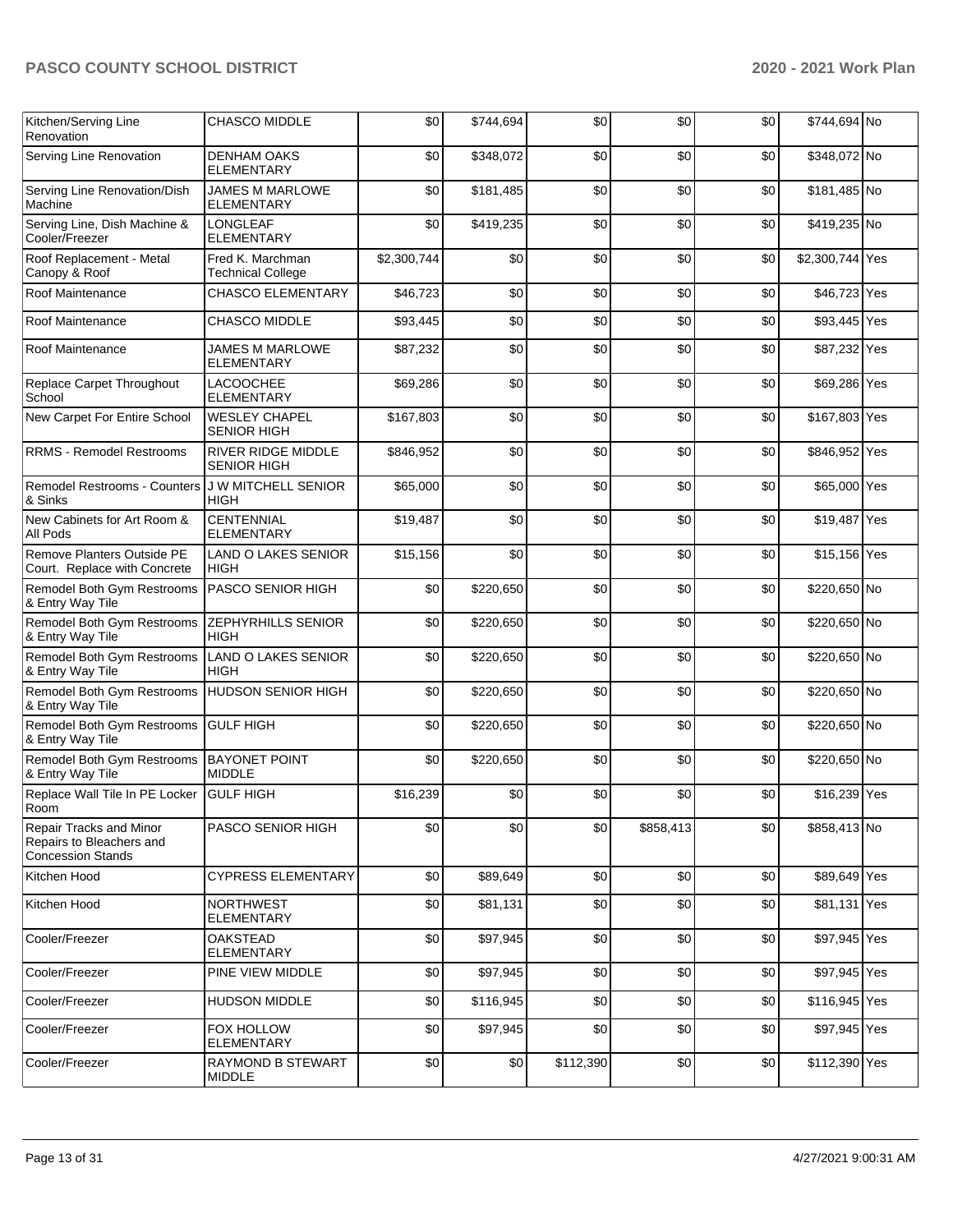| Cooler/Freezer                                                        | <b>WIREGRASS RANCH</b><br><b>SENIOR HIGH</b>  | \$0          | \$0         | \$0         | \$171,683   | \$0 | \$171,683 No     |  |
|-----------------------------------------------------------------------|-----------------------------------------------|--------------|-------------|-------------|-------------|-----|------------------|--|
| New Restroom at Each<br><b>Baseball/Softball Facility</b>             | <b>WESLEY CHAPEL</b><br><b>SENIOR HIGH</b>    | \$0          | \$551,625   | \$0         | \$0         | \$0 | \$551,625 Yes    |  |
| Outside Dining Sun Shade                                              | PAUL R SMITH MIDDLE                           | \$0          | \$11,033    | \$0         | \$0         | \$0 | \$11,033 Yes     |  |
| Kitchen/Dining Room & A La<br><b>Carte Renovations</b>                | <b>WIREGRASS RANCH</b><br><b>SENIOR HIGH</b>  | \$0          | \$0         | \$0         | \$1,373,460 | \$0 | \$1,373,460 No   |  |
| Kitchen/Dining Room<br>Renovation                                     | DR JOHN LONG MIDDLE                           | \$0          | \$0         | \$0         | \$1,373,460 | \$0 | \$1,373,460 No   |  |
| Kitchen/Dining Room<br>Renovation                                     | <b>CREWS LAKE MIDDLE</b>                      | \$0          | \$0         | \$0         | \$1,150,273 | \$0 | \$1,150,273 No   |  |
| Serving Line & Cooler/Freezer                                         | <b>GULF TRACE</b><br><b>ELEMENTARY</b>        | \$0          | \$0         | \$0         | \$434,929   | \$0 | \$434,929 No     |  |
| Serving Line & Cooler/Freezer                                         | <b>VETERANS</b><br>ELEMENTARY SCHOOL          | \$0          | \$0         | \$0         | \$434,929   | \$0 | \$434,929 No     |  |
| Remodel BLDG 1                                                        | <b>MOON LAKE</b><br><b>ELEMENTARY</b>         | \$0          | \$0         | \$0         | \$6,469,786 | \$0 | \$6,469,786 No   |  |
| Remodel Bldg #1 #2 #10,<br>Kitchen/Dining Renovation with<br>Addition | <b>SAN ANTONIO</b><br><b>ELEMENTARY</b>       | \$0          | \$0         | \$0         | \$4,631,752 | \$0 | \$4,631,752 No   |  |
| Remodel Classroom Bldg<br>#8,9,11,12,13                               | <b>LACOOCHEE</b><br><b>ELEMENTARY</b>         | \$0          | \$1,510,494 | \$0         | \$0         | \$0 | \$1,510,494 No   |  |
| Kitchen/Dining Room<br>Renovation                                     | <b>CHARLES S. RUSHE</b><br><b>MIDDLE</b>      | \$0          | \$0         | \$1,475,224 | \$0         | \$0 | \$1,475,224 No   |  |
| Serving Line Renovation/Dish<br>Machine                               | <b>NEW RIVER</b><br><b>ELEMENTARY</b>         | \$0          | \$0         | \$427,082   | \$0         | \$0 | \$427,082 Yes    |  |
| Serving Line Renovation, Dish<br>Machine & Cooler/Freezer             | <b>TRINITY OAKS</b><br><b>ELEMENTARY</b>      | \$0          | \$0         | \$427,082   | \$0         | \$0 | \$427,082 Yes    |  |
| Serving Line Renovation, Dish<br>Machine & Cooler/Freezer             | <b>SUNRAY ELEMENTARY</b>                      | \$0          | \$308,910   | \$0         | \$0         | \$0 | \$308,910 Yes    |  |
| Serving Line Renovation<br>including Cooler/Freezer                   | <b>PINE VIEW</b><br><b>ELEMENTARY</b>         | \$0          | \$419,235   | \$0         | \$0         | \$0 | \$419,235 Yes    |  |
| Serving Line Renovation                                               | <b>CHASCO ELEMENTARY</b>                      | \$0          | \$137,906   | \$0         | \$0         | \$0 | \$137,906 Yes    |  |
| Serving Line Renovation                                               | <b>NORTHWEST</b><br><b>ELEMENTARY</b>         | \$0          | \$463,283   | \$0         | \$0         | \$0 | \$463,283 Yes    |  |
| Serving Line Renovation                                               | <b>OAKSTEAD</b><br><b>ELEMENTARY</b>          | \$0          | \$113,083   | \$0         | \$0         | \$0 | \$113,083 Yes    |  |
| Serving Line Renovation                                               | CENTENNIAL MIDDLE                             | \$0          | \$1,160,212 | \$0         | \$0         | \$0 | \$1,160,212 Yes  |  |
| Serving Line & Cooler/Freezer                                         | <b>DOUBLE BRANCH</b><br><b>ELEMENTARY</b>     | \$0          | \$419,235   | \$0         | \$0         | \$0 | \$419,235 Yes    |  |
| Serving Line & Cooler/Freezer                                         | <b>GULF HIGHLANDS</b><br><b>ELEMENTARY</b>    | \$0          | \$419,235   | \$0         | \$0         | \$0 | \$419,235 Yes    |  |
| Kitchen/Dining Room<br>Renovation & Freezer/Cooler                    | PAUL R SMITH MIDDLE                           | \$0          | \$1,434,225 | \$0         | \$0         | \$0 | \$1,434,225 Yes  |  |
| Kitchen/Dining Room                                                   | <b>GULF MIDDLE</b>                            | \$0          | \$1,323,900 | \$0         | \$0         | \$0 | \$1,323,900 No   |  |
| Kitchen Renovation, Dish<br>Machine and Cooler Freezer                | <b>SEVEN OAKS</b><br><b>ELEMENTARY SCHOOL</b> | \$0          | \$419,235   | \$0         | \$0         | \$0 | \$419,235 Yes    |  |
| <b>School Renovations</b>                                             | <b>HUDSON MIDDLE</b>                          | \$4,786,844  | \$0         | \$0         | \$0         | \$0 | \$4,786,844 Yes  |  |
| <b>School Renovations</b>                                             | <b>NORTHWEST</b><br>ELEMENTARY                | \$14,933,487 | \$1,095,000 | \$0         | \$0         | \$0 | \$16,028,487 Yes |  |
| <b>School Renovations</b>                                             | <b>GULF HIGH</b>                              | \$5,000,000  | \$0         | \$0         | \$0         | \$0 | \$5,000,000 Yes  |  |
| <b>School Renovations</b>                                             | <b>GULF MIDDLE</b>                            | \$0          | \$2,800,000 | \$0         | \$0         | \$0 | \$2,800,000 No   |  |
| Replace underground chill<br>water piping                             | <b>DEER PARK</b><br><b>ELEMENTARY</b>         | \$0          | \$438,000   | \$0         | \$0         | \$0 | \$438,000 No     |  |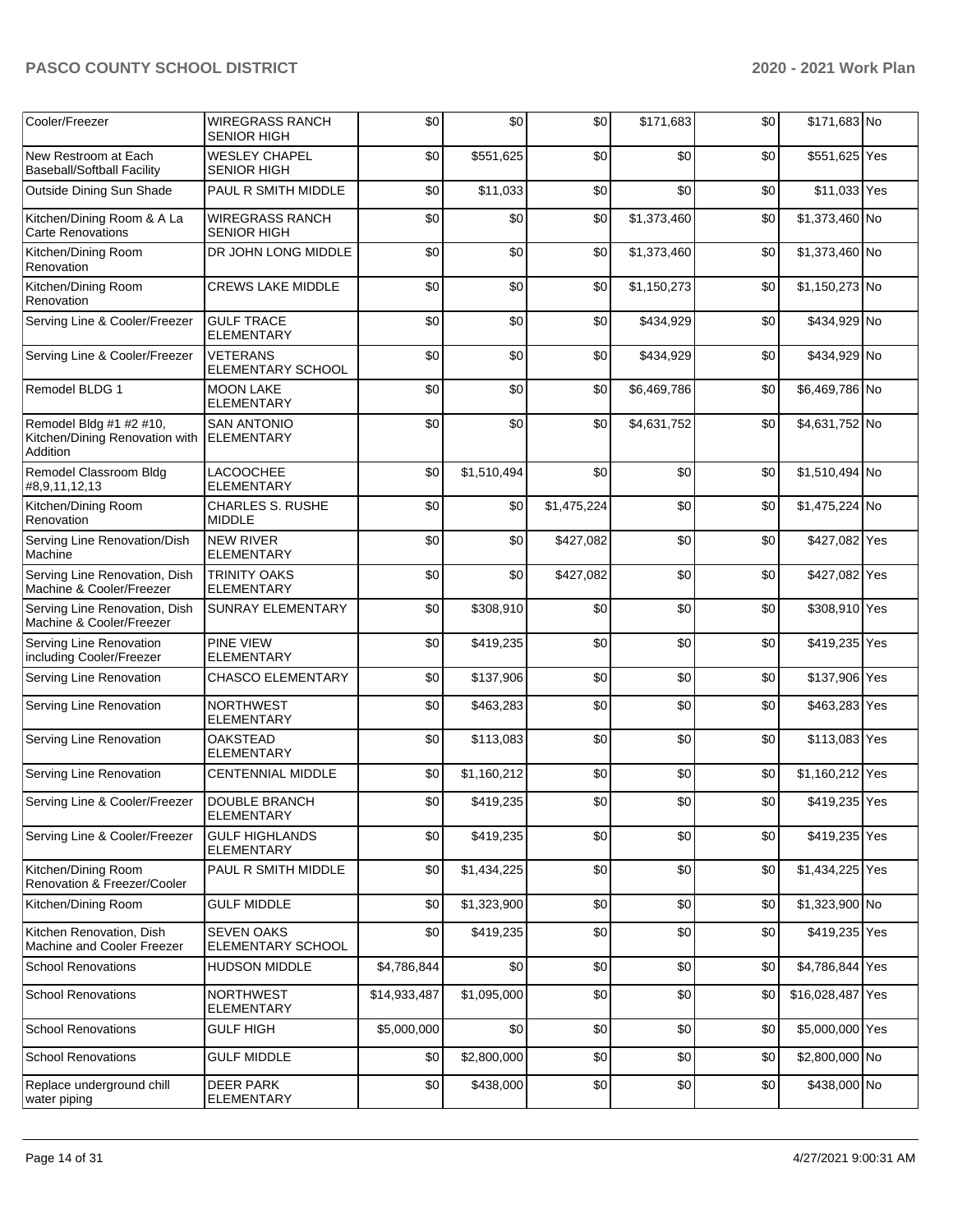| A/C Renovation to Kitchen                                                                    | <b>DEER PARK</b><br><b>ELEMENTARY</b>           | \$0         | \$224,201    | \$0          | \$0         | \$0 | \$224,201 No     |  |
|----------------------------------------------------------------------------------------------|-------------------------------------------------|-------------|--------------|--------------|-------------|-----|------------------|--|
| A/C Renovation to Kitchen                                                                    | <b>PINE VIEW</b><br><b>ELEMENTARY</b>           | \$0         | \$213,525    | \$0          | \$0         | \$0 | \$213,525 No     |  |
| A/C Renovation to Kitchen                                                                    | <b>SAND PINE</b><br><b>ELEMENTARY</b>           | \$0         | \$213,525    | \$0          | \$0         | \$0 | \$213,525 No     |  |
| A/C Renovation to Kitchen                                                                    | CHESTER W TAYLOR JR<br>ELEMENTARY               | \$0         | \$235,945    | \$0          | \$0         | \$0 | \$235,945 No     |  |
| Replace Driver's Lounge Trailer CENTRAL BUS GARAGE                                           |                                                 | \$0         | \$220,650    | \$0          | \$0         | \$0 | \$220,650 Yes    |  |
| <b>HVAC Replace Control System</b><br>- Building 4                                           | ADMINISTRATION<br><b>BUILDING</b>               | \$0         | \$219,000    | \$0          | \$0         | \$0 | \$219,000 Yes    |  |
| Roof Maintenance (coating)                                                                   | <b>WESLEY CHAPEL</b><br><b>SENIOR HIGH</b>      | \$0         | \$194,775    | \$0          | \$0         | \$0 | \$194,775 Yes    |  |
| Center for the Arts Remodel                                                                  | <b>RIVER RIDGE MIDDLE</b><br><b>SENIOR HIGH</b> | \$50,000    | \$0          | \$0          | \$0         | \$0 | \$50,000 Yes     |  |
| Center for the Arts - Remodel                                                                | <b>WESLEY CHAPEL</b><br><b>SENIOR HIGH</b>      | \$50,000    | \$0          | \$0          | \$0         | \$0 | \$50,000 Yes     |  |
| Covered Walkways - ESE                                                                       | PINE VIEW MIDDLE                                | \$0         | \$0          | \$0          | \$577,653   | \$0 | \$577,653 No     |  |
| Covered Walkways - Bus Loop                                                                  | PINE VIEW MIDDLE                                | \$0         | \$0          | \$0          | \$782,535   | \$0 | \$782,535 No     |  |
| Remodel Bld #1 & #2; Parking<br>And Traffic Improvements                                     | <b>GULFSIDE</b><br><b>ELEMENTARY</b>            | \$0         | \$0          | \$0          | \$2,920,000 | \$0 | \$2,920,000 No   |  |
| Repair Tracks and Minor<br>Repairs to Bleachers and<br><b>Concession Stands</b>              | <b>ZEPHYRHILLS SENIOR</b><br>HIGH               | \$0         | \$0          | \$842,925    | \$0         | \$0 | \$842,925 Yes    |  |
| Scoreboard Replacement                                                                       | <b>WIREGRASS RANCH</b><br><b>SENIOR HIGH</b>    | \$81,195    | \$0          | \$0          | \$0         | \$0 | \$81,195 Yes     |  |
| Sand & Paint Gym Floors                                                                      | <b>WIREGRASS RANCH</b><br><b>SENIOR HIGH</b>    | \$43,304    | \$0          | \$0          | \$0         | \$0 | \$43,304 Yes     |  |
| Sand & Paint Gym Floors                                                                      | <b>SUNLAKE HIGH</b>                             | \$27,065    | \$0          | \$0          | \$0         | \$0 | \$27,065 Yes     |  |
| Campus renovation                                                                            | HUDSON SENIOR HIGH                              | \$1,000,000 | \$33,600,000 | \$12,584,000 | \$572,275   | \$0 | \$47,756,275 Yes |  |
| Kitchen/Dining Room/Pirate's<br><b>Galley Renovation</b>                                     | PASCO SENIOR HIGH                               | \$0         | \$2,758,125  | \$0          | \$0         | \$0 | \$2,758,125 Yes  |  |
| <b>BUS LOOP &amp; PARKING</b>                                                                | <b>SAN ANTONIO</b><br><b>ELEMENTARY</b>         | \$250,000   | \$0          | \$0          | \$0         | \$0 | \$250,000 Yes    |  |
| <b>Overlay Tennis COurt</b>                                                                  | <b>ZEPHYRHILLS SENIOR</b><br>HIGH               | \$54,130    | \$0          | \$0          | \$0         | \$0 | \$54,130 Yes     |  |
| Replace Gym Floor                                                                            | PASCO MIDDLE                                    | \$189,455   | \$0          | \$0          | \$0         | \$0 | \$189,455 Yes    |  |
| New Dugout for Softball Field                                                                | <b>LAND O LAKES SENIOR</b><br>HIGH              | \$50,000    | \$0          | \$0          | \$0         | \$0 | \$50,000 Yes     |  |
| Replace Tennis/Basketball<br>Courts                                                          | <b>J W MITCHELL SENIOR</b><br><b>HIGH</b>       | \$93,104    | \$0          | \$0          | \$0         | \$0 | \$93,104 Yes     |  |
| Cooler/Freezer                                                                               | <b>JAMES M MARLOWE</b><br>ELEMENTARY            | \$0         | \$110,325    | \$0          | \$0         | \$0 | \$110,325 No     |  |
| Cooler/Freezer                                                                               | CHESTER W TAYLOR JR<br>ELEMENTARY               | \$0         | \$110,325    | \$0          | \$0         | \$0 | \$110,325 No     |  |
| BLDG 5 - CRAC (Main A/C)<br>Renovations                                                      | <b>ADMINISTRATION</b><br><b>BUILDING</b>        | \$0         | \$500,000    | \$0          | \$0         | \$0 | \$500,000 No     |  |
| A/C Renovation to Kitchen                                                                    | CHASCO ELEMENTARY                               | \$0         | \$228,472    | \$0          | \$0         | \$0 | \$228,472 No     |  |
| A/C Renovation to Kitchen                                                                    | DOUBLE BRANCH<br><b>ELEMENTARY</b>              | \$0         | \$213,525    | \$0          | \$0         | \$0 | \$213,525 No     |  |
| Remodel School - Kelly School,<br>Kitchen/Dining Renovation and<br>Connect to Potable Water. | <b>CYPRESS ELEMENTARY</b>                       | \$0         | \$0          | \$13,905,320 | \$0         | \$0 | \$13,905,320 No  |  |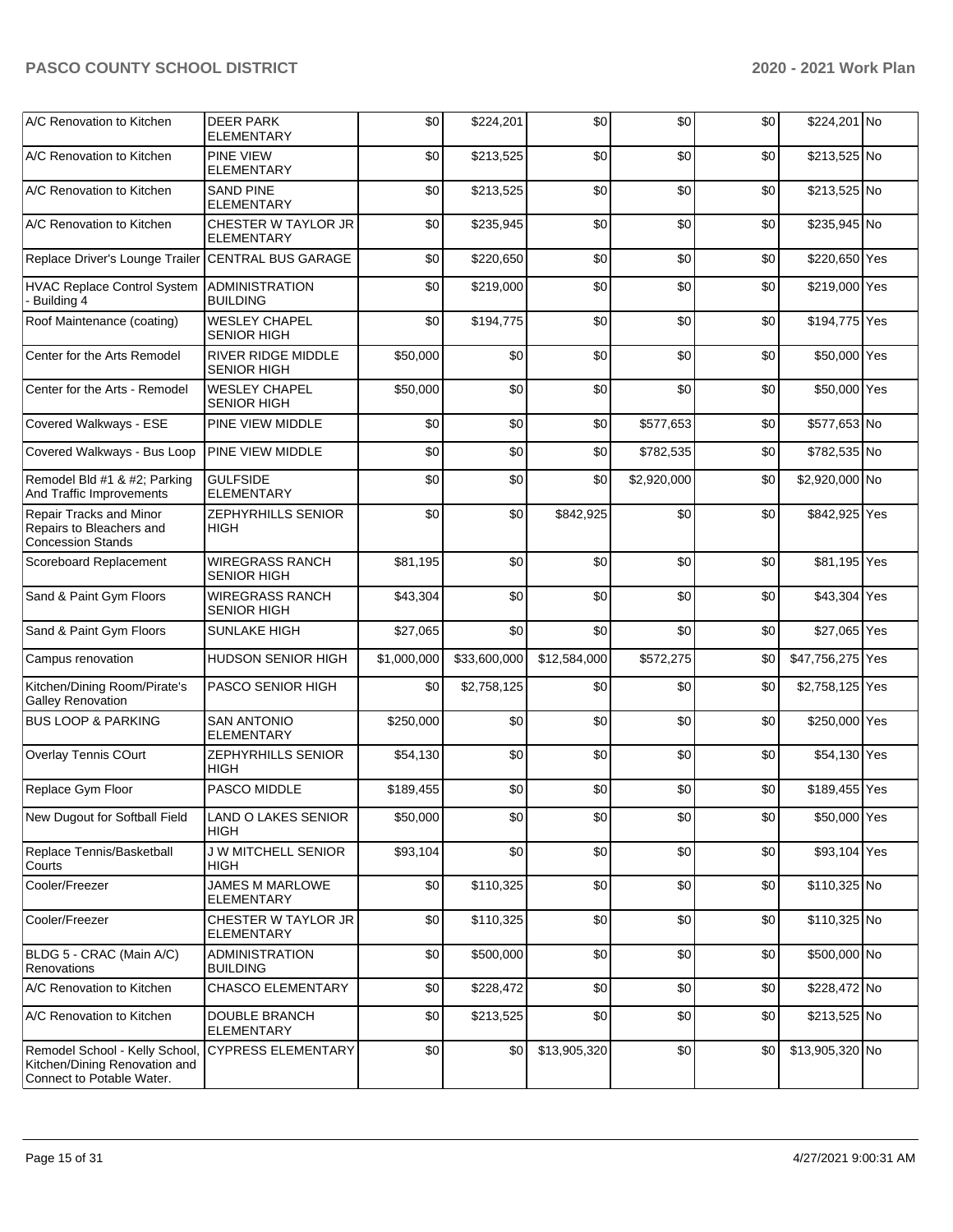| Remodel School, Replace<br>Covered Walks, Traffic<br>Improvements                                              | MITTYE P LOCKE<br>ELEMENTARY                         | \$0          | \$8,960,000  | \$0          | \$0          | \$0 | \$8,960,000 No            |  |
|----------------------------------------------------------------------------------------------------------------|------------------------------------------------------|--------------|--------------|--------------|--------------|-----|---------------------------|--|
| Remodel School = Tear Down<br>or Remodel Cafeteria Bldg #2<br>into Classrooms, Renoate Bldg<br>#1,3,4,5,8,8,14 | <b>WEST ZEPHYRHILLS</b><br><b>ELEMENTARY</b>         | \$0          | \$0          | \$9,830,108  | \$0          | \$0 | \$9,830,108 No            |  |
| Site acquisitions for new<br>schools                                                                           | Location not specified                               | \$0          | \$5,000,000  | \$0          | \$0          | \$0 | \$5,000,000 No            |  |
| HVAC replace control system                                                                                    | CHESTER W TAYLOR JR<br>ELEMENTARY                    | \$475,592    | \$0          | \$0          | \$0          | \$0 | \$475,592 Yes             |  |
| Repair Track and Minor Repair<br>to Bleachers and Concession<br><b>Stands</b>                                  | <b>Wendell Krinn Technical</b><br><b>High School</b> | \$0          | \$827,438    | \$0          | \$0          | \$0 | \$827,438 Yes             |  |
| HVAC Replace Chiller &<br>Controls                                                                             | <b>DEER PARK</b><br><b>ELEMENTARY</b>                | \$242,100    | \$0          | \$0          | \$0          | \$0 | \$242,100 Yes             |  |
| <b>HVAC Chiller</b>                                                                                            | PINE VIEW MIDDLE                                     | \$0          | \$657,000    | \$0          | \$0          | \$0 | \$657,000 Yes             |  |
| HVAC Replace control system                                                                                    | <b>CENTENNIAL MIDDLE</b>                             | \$713,388    | \$0          | \$0          | \$0          | \$0 | \$713,388 Yes             |  |
| <b>HVAC Replace Chiller</b>                                                                                    | <b>RIVER RIDGE MIDDLE</b><br><b>SENIOR HIGH</b>      | \$322,800    | \$0          | \$0          | \$0          | \$0 | \$322,800 Yes             |  |
| <b>HVAC Replace Control System</b>                                                                             | <b>WEST ZEPHYRHILLS</b><br><b>ELEMENTARY</b>         | \$430,400    | \$0          | \$0          | \$0          | \$0 | \$430,400 Yes             |  |
| A/C Renovation to Kitchen                                                                                      | JAMES M MARLOWE<br><b>ELEMENTARY</b>                 | \$330,000    | \$0          | \$0          | \$0          | \$0 | \$330,000 Yes             |  |
| A/C Renovation to Kitchen                                                                                      | <b>SUNRAY ELEMENTARY</b>                             | \$0          | \$213,525    | \$0          | \$0          | \$0 | \$213,525 No              |  |
| A/C Renovations to Kitchen                                                                                     | <b>NEW RIVER</b><br><b>ELEMENTARY</b>                | \$0          | \$213,525    | \$0          | \$0          | \$0 | \$213,525 Yes             |  |
| A/C Renovation to Kitchen                                                                                      | <b>GULFSIDE</b><br><b>ELEMENTARY</b>                 | \$0          | \$224,201    | \$0          | \$0          | \$0 | \$224,201 No              |  |
| A/C Renovation to Kitchen                                                                                      | <b>LAKE MYRTLE</b><br>ELEMENTARY                     | \$0          | \$224,201    | \$0          | \$0          | \$0 | \$224,201 No              |  |
| Campus Renovation                                                                                              | <b>CALUSA ELEMENTARY</b>                             | \$0          | \$0          | \$4,480,000  | \$0          | \$0 | \$4,480,000 No            |  |
| A/C Renovation to Kitchen                                                                                      | <b>OAKSTEAD</b><br><b>ELEMENTARY</b>                 | \$0          | \$213,525    | \$0          | \$0          | \$0 | \$213,525 Yes             |  |
| Roof Replacement                                                                                               | <b>CYPRESS ELEMENTARY</b>                            | \$545,200    | \$0          | \$0          | \$0          | \$0 | \$545,200 Yes             |  |
| Roof Replacement                                                                                               | <b>SHADY HILLS</b><br><b>ELEMENTARY</b>              | \$545,200    | \$0          | \$0          | \$0          | \$0 | \$545,200 Yes             |  |
|                                                                                                                |                                                      | \$35,641,331 | \$76,262,954 | \$44,084,131 | \$21,967,575 |     | \$1,398,240 \$179,354,231 |  |

## **Additional Project Schedules**

Any projects that are not identified in the last approved educational plant survey.

Nothing reported for this section.

**Non Funded Growth Management Project Schedules**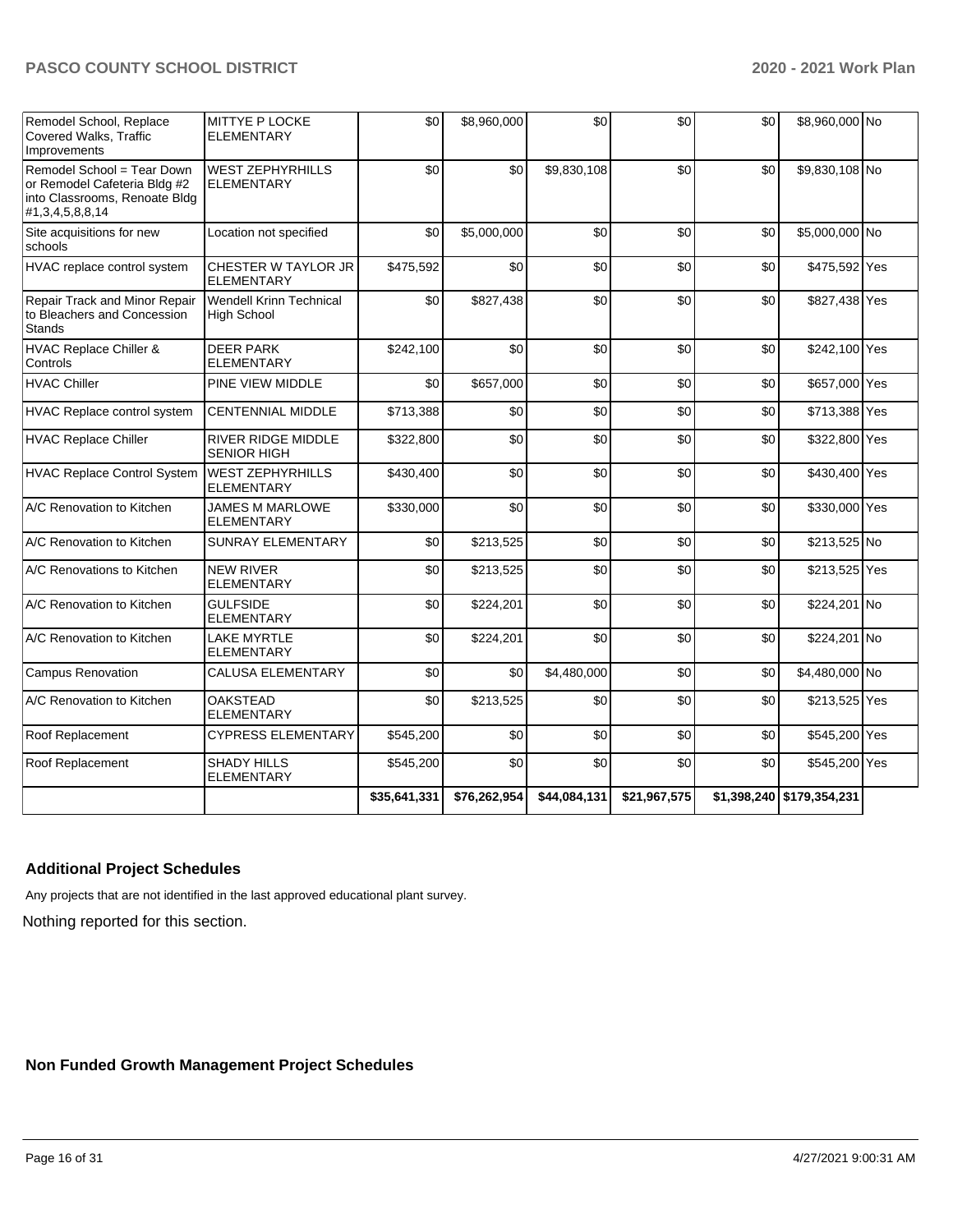Schedule indicating which projects, due to planned development, that CANNOT be funded from current revenues projected over the next five years.

Nothing reported for this section.

## **Tracking**

## **Capacity Tracking**

| Location                                           | $2020 -$<br>2021 Satis.<br>Stu. Sta. | Actual<br>$2020 -$<br>2021 FISH<br>Capacity | Actual<br>$2019 -$<br>2020<br><b>COFTE</b> | # Class<br><b>Rooms</b> | Actual<br>Average<br>$2020 -$<br>2021 Class<br><b>Size</b> | Actual<br>$2020 -$<br>2021<br><b>Utilization</b> | <b>New</b><br>Stu.<br>Capacity | <b>New</b><br>Rooms to<br>be<br>Added/Re<br>moved | Projected<br>$2024 -$<br>2025<br><b>COFTE</b> | Projected<br>$2024 -$<br>2025<br><b>Utilization</b> | Projected<br>$2024 -$<br>2025 Class<br><b>Size</b> |
|----------------------------------------------------|--------------------------------------|---------------------------------------------|--------------------------------------------|-------------------------|------------------------------------------------------------|--------------------------------------------------|--------------------------------|---------------------------------------------------|-----------------------------------------------|-----------------------------------------------------|----------------------------------------------------|
| RODNEY B COX<br><b>ELEMENTARY</b>                  | 758                                  | 758                                         | 405                                        | 39                      | 10                                                         | 53.00 %                                          | $\Omega$                       | $\Omega$                                          | 431                                           | 57.00 %                                             | 11                                                 |
| PASCO SENIOR HIGH                                  | 2,095                                | 2,014                                       | 1.558                                      | 85                      | 18                                                         | 77.00 %                                          | $\Omega$                       | $\Omega$                                          | 1.531                                         | 76.00 %                                             | 18                                                 |
| PASCO ELEMENTARY                                   | 787                                  | 787                                         | 526                                        | 41                      | 13                                                         | 67.00 %                                          | $\Omega$                       | $\Omega$                                          | 570                                           | 72.00 %                                             | 14                                                 |
| <b>PASCO MIDDLE</b>                                | 1,170                                | 1,053                                       | 898                                        | 51                      | 18                                                         | 85.00 %                                          | $\Omega$                       | $\Omega$                                          | 923                                           | 88.00 %                                             | 18                                                 |
| <b>MOORE-MICKENS</b><br><b>EDUCATION CENTER</b>    | 513                                  | $\Omega$                                    | $\Omega$                                   | 25                      | $\overline{0}$                                             | 0.00%                                            | $\Omega$                       | $\Omega$                                          | $\Omega$                                      | 0.00%                                               | $\Omega$                                           |
| <b>ACHIEVE CENTER OF</b><br><b>PASCO</b>           | 354                                  | 376                                         | 59                                         | 15                      | $\overline{4}$                                             | 16.00 %                                          | $\Omega$                       | $\Omega$                                          | 61                                            | 16.00 %                                             | $\overline{4}$                                     |
| <b>WEST ZEPHYRHILLS</b><br><b>ELEMENTARY</b>       | 943                                  | 943                                         | 819                                        | 49                      | 17                                                         | 87.00 %                                          | $\Omega$                       | $\Omega$                                          | 712                                           | 76.00 %                                             | 15                                                 |
| <b>RAYMOND B STEWART</b><br><b>MIDDLE</b>          | 1,371                                | 1,233                                       | 1,056                                      | 59                      | 18                                                         | 86.00 %                                          | $\Omega$                       | $\Omega$                                          | 1.048                                         | 85.00 %                                             | 18                                                 |
| <b>ZEPHYRHILLS SENIOR</b><br><b>HIGH</b>           | 2,497                                | 2,372                                       | 1.334                                      | 97                      | 14                                                         | 56.00 %                                          | $\Omega$                       | $\Omega$                                          | 1.286                                         | 54.00 %                                             | 13                                                 |
| <b>WOODLAND</b><br><b>ELEMENTARY</b>               | 1.110                                | 1,110                                       | 800                                        | 56                      | 14                                                         | 72.00 %                                          | $\Omega$                       | $\Omega$                                          | 827                                           | 75.00 %                                             | 15                                                 |
| <b>SANDERS MEMORIAL</b><br><b>ELEMENTARY</b>       | 1.084                                | $\Omega$                                    | $\Omega$                                   | 46                      | $\Omega$                                                   | 0.00%                                            | $\Omega$                       | $\Omega$                                          | 1.048                                         | 0.00%                                               | 23                                                 |
| <b>MITTYE P LOCKE</b><br><b>ELEMENTARY</b>         | 826                                  | 826                                         | 519                                        | 44                      | 12                                                         | 63.00 %                                          | $\Omega$                       | $\Omega$                                          | 468                                           | 57.00 %                                             | 11                                                 |
| <b>HARRY SCHWETTMAN</b><br><b>EDUCATION CENTER</b> | 240                                  | 265                                         | 112                                        | 18                      | 6                                                          | 42.00 %                                          | $\Omega$                       | $\Omega$                                          | 113                                           | 43.00 %                                             | 6                                                  |
| <b>SAN ANTONIO</b><br><b>ELEMENTARY</b>            | 812                                  | 812                                         | 685                                        | 42                      | 16                                                         | 84.00%                                           | $\Omega$                       | $\Omega$                                          | 690                                           | 85.00 %                                             | 16                                                 |
| <b>GULF MIDDLE</b>                                 | 1,590                                | 1,431                                       | 1.030                                      | 66                      | 16                                                         | 72.00 %                                          | $\Omega$                       | $\Omega$                                          | 1.068                                         | 75.00 %                                             | 16                                                 |
| <b>RICHEY ELEMENTARY</b>                           | 852                                  | 852                                         | 662                                        | 45                      | 15                                                         | 78.00 %                                          | $\overline{0}$                 | $\Omega$                                          | 708                                           | 83.00 %                                             | 16                                                 |
| <b>HUDSON ELEMENTARY</b>                           | 969                                  | 969                                         | 546                                        | 50                      | 11                                                         | 56.00 %                                          | $\Omega$                       | $\Omega$                                          | $\Omega$                                      | 0.00%                                               | $\mathbf 0$                                        |
| <b>LACOOCHEE</b><br><b>ELEMENTARY</b>              | 637                                  | 637                                         | 282                                        | 34                      | 8                                                          | 44.00 %                                          | $\Omega$                       | $\Omega$                                          | 317                                           | 50.00 %                                             | 9                                                  |
| <b>GULF HIGH</b>                                   | 1,767                                | 1,678                                       | 1,359                                      | 74                      | 18                                                         | 81.00 %                                          | $\Omega$                       | $\Omega$                                          | 1.470                                         | 88.00 %                                             | 20                                                 |
| <b>SCHRADER</b><br><b>ELEMENTARY</b>               | 858                                  | 858                                         | 635                                        | 44                      | 14                                                         | 74.00 %                                          | $\overline{0}$                 | $\Omega$                                          | 622                                           | 72.00 %                                             | 14                                                 |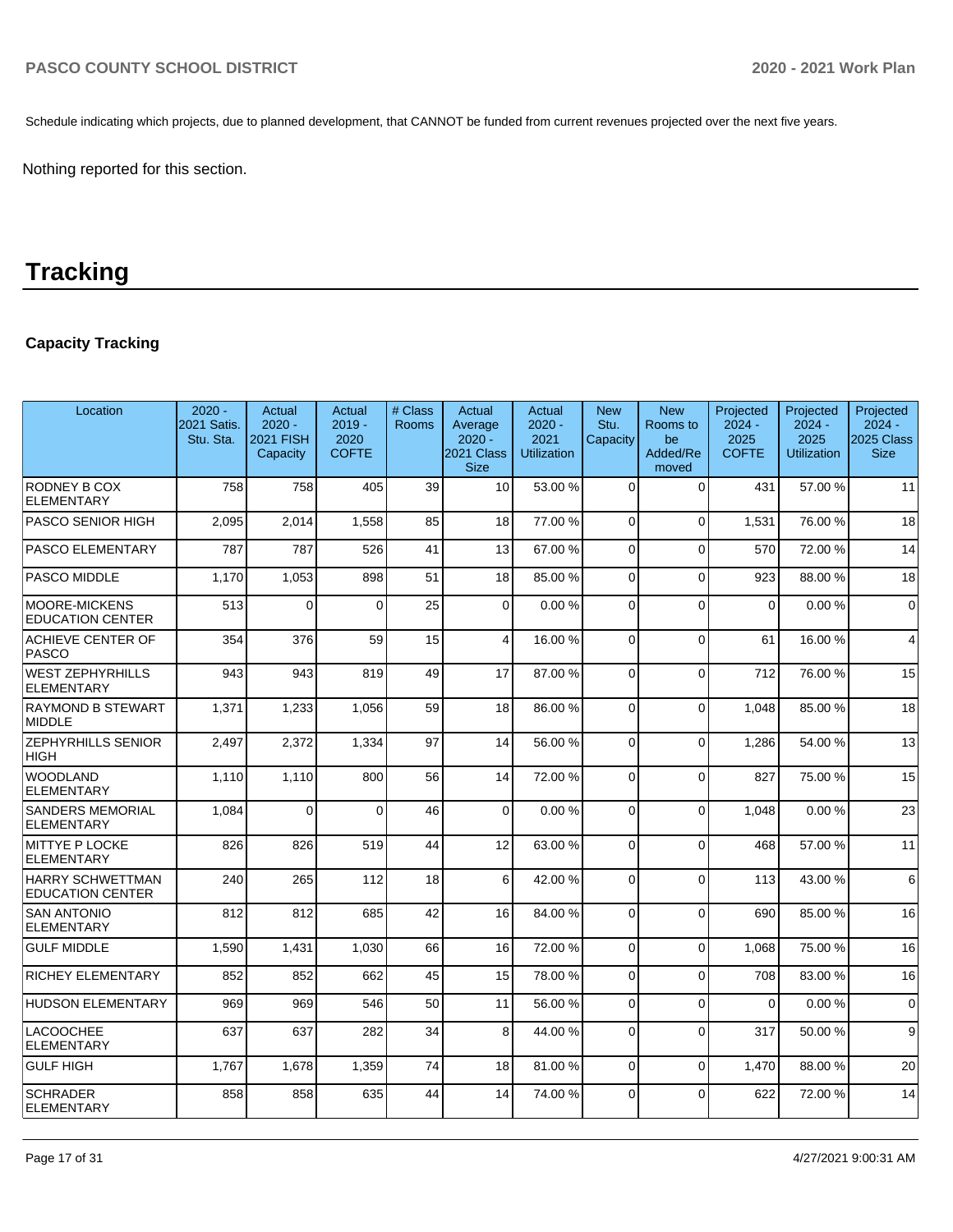| BAYONET POINT<br><b>MIDDLE</b>                  | 1,015 | 913   | 784   | 43  | 18             | 86.00 % | 0              | $\Omega$    | 795            | 87.00 % | 18          |
|-------------------------------------------------|-------|-------|-------|-----|----------------|---------|----------------|-------------|----------------|---------|-------------|
| <b>FOX HOLLOW</b><br>ELEMENTARY                 | 815   | 815   | 482   | 44  | 11             | 59.00 % | $\Omega$       | $\Omega$    | 581            | 71.00 % | 13          |
| <b>QUAIL HOLLOW</b><br><b>ELEMENTARY</b>        | 693   | 693   | 476   | 36  | 13             | 69.00 % | $\Omega$       | $\Omega$    | 550            | 79.00 % | 15          |
| <b>CENTENNIAL</b><br><b>ELEMENTARY</b>          | 749   | 749   | 488   | 40  | 12             | 65.00 % | 0              | $\mathbf 0$ | 505            | 67.00 % | 13          |
| <b>SEVEN SPRINGS</b><br><b>ELEMENTARY</b>       | 636   | 636   | 438   | 35  | 13             | 69.00 % | $\Omega$       | $\mathbf 0$ | 530            | 83.00 % | 15          |
| <b>DEER PARK</b><br><b>ELEMENTARY</b>           | 659   | 659   | 497   | 35  | 14             | 75.00 % | $\Omega$       | $\Omega$    | 575            | 87.00 % | 16          |
| MARY GIELLA<br><b>ELEMENTARY</b>                | 742   | 742   | 605   | 39  | 16             | 82.00 % | 0              | $\mathbf 0$ | 580            | 78.00 % | 15          |
| <b>THOMAS E WEIGHTMAN</b><br><b>MIDDLE</b>      | 1,336 | 1,202 | 1,126 | 56  | 20             | 94.00 % | $\Omega$       | $\mathbf 0$ | 1,106          | 92.00 % | 20          |
| <b>RIVER RIDGE MIDDLE</b><br><b>SENIOR HIGH</b> | 3,800 | 3,420 | 2,754 | 158 | 17             | 81.00 % | $\Omega$       | $\Omega$    | 2,885          | 84.00 % | 18          |
| NORTHWEST<br><b>ELEMENTARY</b>                  | 889   | 889   | 570   | 27  | 21             | 64.00 % | 0              | $\mathbf 0$ | 828            | 93.00 % | 31          |
| <b>HUDSON SENIOR HIGH</b>                       | 1,744 | 1,656 | 1,145 | 70  | 16             | 69.00 % | 0              | $\mathbf 0$ | 1,250          | 75.00 % | 18          |
| <b>SHADY HILLS</b><br><b>ELEMENTARY</b>         | 567   | 567   | 520   | 29  | 18             | 92.00%  | $\Omega$       | $\Omega$    | 524            | 92.00 % | 18          |
| <b>CYPRESS ELEMENTARY</b>                       | 928   | 928   | 723   | 28  | 26             | 78.00 % | $\Omega$       | $\Omega$    | 718            | 77.00 % | 26          |
| LAND O LAKES SENIOR<br><b>HIGH</b>              | 2,307 | 2,191 | 1,826 | 91  | 20             | 83.00 % | $\mathbf 0$    | $\Omega$    | 1,953          | 89.00 % | 21          |
| ANCLOTE ELEMENTARY                              | 587   | 587   | 435   | 31  | 14             | 74.00 % | 0              | $\mathbf 0$ | 445            | 76.00 % | 14          |
| <b>GULFSIDE</b><br><b>ELEMENTARY</b>            | 599   | 599   | 413   | 31  | 13             | 69.00 % | 0              | $\mathbf 0$ | 435            | 73.00 % | 14          |
| <b>PINE VIEW MIDDLE</b>                         | 1,434 | 1,290 | 1,104 | 61  | 18             | 86.00 % | $\mathbf 0$    | $\mathbf 0$ | 1,178          | 91.00 % | 19          |
| <b>Wendell Krinn Technical</b><br>High School   | 1,581 | 1,525 | 385   | 64  | 6              | 25.00 % | $\Omega$       | $\Omega$    | 543            | 36.00 % | 8           |
| CALUSA ELEMENTARY                               | 729   | 729   | 493   | 38  | 13             | 68.00 % | $\Omega$       | $\Omega$    | 502            | 69.00 % | 13          |
| MOON LAKE<br><b>ELEMENTARY</b>                  | 770   | 770   | 579   | 40  | 14             | 75.00 % | $\mathbf 0$    | $\Omega$    | 560            | 73.00 % | 14          |
| <b>HUDSON MIDDLE</b>                            | 1,129 | 1,035 | 702   | 49  | 14             | 68.00 % | 0              | $\Omega$    | 733            | 71.00 % | 15          |
| <b>JAMES M MARLOWE</b><br> ELEMENTARY           | 634 l | 634   | 540   | 33  | 16             | 85.00 % | $\overline{0}$ | $\Omega$    | 558            | 88.00 % | 17          |
| <b>SEVEN SPRINGS</b><br>MIDDLE                  | 1,792 | 1,612 | 1,616 | 76  | 21             | 100.00% | $\mathbf 0$    | $\mathbf 0$ | 1,462          | 91.00 % | 19          |
| <b>COTEE RIVER</b><br><b>ELEMENTARY</b>         | 811   | 811   | 571   | 43  | 13             | 70.00%  | $\mathbf 0$    | $\mathbf 0$ | 578            | 71.00 % | 13          |
| <b>DENHAM OAKS</b><br>ELEMENTARY                | 954   | 954   | 768   | 50  | 15             | 80.00 % | 0              | $\mathbf 0$ | 904            | 95.00 % | 18          |
| <b>LAKE MYRTLE</b><br><b>ELEMENTARY</b>         | 780   | 780   | 593   | 42  | 14             | 76.00%  | $\Omega$       | $\mathbf 0$ | 695            | 89.00 % | 17          |
| Fred K. Marchman<br><b>Technical College</b>    | 886   | 1,329 | 81    | 44  | $\overline{2}$ | 6.00%   | $\mathbf 0$    | $\Omega$    | $\overline{2}$ | 0.00%   | $\mathbf 0$ |
| <b>WESLEY CHAPEL</b><br>ELEMENTARY              | 789   | 789   | 719   | 40  | 18             | 91.00 % | 0              | $\mathbf 0$ | 708            | 90.00 % | 18          |
| CHESTER W TAYLOR JR<br><b>ELEMENTARY</b>        | 726   | 726   | 594   | 37  | 16             | 82.00 % | 0              | $\mathbf 0$ | 589            | 81.00 % | 16          |
| <b>SAND PINE</b><br><b>ELEMENTARY</b>           | 657   | 657   | 552   | 34  | 16             | 84.00 % | $\mathbf 0$    | $\mathbf 0$ | 655            | 100.00% | 19          |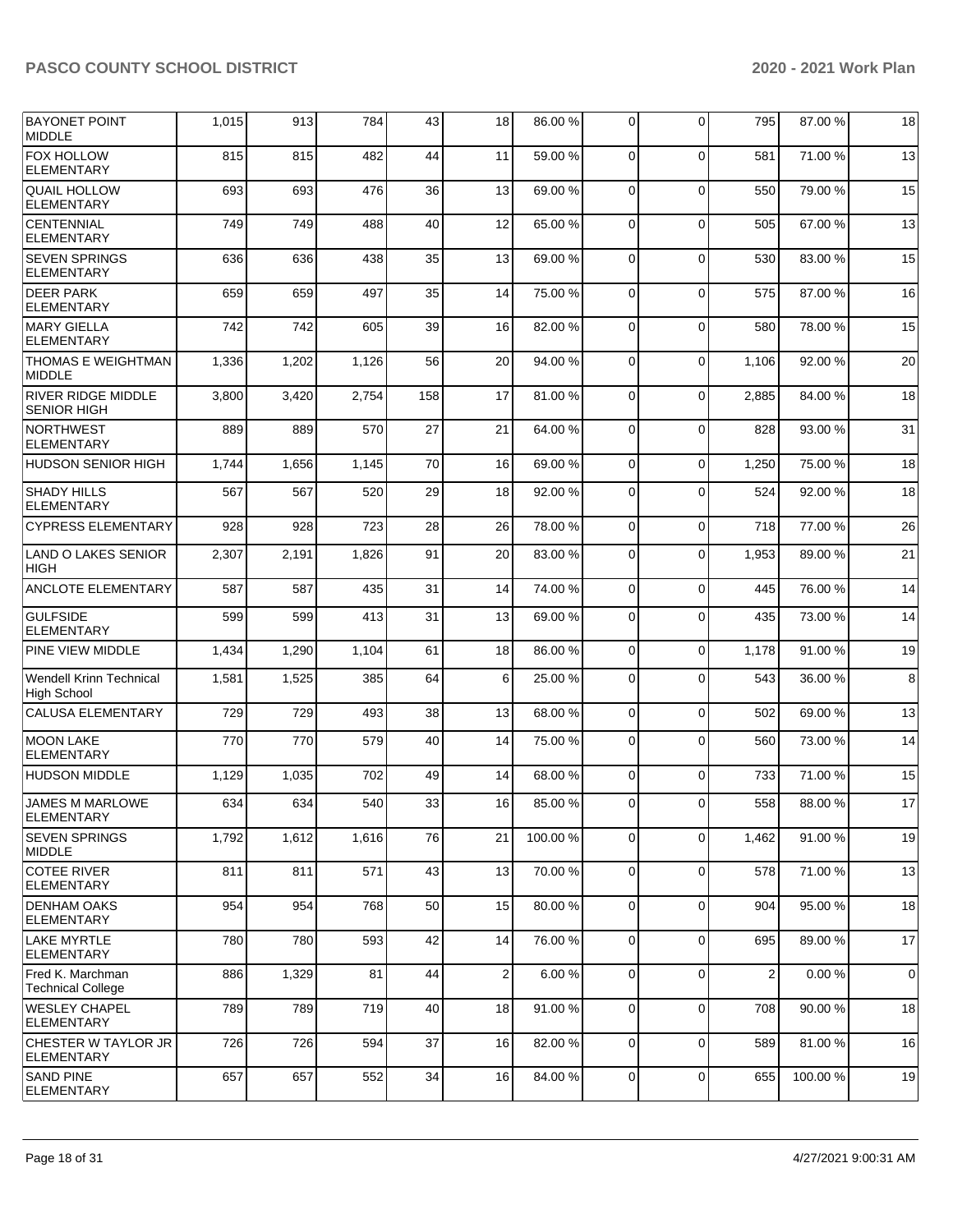| <b>JAMES IRVIN</b><br><b>EDUCATION CENTER</b> | 742   | 742   | 80       | 31  | 3  | 11.00 %  | 0              | $\Omega$    | 81    | 11.00 % | 3                |
|-----------------------------------------------|-------|-------|----------|-----|----|----------|----------------|-------------|-------|---------|------------------|
| <b>WESLEY CHAPEL</b><br><b>SENIOR HIGH</b>    | 1,760 | 1,672 | 1,448    | 72  | 20 | 87.00 %  | 0              | $\Omega$    | 1,449 | 87.00 % | 20               |
| <b>JW MITCHELL SENIOR</b><br><b>HIGH</b>      | 2,502 | 2,376 | 1,905    | 103 | 18 | 80.00 %  | $\mathbf 0$    | $\Omega$    | 2,112 | 89.00 % | 21               |
| <b>GULF HIGHLANDS</b><br><b>ELEMENTARY</b>    | 834   | 834   | 634      | 44  | 14 | 76.00 %  | 0              | $\Omega$    | 717   | 86.00 % | 16               |
| <b>CHASCO ELEMENTARY</b>                      | 792   | 792   | 709      | 40  | 18 | 89.00 %  | $\mathbf 0$    | $\Omega$    | 730   | 92.00 % | 18               |
| <b>SUNRAY ELEMENTARY</b>                      | 629   | 629   | 446      | 32  | 14 | 71.00 %  | 0              | $\Omega$    | 437   | 69.00 % | 14               |
| <b>CENTENNIAL MIDDLE</b>                      | 906   | 815   | 705      | 39  | 18 | 87.00 %  | $\mathbf 0$    | $\Omega$    | 704   | 86.00 % | 18               |
| <b>CHASCO MIDDLE</b>                          | 988   | 889   | 689      | 43  | 16 | 78.00 %  | 0              | $\Omega$    | 673   | 76.00 % | 16               |
| <b>TRINITY ELEMENTARY</b>                     | 665   | 665   | 612      | 34  | 18 | 92.00 %  | $\mathbf 0$    | $\Omega$    | 641   | 96.00 % | 19               |
| <b>CHARLES S. RUSHE</b><br><b>MIDDLE</b>      | 1,714 | 1,542 | 1,314    | 73  | 18 | 85.00 %  | 0              | $\Omega$    | 1,425 | 92.00 % | 20               |
| <b>PINE VIEW</b><br><b>ELEMENTARY</b>         | 653   | 653   | 551      | 34  | 16 | 84.00 %  | $\mathbf 0$    | $\Omega$    | 652   | 100.00% | 19               |
| <b>LONGLEAF</b><br><b>ELEMENTARY</b>          | 751   | 751   | 670      | 39  | 17 | 89.00 %  | 0              | $\Omega$    | 656   | 87.00 % | 17               |
| <b>SEVEN OAKS</b><br><b>ELEMENTARY SCHOOL</b> | 934   | 934   | 740      | 48  | 15 | 79.00 %  | $\Omega$       | $\Omega$    | 786   | 84.00 % | 16               |
| <b>WIREGRASS RANCH</b><br><b>SENIOR HIGH</b>  | 2,444 | 2,321 | 2,106    | 99  | 21 | 91.00 %  | $\Omega$       | $\Omega$    | 2,002 | 86.00 % | 20               |
| PAUL R SMITH MIDDLE                           | 1,430 | 1,287 | 1,058    | 62  | 17 | 82.00 %  | 0              | $\Omega$    | 1,104 | 86.00 % | 18               |
| <b>FIVAY HIGH SCHOOL</b>                      | 1,956 | 1,760 | 1,664    | 83  | 20 | 95.00 %  | 0              | $\Omega$    | 1,680 | 95.00 % | 20               |
| DR JOHN LONG MIDDLE                           | 1,787 | 1,628 | 1,622    | 76  | 21 | 100.00 % | 0              | $\Omega$    | 1,227 | 75.00 % | 16               |
| <b>TRINITY OAKS</b><br><b>ELEMENTARY</b>      | 762   | 762   | 621      | 40  | 16 | 82.00 %  | 0              | $\Omega$    | 732   | 96.00 % | 18               |
| <b>OAKSTEAD</b><br><b>ELEMENTARY</b>          | 1,114 | 1,136 | 876      | 56  | 16 | 77.00 %  | $\Omega$       | $\Omega$    | 1,046 | 92.00 % | 19               |
| <b>NEW RIVER</b><br><b>ELEMENTARY</b>         | 842   | 842   | 837      | 44  | 19 | 99.00 %  | $\mathbf 0$    | $\Omega$    | 683   | 81.00 % | 16               |
| <b>DOUBLE BRANCH</b><br><b>ELEMENTARY</b>     | 872   | 894   | 829      | 45  | 18 | 93.00 %  | 0              | $\Omega$    | 807   | 90.00 % | 18               |
| <b>Cypress Creek High</b><br>School           | 2,275 | 2,047 | 2,057    | 93  | 22 | 101.00 % | 0              | $\Omega$    | 1,450 | 71.00 % | 16               |
| <b>SUNLAKE HIGH</b>                           | 2,433 | 2,311 | 1,797    | 97  | 19 | 78.00 %  | $\mathbf 0$    | $\mathbf 0$ | 1,875 | 81.00%  | 19               |
| <b>GULF TRACE</b><br><b>ELEMENTARY</b>        | 762   | 762   | 616      | 40  | 15 | 81.00%   | $\mathbf 0$    | $\mathbf 0$ | 614   | 81.00%  | 15               |
| <b>VETERANS</b><br>ELEMENTARY SCHOOL          | 762   | 780   | 733      | 40  | 18 | 94.00 %  | 0              | $\mathbf 0$ | 733   | 94.00 % | 18               |
| <b>CREWS LAKE MIDDLE</b>                      | 2,086 | 1,877 | 800      | 89  | 9  | 43.00 %  | 0              | $\mathbf 0$ | 830   | 44.00%  | $\boldsymbol{9}$ |
| <b>ANCLOTE HIGH</b><br><b>SCHOOL</b>          | 1,738 | 1,651 | 1,149    | 69  | 17 | 70.00%   | 0              | $\mathbf 0$ | 1,162 | 70.00 % | 17               |
| <b>Bexley Elementary School</b>               | 1,112 | 1,112 | 877      | 59  | 15 | 79.00 %  | $\overline{0}$ | $\mathbf 0$ | 1,071 | 96.00 % | 18               |
| Cypress Creek Middle<br>School                | 1,813 | 0     | $\Omega$ | 79  | 0  | 0.00%    | $\mathbf 0$    | $\mathbf 0$ | 1,243 | 0.00%   | 16               |
| <b>WATERGRASS</b><br>ELEMENTARY SCHOOL        | 762   | 762   | 618      | 40  | 15 | 81.00%   | 0              | $\mathbf 0$ | 706   | 93.00 % | 18               |
| <b>CONNERTON</b><br><b>ELEMENTARY SCHOOL</b>  | 1,070 | 1,070 | 907      | 54  | 17 | 85.00 %  | 0              | 0           | 1,038 | 97.00 % | 19               |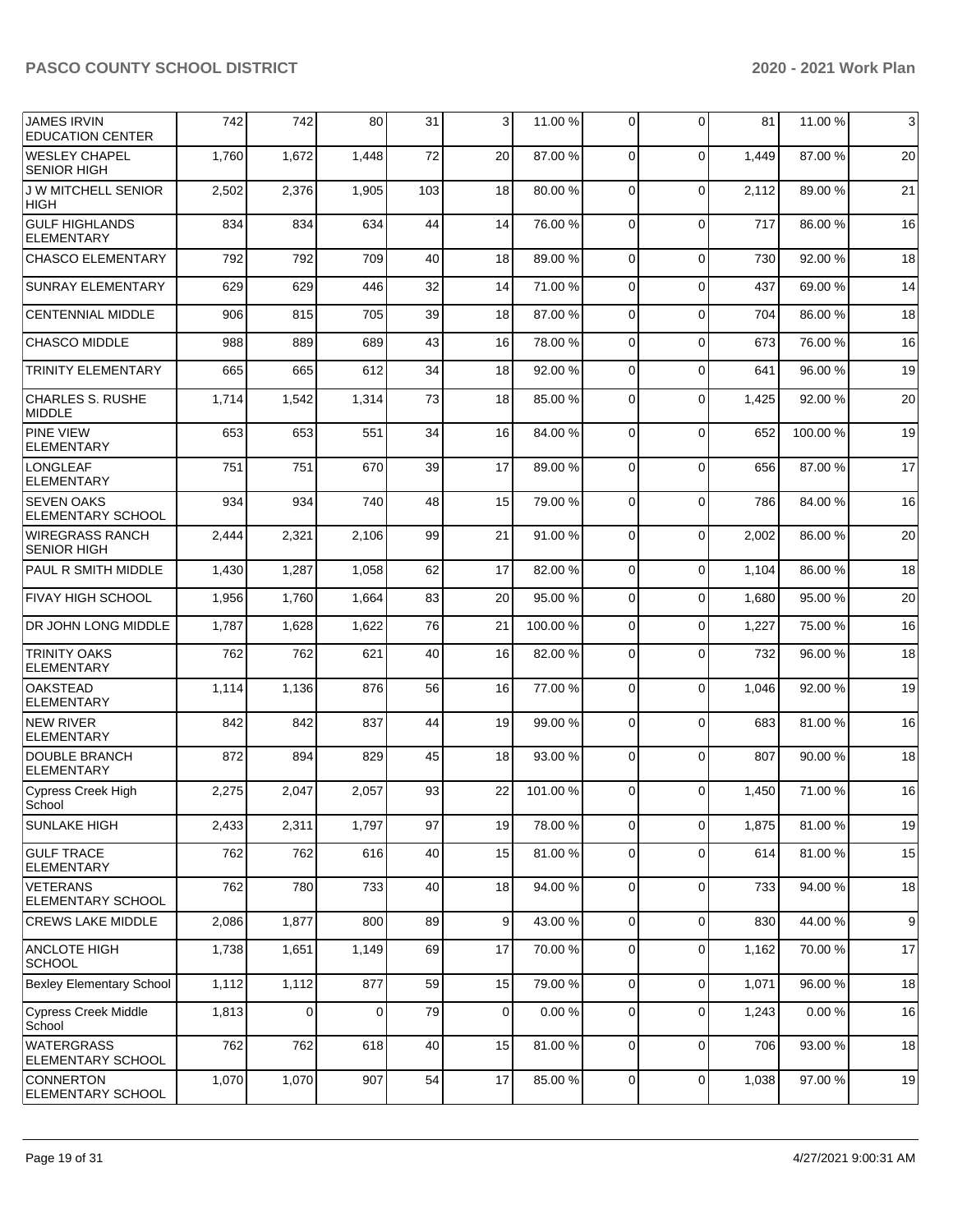| <b>ODESSA ELEMENTARY</b><br><b>SCHOOL</b> | .332 <sub>1</sub> | 1,332  | .133   | 67     | 17 | 85.00 % |  | 890    | 67.00 % | 13 |
|-------------------------------------------|-------------------|--------|--------|--------|----|---------|--|--------|---------|----|
| Wiregrass Elementary<br>School            | 882               | 882    | 741    | 46     | 16 | 84.00 % |  | 808    | 92.00 % | 18 |
|                                           | 95.075            | 88,371 | 67.405 | 4.3341 | 16 | 76.27 % |  | 70.584 | 79.87 % | 16 |

The COFTE Projected Total (70,584) for 2024 - 2025 must match the Official Forecasted COFTE Total (72,664 ) for 2024 - 2025 before this section can be completed. In the event that the COFTE Projected Total does not match the Official forecasted COFTE, then the Balanced Projected COFTE Table should be used to balance COFTE.

| Projected COFTE for 2024 - 2025 |        |
|---------------------------------|--------|
| Elementary (PK-3)               | 22,275 |
| Middle (4-8)                    | 28,226 |
| High (9-12)                     | 22,162 |
|                                 | 72,664 |

| <b>Grade Level Type</b> | <b>Balanced Projected</b><br>COFTE for 2024 - 2025 |
|-------------------------|----------------------------------------------------|
| Elementary (PK-3)       | 786                                                |
| Middle $(4-8)$          | 693                                                |
| High (9-12)             | 600                                                |
|                         | 72,663                                             |

## **Relocatable Replacement**

Number of relocatable classrooms clearly identified and scheduled for replacement in the school board adopted financially feasible 5-year district work program.

| _ocation                          | $-2021$<br>$2020 -$ | $-2022$<br>2021 | $2 - 2023$<br>2022 | 2023 - 2024 | $2024 - 2025$ | Year 5 Total |
|-----------------------------------|---------------------|-----------------|--------------------|-------------|---------------|--------------|
| Total Relocatable Replacements: I |                     |                 |                    | n           |               | 0            |

### **Charter Schools Tracking**

Information regarding the use of charter schools.

| Location-Type                                  | # Relocatable<br>units or<br>permanent<br>classrooms | Owner             | <b>Year Started or</b><br>Scheduled | <b>Student</b><br><b>Stations</b> | <b>Students</b><br>Enrolled | Years in<br>Contract | <b>Total Charter</b><br><b>Students</b><br>projected for<br>$2024 - 2025$ |
|------------------------------------------------|------------------------------------------------------|-------------------|-------------------------------------|-----------------------------------|-----------------------------|----------------------|---------------------------------------------------------------------------|
| Dayspring, Port Richey, K-8                    |                                                      | 45 <b>PRIVATE</b> | 2000                                | 920                               | 937                         | 15 <sub>l</sub>      | 1,200                                                                     |
| Academy at the Farm, Dade City,<br>K-8         |                                                      | 41 PRIVATE        | 2002                                | 625                               | 625                         | 15                   | 950                                                                       |
| Countryside Montessori, Land O'<br>Lakes, 1-8  |                                                      | 17 PRIVATE        | 2002                                | 365                               | 352                         | 15                   | 365                                                                       |
| Athenian Academy, New Port<br>Richey, K-8      |                                                      | 20 PRIVATE        | 2006                                | 410                               | 363                         | 15                   | 612                                                                       |
| Imagine School at Land O' Lakes,<br>Lutz, K-8  |                                                      | 47 PRIVATE        | 2008                                | 925                               | 843                         | 15                   | 925                                                                       |
| <b>Classical Preparatory Charter</b><br>School |                                                      | 66 PRIVATE        | 2014                                | 1,200                             | 1,061                       | 15                   | 1,200                                                                     |
| Learning Lodge Academy                         |                                                      | 17 PRIVATE        | 2014                                | 300                               | 283                         | 15                   | 456                                                                       |
| Pepin Academies, Pasco                         |                                                      | 33 PRIVATE        | 2014                                | 337                               | 325                         | 15                   | 450                                                                       |
| <b>Plato Academy Trinity</b>                   |                                                      | 20 PRIVATE        | 2016                                | 326                               | 392                         | 15                   | 546                                                                       |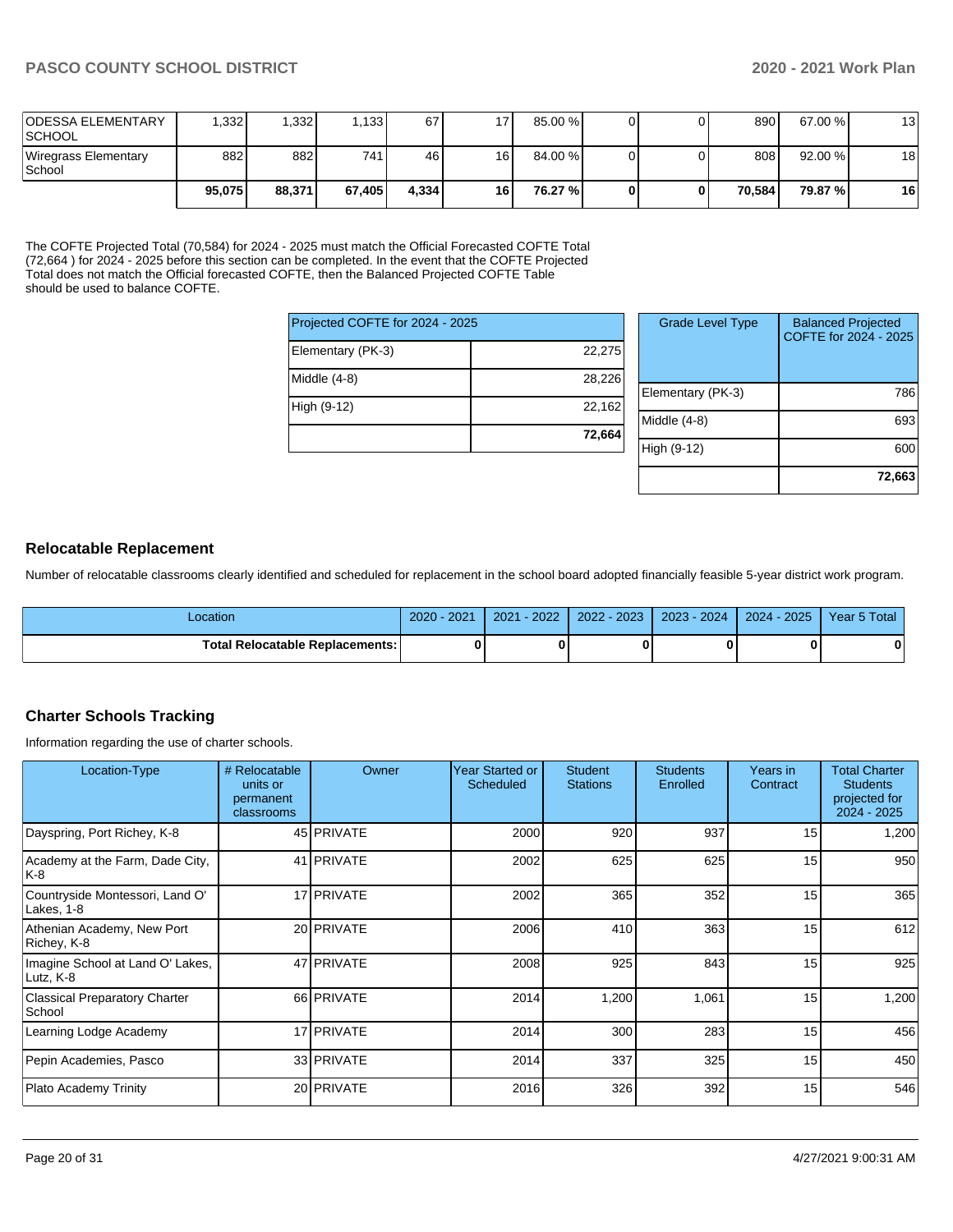| Union Park Charter Academy                            |     | 30 PRIVATE          | 2018 | 765     | 600   | 1.145 |
|-------------------------------------------------------|-----|---------------------|------|---------|-------|-------|
| Pinecrest Academy, Wesley<br>Chapel, K-8              |     | 47 PRIVATE          | 2020 | 652     | 631   | 1,200 |
| Innovation Preparatory Academy,<br>Wesley Chapel, K-8 |     | 42 <b>I</b> PRIVATE | 2020 | 765     | 432   | 765   |
|                                                       | 425 |                     |      | 7.590 l | 6,844 | 9.814 |

## **Special Purpose Classrooms Tracking**

The number of classrooms that will be used for certain special purposes in the current year, by facility and type of classroom, that the district will, 1), not use for educational purposes, and 2), the co-teaching classrooms that are not open plan classrooms and will be used for educational purposes.

| School | School Type                            | $\parallel \#$ of Elementary $\parallel \#$ of Middle 4-8 $\parallel \#$ of High 9-12<br>K-3 Classrooms | <b>Classrooms</b> | <b>Classrooms</b> | # of $ESE$<br><b>Classrooms</b> | # of Combo<br><b>Classrooms</b> | Total<br><b>Classrooms</b> |
|--------|----------------------------------------|---------------------------------------------------------------------------------------------------------|-------------------|-------------------|---------------------------------|---------------------------------|----------------------------|
|        | <b>Total Educational Classrooms: I</b> |                                                                                                         |                   |                   |                                 |                                 | 01                         |

| School                          | <b>School Type</b>                   | # of Elementary<br>K-3 Classrooms | # of Middle 4-8<br>Classrooms | # of High $9-12$<br>Classrooms | # of $ESE$<br><b>Classrooms</b> | # of Combo<br><b>Classrooms</b> | Total<br><b>Classrooms</b> |
|---------------------------------|--------------------------------------|-----------------------------------|-------------------------------|--------------------------------|---------------------------------|---------------------------------|----------------------------|
| <b>GULF TRACE ELEMENTARY</b>    | Co-Teaching                          |                                   |                               |                                |                                 |                                 |                            |
| RAYMOND B STEWART MIDDLE        | Co-Teaching                          |                                   |                               |                                |                                 |                                 |                            |
| <b>PINE VIEW MIDDLE</b>         | Co-Teaching                          |                                   |                               |                                |                                 |                                 | 61                         |
| LAKE MYRTLE ELEMENTARY          | Co-Teaching                          |                                   |                               |                                |                                 |                                 |                            |
| <b>ODESSA ELEMENTARY SCHOOL</b> | Co-Teaching                          |                                   |                               |                                |                                 |                                 |                            |
|                                 | <b>Total Co-Teaching Classrooms:</b> |                                   | 10                            |                                |                                 | n                               | 13                         |

## **Infrastructure Tracking**

**Necessary offsite infrastructure requirements resulting from expansions or new schools. This section should include infrastructure information related to capacity project schedules and other project schedules (Section 4).**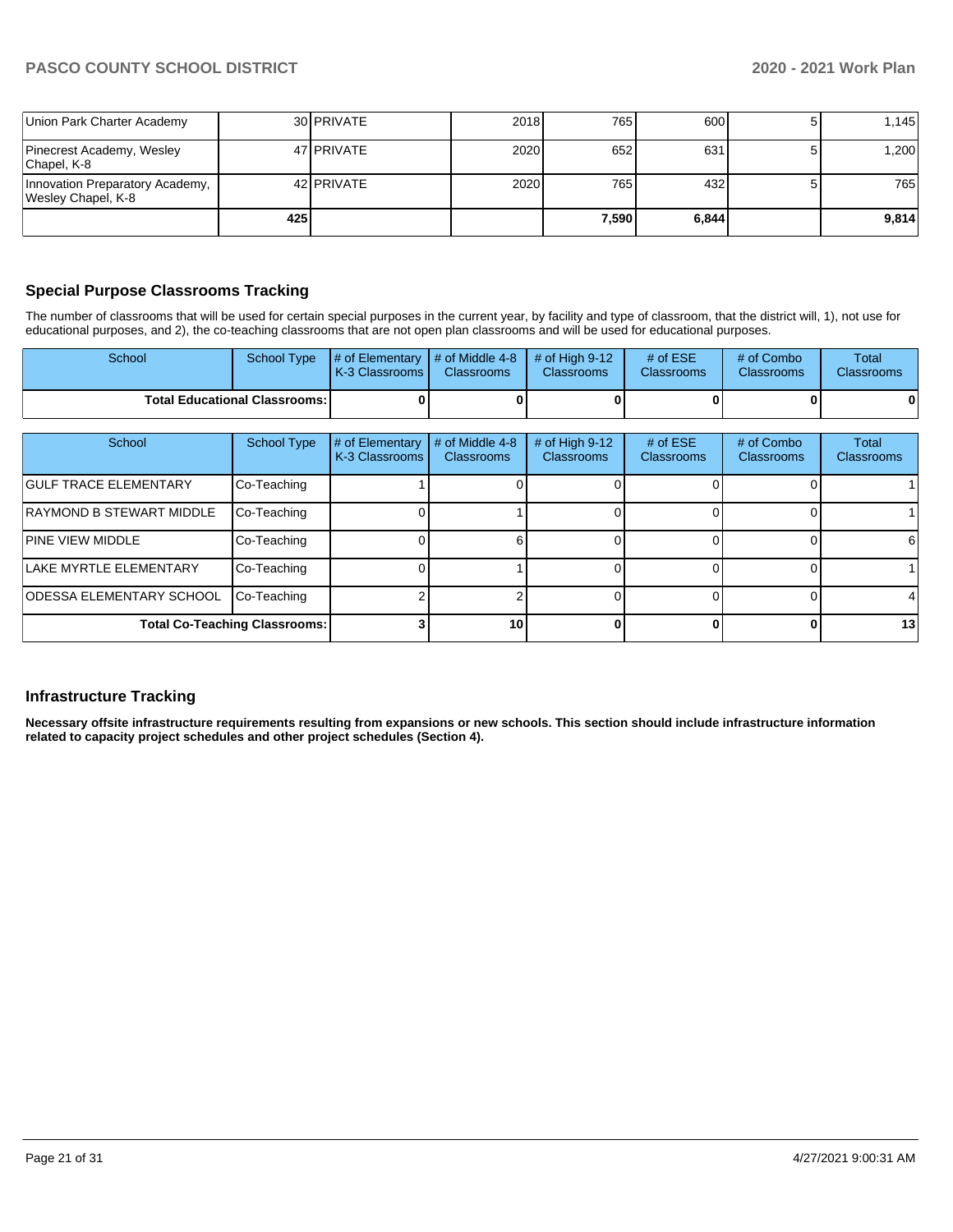Proposed infrastructure listed below are various multimodal projects within the County. They are not necessary offsite infrastructure requirements resulting from expansions of existing facilities or the addition of new schools.

Zephyrhills High School (Road widening and addition of sidewalk and Bike/pedestrian path on County Road 54) -Road widening from U.S. Highway 301 to 30th Street -Design complete, construction in FY 20/21. Construction to start early 2021.

Anclote High School and Paul R. Smith Middle School (multi-use trail construction) -construction of the Coastal-Anclote Trail on the west side of Sweetbriar Drive from Anclote Boulevard to Baillies Bluff Road -Construction underway, completion in the Fall of 2020

20th Street Sidewalk from Henry Drive to CR 54 -Design completed in FY 17/18. -Project is under construction.

Sweet Bay Court Sidewalk (Cypress Elementary School) (SRTS Project) -Provides missing sidewalk on the east side of Sweet Bay Court from Tanglewood Drive to Cypress ES. -Project construction completed in FY 2020. -Safe Routes To School (SFTS) Project, funded by Florida Department Of Transportation (FDOT).

Ballantrae Blvd Sidewalk (Bexley Elementary School) - NEW -Project will fill in missing sidewalk gaps from north of Straton Place to Tower Road -Design in FY 2024. -SRTS Project, funded by FDOT.

Fort King Road (17th Street) Sidewalk (Pasco ES, MS and HS) -New sidewalk on east side of Fort King Road from Hester to north of Coleman Ave. -Design in FY 2024. -SRTS Project, funded by FDOT.

**Proposed location of planned facilities, whether those locations are consistent with the comprehensive plans of all affected local governments, and recommendations for infrastructure and other improvements to land adjacent to existing facilities. Provisions of 1013.33(12), (13) and (14) and 1013.36 must be addressed for new facilities planned within the 1st three years of the plan (Section 5).** 

New K-8 school located in the the Starkey Ranch development in west Pasco County New technical high school located on Handcart Road in east Pasco County New 6-12 STEM Academy in Central Pasco New K-8 in Wesley Chapel

**Consistent with Comp Plan?** Yes

## **Net New Classrooms**

The number of classrooms, by grade level and type of construction, that were added during the last fiscal year.

| List the net new classrooms added in the 2019 - 2020 fiscal year.                                                                                       |                            |                                   |                              |                        | year.                                                                  |                          | List the net new classrooms to be added in the 2020 - 2021 fiscal |                        |
|---------------------------------------------------------------------------------------------------------------------------------------------------------|----------------------------|-----------------------------------|------------------------------|------------------------|------------------------------------------------------------------------|--------------------------|-------------------------------------------------------------------|------------------------|
| "Classrooms" is defined as capacity carrying classrooms that are added to increase<br>capacity to enable the district to meet the Class Size Amendment. |                            |                                   |                              |                        | Totals for fiscal year 2020 - 2021 should match totals in Section 15A. |                          |                                                                   |                        |
| Location                                                                                                                                                | 2019 - 2020 #<br>Permanent | $2019 - 2020$ #<br><b>Modular</b> | 2019 - 2020 #<br>Relocatable | $2019 - 2020$<br>Total | 2020 - 2021 #<br>Permanent                                             | 2020 - 2021 #<br>Modular | $2020 - 2021$ #<br>Relocatable                                    | $2020 - 2021$<br>Total |
| Elementary (PK-3)                                                                                                                                       |                            |                                   |                              |                        | 45                                                                     |                          |                                                                   | 45                     |
| Middle (4-8)                                                                                                                                            | 70                         |                                   |                              | 70                     | 55                                                                     |                          |                                                                   | 55                     |
| High (9-12)                                                                                                                                             |                            |                                   |                              |                        |                                                                        |                          |                                                                   |                        |
|                                                                                                                                                         | 70                         |                                   |                              | 70                     | 100                                                                    |                          |                                                                   | 100                    |

### **Relocatable Student Stations**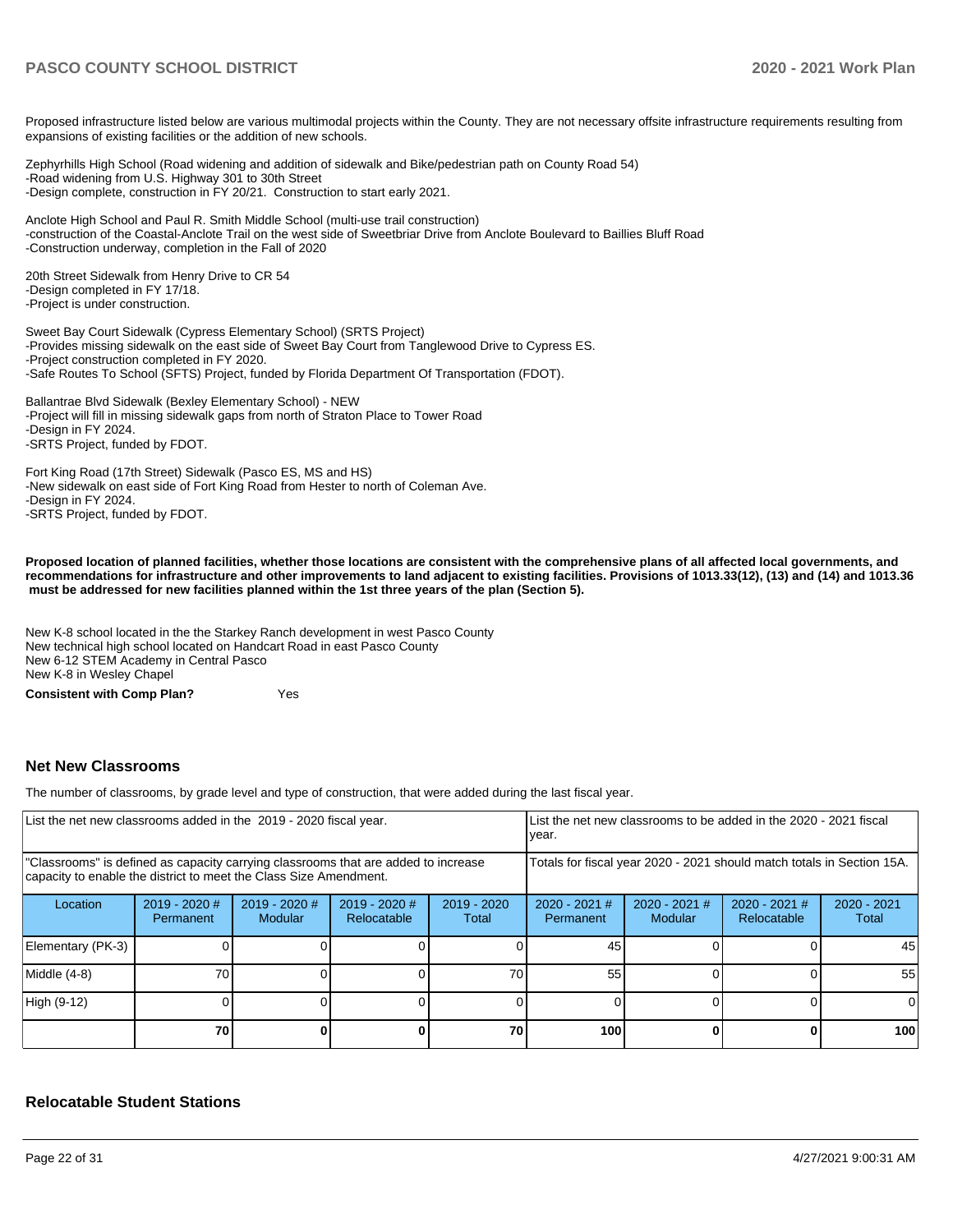Number of students that will be educated in relocatable units, by school, in the current year, and the projected number of students for each of the years in the workplan.

| <b>Site</b>                         | 2020 - 2021    | 2021 - 2022 | 2022 - 2023 | 2023 - 2024    | 2024 - 2025    | 5 Year Average      |
|-------------------------------------|----------------|-------------|-------------|----------------|----------------|---------------------|
| <b>ANCLOTE ELEMENTARY</b>           | 18             | 18          | 18          | 18             | 18             | 18                  |
| <b>GULFSIDE ELEMENTARY</b>          | 22             | 22          | 22          | 22             | 22             | 22                  |
| <b>PINE VIEW MIDDLE</b>             | 132            | 132         | 132         | 132            | 132            | 132                 |
| Wendell Krinn Technical High School | 25             | 25          | 25          | 25             | 25             | 25                  |
| CALUSA ELEMENTARY                   | 72             | 72          | 72          | 72             | 72             | 72                  |
| MOON LAKE ELEMENTARY                | 168            | 168         | 168         | 168            | 168            | 168                 |
| HUDSON MIDDLE                       | 0              | 0           | 0           | 0              | $\mathbf 0$    | $\mathsf{O}\xspace$ |
| LAKE MYRTLE ELEMENTARY              | 44             | 44          | 44          | 44             | 44             | 44                  |
| Fred K. Marchman Technical College  | 0              | $\mathbf 0$ | $\Omega$    | $\Omega$       | 0              | $\overline{0}$      |
| <b>SEVEN SPRINGS MIDDLE</b>         | 292            | 292         | 292         | 292            | 292            | 292                 |
| COTEE RIVER ELEMENTARY              | 0              | 0           | 0           | $\Omega$       | 0              | $\overline{0}$      |
| <b>DENHAM OAKS ELEMENTARY</b>       | 66             | 66          | 66          | 66             | 66             | 66                  |
| CHESTER W TAYLOR JR ELEMENTARY      | 190            | 190         | 190         | 190            | 190            | 190                 |
| WATERGRASS ELEMENTARY SCHOOL        | 0              | 0           | 0           | $\Omega$       | $\mathbf 0$    | $\mathbf 0$         |
| ANCLOTE HIGH SCHOOL                 | 0              | $\mathbf 0$ | 0           | 0              | $\mathbf 0$    | $\overline{0}$      |
| <b>FIVAY HIGH SCHOOL</b>            | 0              | $\mathbf 0$ | $\Omega$    | $\Omega$       | $\Omega$       | $\overline{0}$      |
| CONNERTON ELEMENTARY SCHOOL         | 308            | 308         | 308         | 308            | 308            | 308                 |
| <b>ODESSA ELEMENTARY SCHOOL</b>     | 570            | 396         | 330         | 264            | 198            | 352                 |
| Wiregrass Elementary School         | 0              | 0           | 0           | $\Omega$       | $\mathbf 0$    | $\mathbf 0$         |
| Cypress Creek High School           | 75             | 75          | 75          | 75             | 75             | 75                  |
| ACHIEVE CENTER OF PASCO             | 354            | 354         | 354         | 354            | 354            | 354                 |
| <b>Bexley Elementary School</b>     | 0              | 0           | 0           | $\Omega$       | $\Omega$       | $\mathbf 0$         |
| LONGLEAF ELEMENTARY                 | 66             | 66          | 66          | 66             | 66             | 66                  |
| <b>SEVEN OAKS ELEMENTARY SCHOOL</b> | 260            | 260         | 260         | 260            | 260            | 260                 |
| <b>WIREGRASS RANCH SENIOR HIGH</b>  | 725            | 725         | 725         | 725            | 725            | 725                 |
| <b>PAUL R SMITH MIDDLE</b>          | $\overline{0}$ | 0           | 0           | $\overline{0}$ | 0              | $\mathbf 0$         |
| <b>ZEPHYRHILLS SENIOR HIGH</b>      | 350            | 350         | 350         | 350            | 350            | 350                 |
| WOODLAND ELEMENTARY                 | 172            | 172         | 172         | 172            | 172            | 172                 |
| MITTYE P LOCKE ELEMENTARY           | 80             | 80          | 80          | 80             | 80             | 80                  |
| HARRY SCHWETTMAN EDUCATION CENTER   | 50             | 50          | 50          | 50             | 50             | 50                  |
| <b>SAN ANTONIO ELEMENTARY</b>       | 36             | 36          | 36          | 36             | 36             | 36                  |
| <b>GULF MIDDLE</b>                  | 22             | 22          | 22          | 22             | 22             | 22                  |
| RICHEY ELEMENTARY                   | $\pmb{0}$      | $\mathbf 0$ | 0           | $\mathbf 0$    | $\overline{0}$ | $\mathbf 0$         |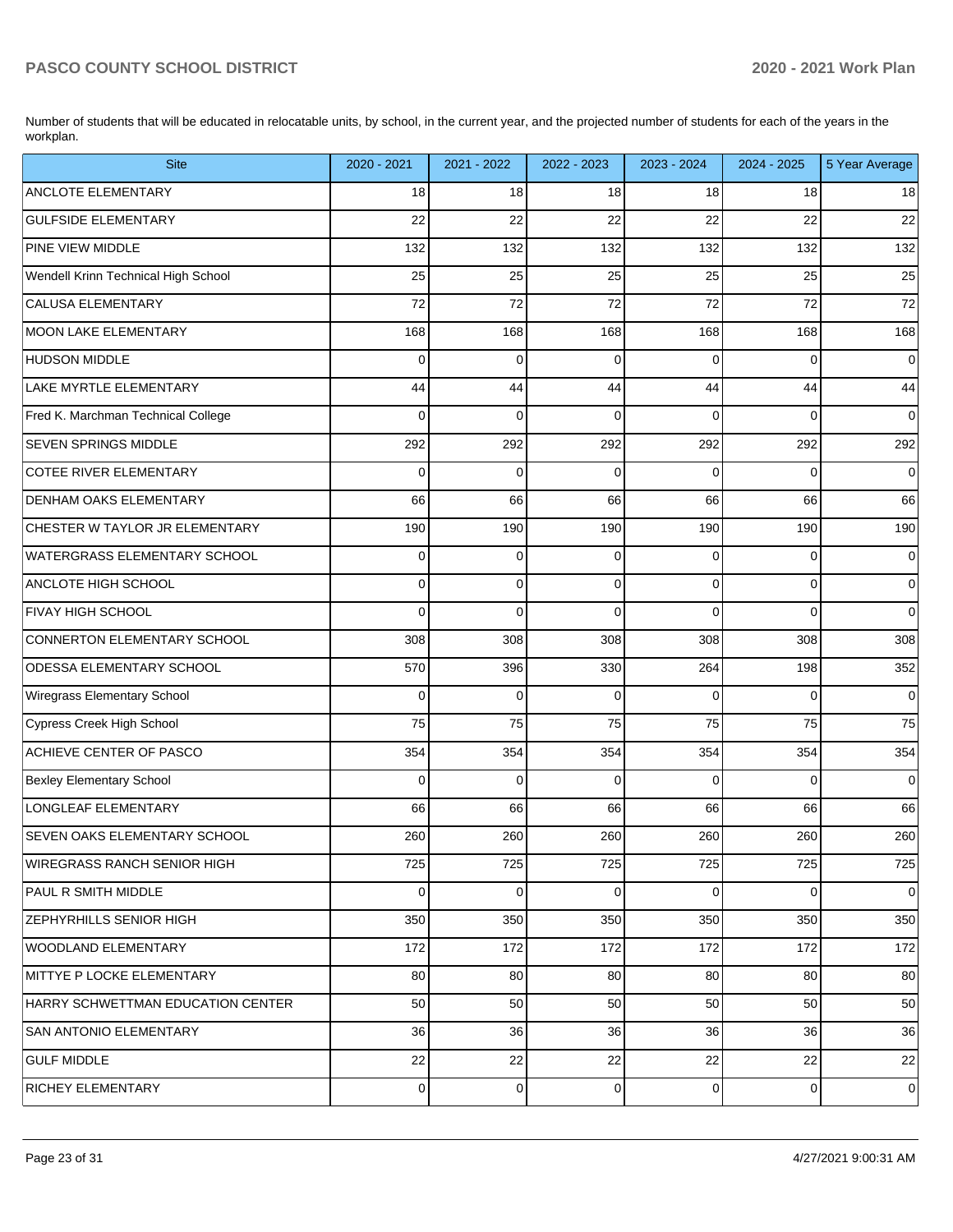| <b>HUDSON ELEMENTARY</b>              | 408         | $\overline{0}$ | 0        | $\overline{0}$ | 0           | 82          |
|---------------------------------------|-------------|----------------|----------|----------------|-------------|-------------|
| <b>LACOOCHEE ELEMENTARY</b>           | 58          | 58             | 58       | 58             | 58          | 58          |
| <b>GULF HIGH</b>                      | 125         | 125            | 125      | 125            | 125         | 125         |
| <b>SCHRADER ELEMENTARY</b>            | 88          | 88             | 88       | 88             | 88          | 88          |
| <b>BAYONET POINT MIDDLE</b>           | 0           | $\mathbf 0$    | $\Omega$ | 0              | $\Omega$    | $\mathbf 0$ |
| <b>Cypress Creek Middle School</b>    | 0           | $\mathbf 0$    | $\Omega$ | $\Omega$       | $\mathbf 0$ | $\mathbf 0$ |
| SANDERS MEMORIAL ELEMENTARY           | $\Omega$    | $\Omega$       | $\Omega$ | 0              | $\Omega$    | $\mathbf 0$ |
| <b>RIVER RIDGE MIDDLE SENIOR HIGH</b> | 450         | 450            | 450      | 450            | 450         | 450         |
| NORTHWEST ELEMENTARY                  | 124         | 124            | 124      | 124            | 124         | 124         |
| <b>SAND PINE ELEMENTARY</b>           | 132         | 132            | 132      | 132            | 132         | 132         |
| <b>JAMES IRVIN EDUCATION CENTER</b>   | 742         | 742            | 742      | 742            | 742         | 742         |
| <b>WESLEY CHAPEL SENIOR HIGH</b>      | 175         | 175            | 175      | 175            | 175         | 175         |
| J W MITCHELL SENIOR HIGH              | 475         | 475            | 475      | 475            | 475         | 475         |
| JAMES M MARLOWE ELEMENTARY            | 18          | 18             | 18       | 18             | 18          | 18          |
| <b>CHASCO ELEMENTARY</b>              | 168         | 168            | 168      | 168            | 168         | 168         |
| <b>SUNRAY ELEMENTARY</b>              | $\Omega$    | $\Omega$       | $\Omega$ | $\Omega$       | $\Omega$    | $\mathbf 0$ |
| <b>CENTENNIAL MIDDLE</b>              | 220         | 220            | 220      | 220            | 220         | 220         |
| <b>CHASCO MIDDLE</b>                  | 44          | 44             | 44       | 44             | 44          | 44          |
| <b>TRINITY ELEMENTARY</b>             | 44          | 44             | 44       | 44             | 44          | 44          |
| <b>PINE VIEW ELEMENTARY</b>           | 40          | 40             | 40       | 40             | 40          | 40          |
| <b>GULF HIGHLANDS ELEMENTARY</b>      | 72          | 72             | 72       | 72             | 72          | 72          |
| DR JOHN LONG MIDDLE                   | 308         | 308            | 308      | 308            | 308         | 308         |
| VETERANS ELEMENTARY SCHOOL            | $\Omega$    | $\mathbf 0$    | $\Omega$ | 0              | $\Omega$    | $\Omega$    |
| <b>CREWS LAKE MIDDLE</b>              | 546         | $\mathbf 0$    | $\Omega$ | $\Omega$       | $\mathbf 0$ | 109         |
| <b>TRINITY OAKS ELEMENTARY</b>        | 0           | $\mathbf 0$    | $\Omega$ | 0              | $\mathbf 0$ | $\mathbf 0$ |
| OAKSTEAD ELEMENTARY                   | 352         | 352            | 352      | 352            | 352         | 352         |
| <b>NEW RIVER ELEMENTARY</b>           | 80          | 80             | 80       | 80             | 80          | 80          |
| DOUBLE BRANCH ELEMENTARY              | 110         | 110            | 110      | 110            | 110         | 110         |
| CHARLES S. RUSHE MIDDLE               | 220         | 220            | 220      | 220            | 220         | 220         |
| <b>SUNLAKE HIGH</b>                   | 275         | 275            | 275      | 275            | 275         | 275         |
| <b>GULF TRACE ELEMENTARY</b>          | $\mathbf 0$ | $\mathbf 0$    | $\Omega$ | $\Omega$       | 0           | $\Omega$    |
| <b>WESLEY CHAPEL ELEMENTARY</b>       | 176         | 176            | 176      | 176            | 176         | 176         |
| <b>RODNEY B COX ELEMENTARY</b>        | 248         | 248            | 248      | 248            | 248         | 248         |
| PASCO SENIOR HIGH                     | 500         | 500            | 500      | 500            | 500         | 500         |
| <b>PASCO ELEMENTARY</b>               | 72          | 72             | 72       | 72             | 72          | 72          |
| PASCO MIDDLE                          | 198         | 198            | 198      | 198            | 198         | 198         |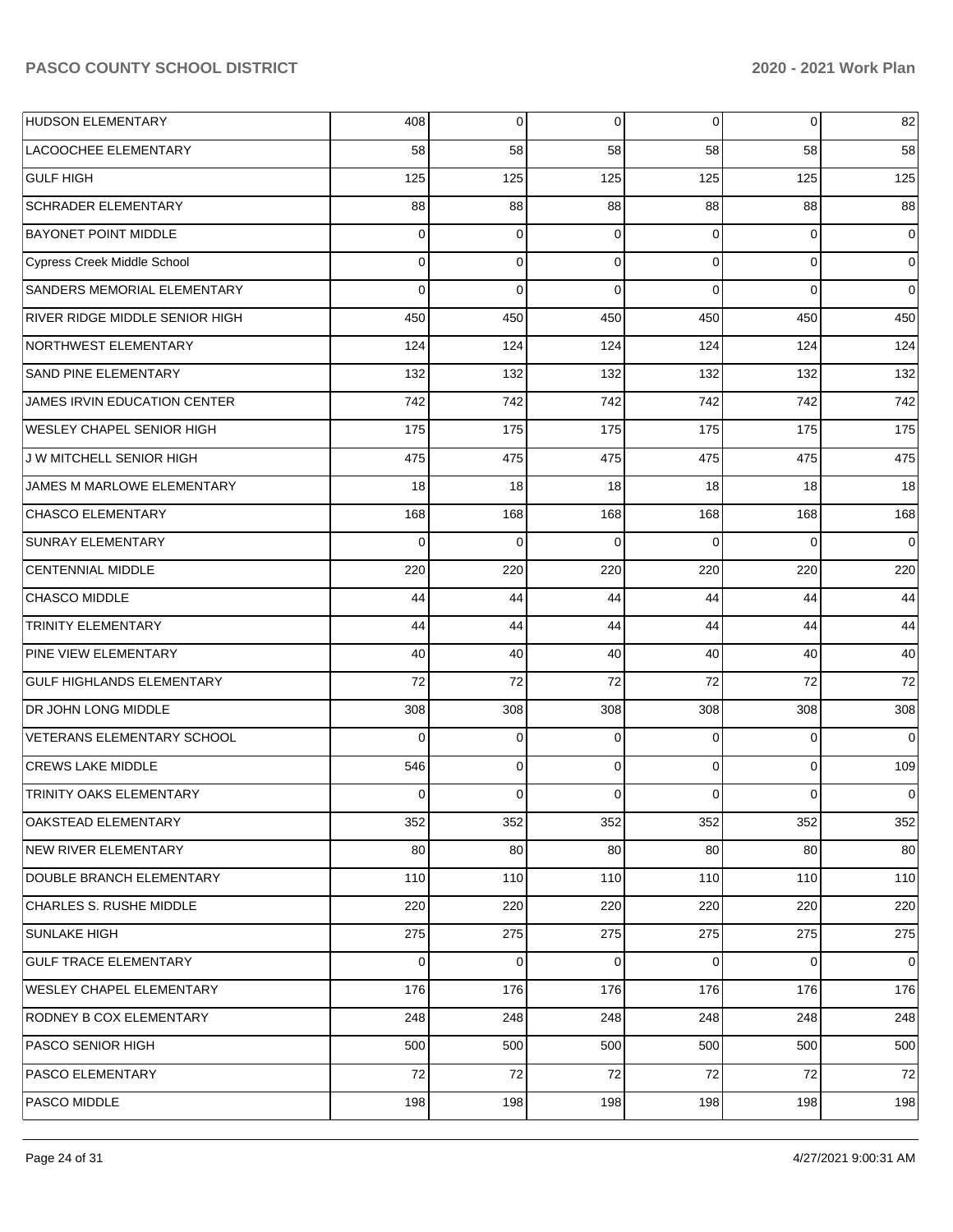| <b>MOORE-MICKENS EDUCATION CENTER</b>             | $\Omega$ | $\Omega$ | 0        | $\Omega$ | $\Omega$ | $\overline{0}$ |
|---------------------------------------------------|----------|----------|----------|----------|----------|----------------|
| WEST ZEPHYRHILLS ELEMENTARY                       | 178      | 178      | 178      | 178      | 178      | 178            |
| <b>RAYMOND B STEWART MIDDLE</b>                   | 154      | 154      | 154      | 154      | 154      | 154            |
| HUDSON SENIOR HIGH                                | 50       | 50       | 50       | 50       | 50       | 50             |
| FOX HOLLOW ELEMENTARY                             | 41       | 41       | 41       | 41       | 41       | 41             |
| <b>QUAIL HOLLOW ELEMENTARY</b>                    | 0        | $\Omega$ | $\Omega$ | $\Omega$ | $\Omega$ | $\overline{0}$ |
| CENTENNIAL ELEMENTARY                             | 62       | 62       | 62       | 62       | 62       | 62             |
| <b>SEVEN SPRINGS ELEMENTARY</b>                   | $\Omega$ | $\Omega$ | $\Omega$ | $\Omega$ | $\Omega$ | $\Omega$       |
| <b>DEER PARK ELEMENTARY</b>                       | 44       | 44       | 44       | 44       | 44       | 44             |
| MARY GIELLA ELEMENTARY                            | 98       | 98       | 98       | 98       | 98       | 98             |
| <b>THOMAS E WEIGHTMAN MIDDLE</b>                  | 242      | 242      | 242      | 242      | 242      | 242            |
| <b>SHADY HILLS ELEMENTARY</b>                     | 44       | 44       | 44       | 44       | 44       | 44             |
| <b>CYPRESS ELEMENTARY</b>                         | 220      | 220      | 220      | 220      | 220      | 220            |
| LAND O LAKES SENIOR HIGH                          | 225      | 225      | 225      | 225      | 225      | 225            |
| Totals for PASCO COUNTY SCHOOL DISTRICT           |          |          |          |          |          |                |
| Total students in relocatables by year.           | 11,923   | 10,795   | 10,729   | 10,663   | 10,597   | 10,941         |
| Total number of COFTE students projected by year. | 69,186   | 70,302   | 71,259   | 72,197   | 72,664   | 71,122         |
| Percent in relocatables by year.                  | 17 %     | 15 %     | 15 %     | 15 %     | 15 %     | 15 %           |

## **Leased Facilities Tracking**

Exising leased facilities and plans for the acquisition of leased facilities, including the number of classrooms and student stations, as reported in the educational plant survey, that are planned in that location at the end of the five year workplan.

| Location                          | # of Leased<br>Classrooms 2020 -<br>2021 | <b>FISH Student</b><br><b>Stations</b> | Owner | # of Leased<br>Classrooms 2024 -<br>2025 | <b>FISH Student</b><br><b>Stations</b> |
|-----------------------------------|------------------------------------------|----------------------------------------|-------|------------------------------------------|----------------------------------------|
| MITTYE P LOCKE ELEMENTARY         | 0                                        |                                        |       |                                          |                                        |
| HARRY SCHWETTMAN EDUCATION CENTER | 0                                        |                                        |       |                                          | $\Omega$                               |
| <b>SAN ANTONIO ELEMENTARY</b>     | 0                                        |                                        |       | 0                                        | 0                                      |
| <b>GULF MIDDLE</b>                | 0                                        |                                        |       | 0                                        | U                                      |
| <b>RICHEY ELEMENTARY</b>          | 0                                        |                                        |       | $\Omega$                                 | <sup>0</sup>                           |
| HUDSON ELEMENTARY                 | 0                                        | ∩                                      |       | <sup>0</sup>                             | $\Omega$                               |
| WEST ZEPHYRHILLS ELEMENTARY       | 0                                        |                                        |       | O                                        | $\Omega$                               |
| RAYMOND B STEWART MIDDLE          | 0                                        |                                        |       | 0                                        | $\Omega$                               |
| <b>ZEPHYRHILLS SENIOR HIGH</b>    | 0                                        | 0                                      |       | 0                                        | $\Omega$                               |
| WOODLAND ELEMENTARY               | 0                                        |                                        |       | $\Omega$                                 | $\Omega$                               |
| CONNERTON ELEMENTARY SCHOOL       | O                                        |                                        |       | $\Omega$                                 | $\Omega$                               |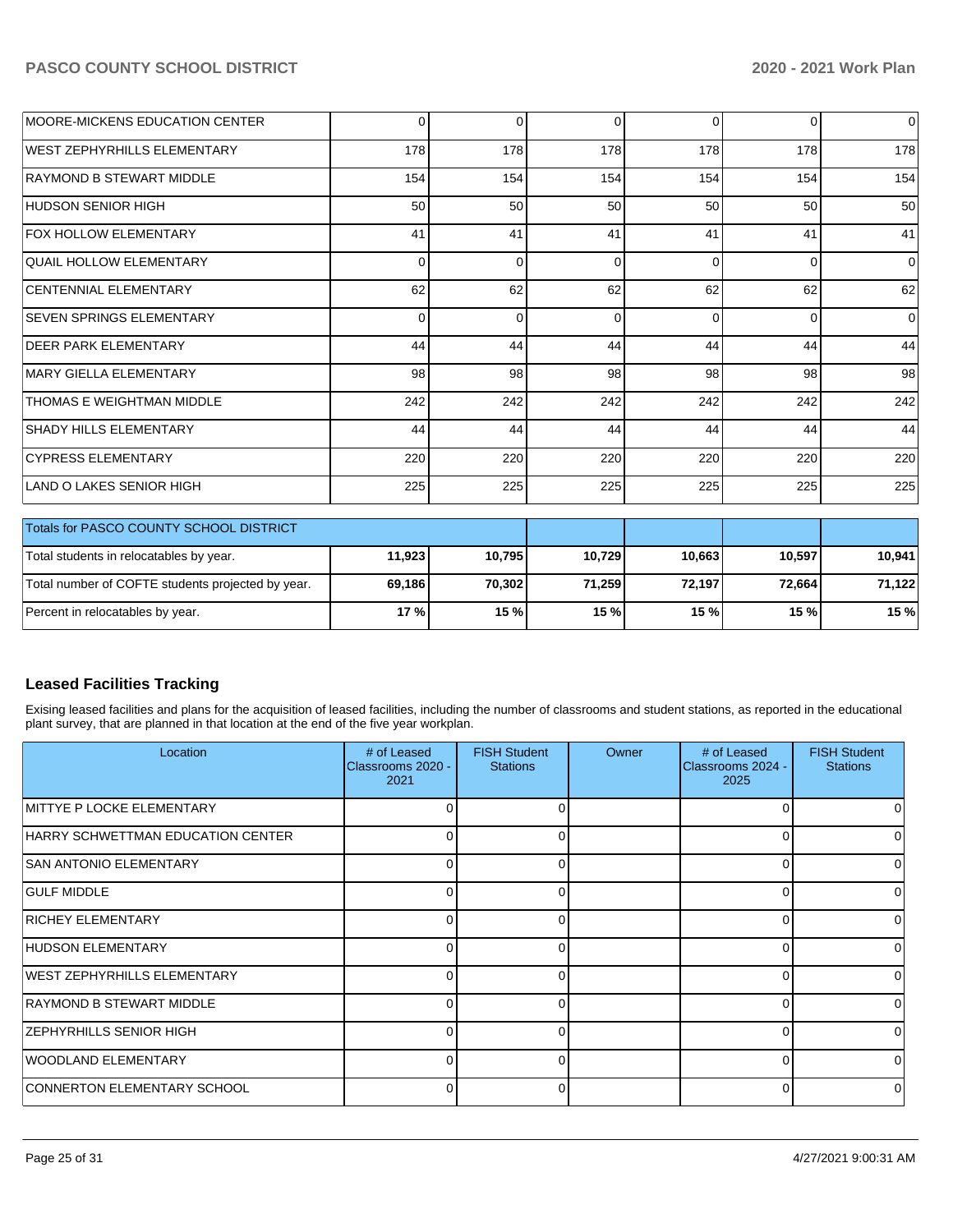| <b>CYPRESS ELEMENTARY</b>           | $\Omega$    | $\Omega$ |                              | $\overline{0}$ | 0 |
|-------------------------------------|-------------|----------|------------------------------|----------------|---|
| <b>ODESSA ELEMENTARY SCHOOL</b>     | 0           | 0        |                              | 0              |   |
| <b>SEVEN OAKS ELEMENTARY SCHOOL</b> | $\Omega$    | 0        |                              | 0              |   |
| WIREGRASS RANCH SENIOR HIGH         | 0           | 0        |                              | 0              |   |
| Wiregrass Elementary School         | 0           | 0        |                              | 0              |   |
| Cypress Creek High School           | 0           | 0        |                              | 0              |   |
| ACHIEVE CENTER OF PASCO             | $\Omega$    | 0        |                              | 0              |   |
| <b>PASCO ELEMENTARY</b>             | 0           | 0        |                              | 0              |   |
| <b>Bexley Elementary School</b>     | $\Omega$    | 0        |                              | 0              |   |
| Cypress Creek Middle School         | 0           | 0        |                              | 0              |   |
| SANDERS MEMORIAL ELEMENTARY         | $\Omega$    | 0        |                              | 0              |   |
| <b>SUNRAY ELEMENTARY</b>            | 0           | 0        | Returned to<br>leasing agent | 0              |   |
| <b>RODNEY B COX ELEMENTARY</b>      | $\Omega$    |          |                              | 0              |   |
| <b>PASCO SENIOR HIGH</b>            | $\Omega$    | O        |                              | $\mathbf 0$    |   |
| <b>PASCO MIDDLE</b>                 | $\Omega$    | 0        |                              | $\mathbf 0$    |   |
| MOORE-MICKENS EDUCATION CENTER      | $\Omega$    | 0        |                              | $\mathbf 0$    |   |
| WATERGRASS ELEMENTARY SCHOOL        | $\Omega$    | $\Omega$ |                              | $\mathbf 0$    |   |
| <b>SUNLAKE HIGH</b>                 | $\Omega$    | 0        |                              | $\mathbf 0$    |   |
| <b>GULF TRACE ELEMENTARY</b>        | $\Omega$    | 0        |                              | $\mathbf 0$    |   |
| VETERANS ELEMENTARY SCHOOL          | $\Omega$    | 0        |                              | $\mathbf 0$    |   |
| <b>CREWS LAKE MIDDLE</b>            | $\Omega$    | 0        |                              | $\mathbf 0$    |   |
| ANCLOTE HIGH SCHOOL                 | $\Omega$    | 0        |                              | $\mathbf 0$    |   |
| <b>FIVAY HIGH SCHOOL</b>            | $\Omega$    | $\Omega$ |                              | $\mathbf 0$    |   |
| <b>DR JOHN LONG MIDDLE</b>          | $\Omega$    | O        |                              | 0              |   |
| <b>TRINITY OAKS ELEMENTARY</b>      | 0           | 0        |                              | 0              | 0 |
| OAKSTEAD ELEMENTARY                 | 0           | 0        |                              | 0              | 0 |
| NEW RIVER ELEMENTARY                | $\mathbf 0$ | $\Omega$ |                              | 0              | 0 |
| DOUBLE BRANCH ELEMENTARY            | 0           | $\Omega$ |                              | 0              | 0 |
| CHARLES S. RUSHE MIDDLE             | $\mathbf 0$ | $\Omega$ |                              | $\mathbf 0$    | 0 |
| <b>PINE VIEW ELEMENTARY</b>         | 0           | $\Omega$ |                              | 0              | 0 |
| LONGLEAF ELEMENTARY                 | 0           | $\Omega$ |                              | 0              | 0 |
| <b>PAUL R SMITH MIDDLE</b>          | 0           | $\Omega$ |                              | 0              | 0 |
| <b>GULF HIGHLANDS ELEMENTARY</b>    | $\mathbf 0$ | $\Omega$ |                              | $\mathbf 0$    | 0 |
| CHASCO ELEMENTARY                   | 0           | $\Omega$ |                              | 0              | 0 |
| <b>CENTENNIAL MIDDLE</b>            | 0           | 0        |                              | $\mathbf 0$    | 0 |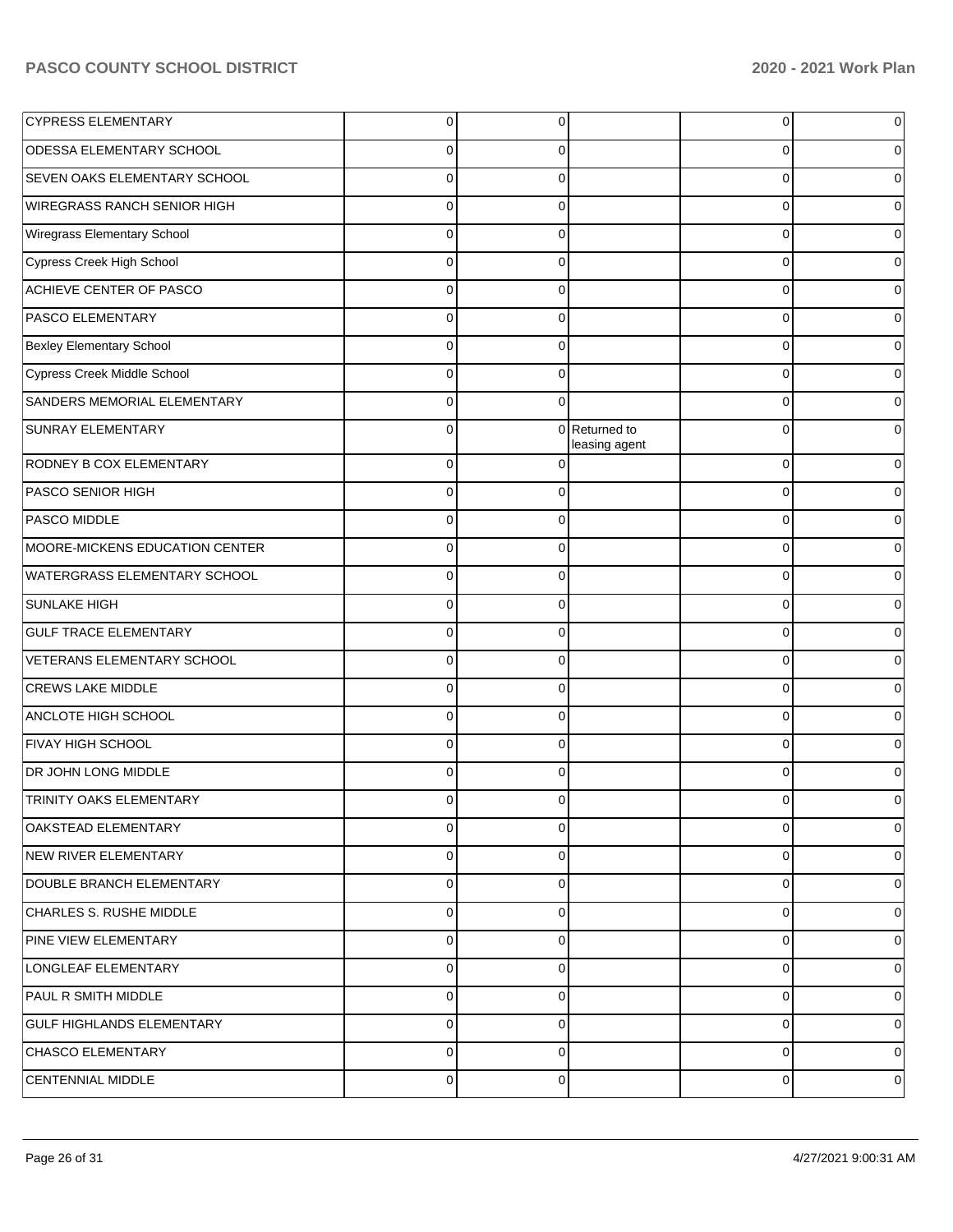| CHASCO MIDDLE                       | 0           | 0        | 0 | $\overline{0}$ |
|-------------------------------------|-------------|----------|---|----------------|
| <b>TRINITY ELEMENTARY</b>           | 0           | 0        | 0 | 0              |
| <b>WESLEY CHAPEL ELEMENTARY</b>     | 0           | C        | O | 0              |
| CHESTER W TAYLOR JR ELEMENTARY      | 0           | 0        | 0 | $\overline{0}$ |
| SAND PINE ELEMENTARY                | $\Omega$    | 0        | U | $\overline{0}$ |
| JAMES IRVIN EDUCATION CENTER        | 0           | 0        | 0 | 0              |
| <b>WESLEY CHAPEL SENIOR HIGH</b>    | $\Omega$    | 0        | 0 | 0              |
| J W MITCHELL SENIOR HIGH            | 0           | 0        | U | 0              |
| JAMES M MARLOWE ELEMENTARY          | 0           | C        | O | 0              |
| <b>SEVEN SPRINGS MIDDLE</b>         | 0           | 0        | 0 | 0              |
| COTEE RIVER ELEMENTARY              | 0           | 0        | U | 0              |
| <b>DENHAM OAKS ELEMENTARY</b>       | 0           | 0        | 0 | 0              |
| LAKE MYRTLE ELEMENTARY              | $\Omega$    | 0        | U | 0              |
| Fred K. Marchman Technical College  | 0           | 0        | 0 | 0              |
| <b>GULFSIDE ELEMENTARY</b>          | 0           | C        | O | 0              |
| PINE VIEW MIDDLE                    | 0           | 0        | U | 0              |
| Wendell Krinn Technical High School | 0           | 0        | U | 0              |
| CALUSA ELEMENTARY                   | 0           | 0        | 0 | 0              |
| <b>MOON LAKE ELEMENTARY</b>         | 0           | 0        | U | 0              |
| <b>HUDSON MIDDLE</b>                | 0           | 0        | 0 | 0              |
| NORTHWEST ELEMENTARY                | 0           | C        |   | 0              |
| <b>HUDSON SENIOR HIGH</b>           | 0           | 0        | 0 | 0              |
| SHADY HILLS ELEMENTARY              | 0           | ∩        | U | 0              |
| LAND O LAKES SENIOR HIGH            | 0           | 0        | 0 | 0              |
| <b>ANCLOTE ELEMENTARY</b>           | 0           | 0        | O | 0              |
| CENTENNIAL ELEMENTARY               | 0           | $\Omega$ | 0 | $\Omega$       |
| <b>SEVEN SPRINGS ELEMENTARY</b>     | 0           | $\Omega$ | 0 | $\overline{0}$ |
| <b>DEER PARK ELEMENTARY</b>         | 0           | 0        | 0 | $\overline{0}$ |
| MARY GIELLA ELEMENTARY              | 0           | 0        | 0 | $\overline{0}$ |
| <b>THOMAS E WEIGHTMAN MIDDLE</b>    | $\mathbf 0$ | $\Omega$ | 0 | $\overline{0}$ |
| RIVER RIDGE MIDDLE SENIOR HIGH      | $\mathbf 0$ | 0        | 0 | $\overline{0}$ |
| LACOOCHEE ELEMENTARY                | $\mathbf 0$ | $\Omega$ | 0 | $\overline{0}$ |
| GULF HIGH                           | $\mathbf 0$ | $\Omega$ | 0 | $\overline{0}$ |
| <b>SCHRADER ELEMENTARY</b>          | 0           | 0        | 0 | $\overline{0}$ |
| <b>BAYONET POINT MIDDLE</b>         | $\mathbf 0$ | 0        | 0 | 0              |
| FOX HOLLOW ELEMENTARY               | 0           | 0        | 0 | 0              |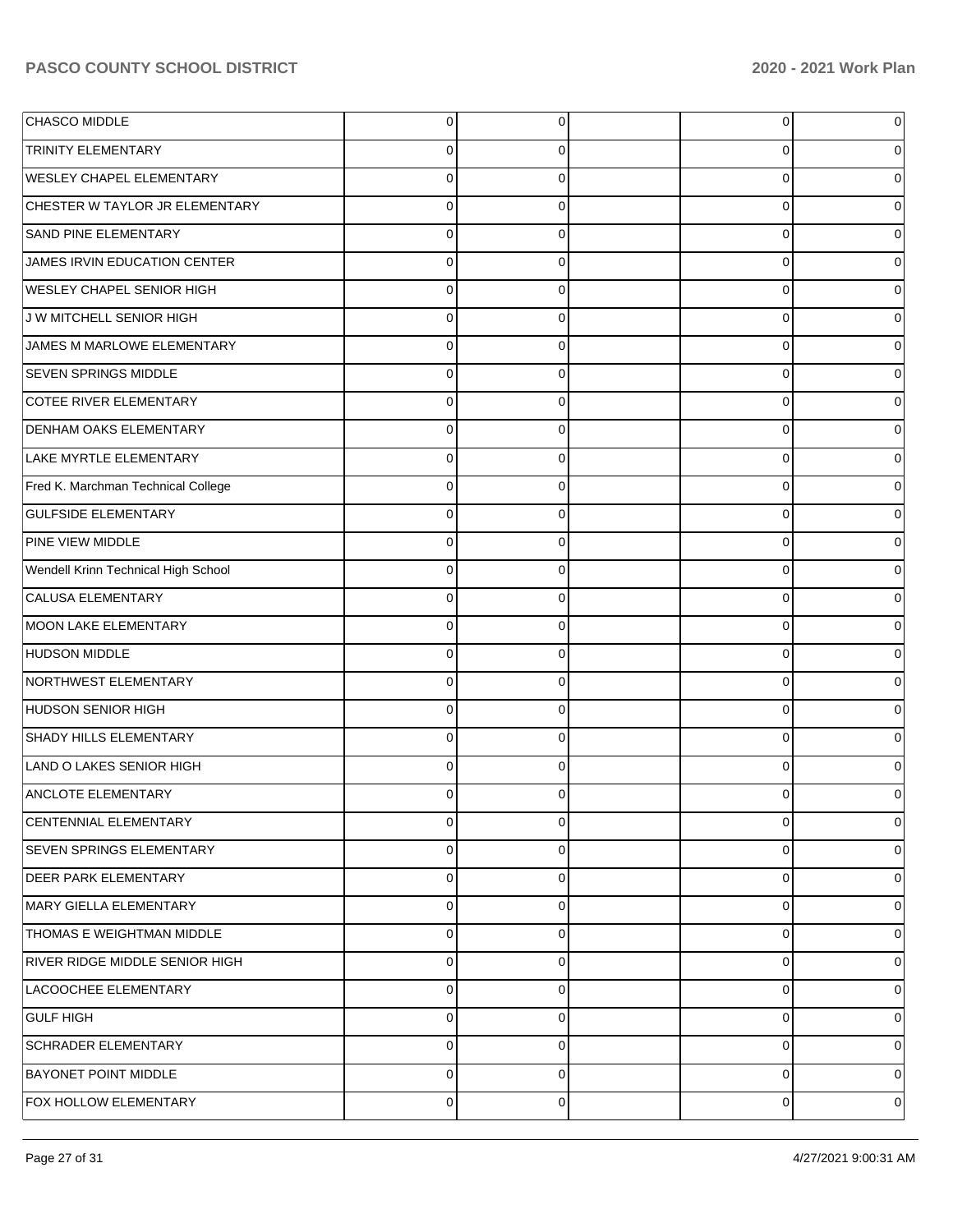| <b>QUAIL HOLLOW ELEMENTARY</b> |  |  |  |
|--------------------------------|--|--|--|
|                                |  |  |  |

#### **Failed Standard Relocatable Tracking**

Relocatable units currently reported by school, from FISH, and the number of relocatable units identified as 'Failed Standards'.

Nothing reported for this section.

## **Planning**

#### **Class Size Reduction Planning**

**Plans approved by the school board that reduce the need for permanent student stations such as acceptable school capacity levels, redistricting, busing, year-round schools, charter schools, magnet schools, public-private partnerships, multitrack scheduling, grade level organization, block scheduling, or other alternatives.**

In conjunction with the opening of a new K-8 magnet school next school year, the School Board will be conducting a redistricting this school year. The attendance zone for this school will be minimal with the rest of the seats being filled by magnet school application. This redistricting and magnet will move elementary and middle school students from overcrowded schools into the new school.

Two new charter schools opened this school year in the Wesley Chapel area. This has reduced the need for permanent student stations in this area as students from both under-crowded and overcrowded traditional schools and other charter schools migrated to these new charter schools. The School District is currently reviewing other charter school applications.

A new technical high school will be opening on the east side of the county in two years. This school will draw students from currently overcrowded high schools and reduce the need for permanent student stations.

A new 6-12 magnet academy is scheduled to open in the central part of the county in three years. This school will provide additional student stations for anticipated growth and also draw students from overcrowded middle and high schools in the area.

A new K-8 magnet school is planned to open on the east side of the county in four years to accommodate continued growth in that area and reduce the need for traditional permanent seats in multiple other areas.

### **School Closure Planning**

**Plans for the closure of any school, including plans for disposition of the facility or usage of facility space, and anticipated revenues.** 

The School District closed Hudson Elementary School beginning with the 2020-2021 School Year and consolidated those students with Gulf Highlands Elementary and Northwest Elementary Schools. The closed Hudson Elementary School campus is currently being used as swing space while Northwest Elementary School is being remodeled. After this year, the School District will look to re-purpose Hudson Elementary School or dispose of the facility for revenue that will be reinvested into our educational programs.

Also this year, the School District sold an excess parcel of land off of the Cypress Creek Middle and High school campus for the purpose of a new electric substation. The campus will benefit from a dedicated power line to the school and the revenue from this sale will be reinvested into our educational programs.

In addition, we continue to consider consolidation of a couple of our other under-enrolled facilities. We are also looking to dispose of the vacant Trilby Education Center and a couple of other vacant parcels. Any expected revenue from these sites will be reinvested into our educational programs.

## **Long Range Planning**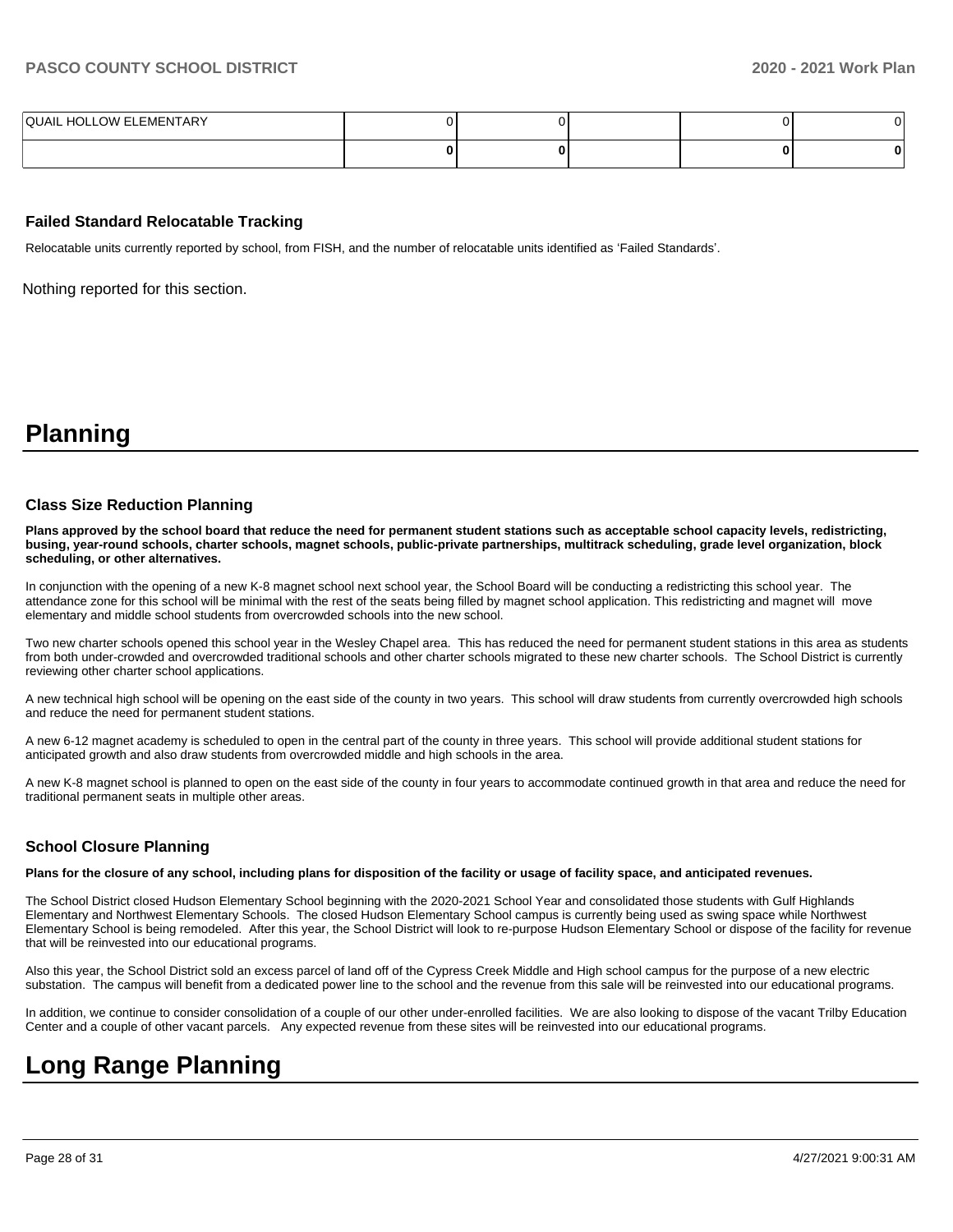### **Ten-Year Maintenance**

District projects and locations regarding the projected need for major renovation, repair, and maintenance projects within the district in years 6-10 beyond the projects plans detailed in the five years covered by the work plan.

Nothing reported for this section.

### **Ten-Year Capacity**

Schedule of capital outlay projects projected to ensure the availability of satisfactory student stations for the projected student enrollment in K-12 programs for the future 5 years beyond the 5-year district facilities work program.

Nothing reported for this section.

## **Ten-Year Planned Utilization**

Schedule of planned capital outlay projects identifying the standard grade groupings, capacities, and planned utilization rates of future educational facilities of the district for both permanent and relocatable facilities.

| <b>Grade Level Projections</b>  | <b>FISH</b><br>Student<br><b>Stations</b> | Actual 2019 -<br><b>2020 FISH</b><br>Capacity | Actual<br>$2019 -$<br>2020<br><b>COFTE</b> | Actual 2019 - 2020<br><b>Utilization</b> | Actual 2020 - 2021 / 2029 - 2030 new<br>Student Capacity to be added/removed | Projected 2029<br>2030 COFTE | Projected 2029 -<br>2030 Utilization |
|---------------------------------|-------------------------------------------|-----------------------------------------------|--------------------------------------------|------------------------------------------|------------------------------------------------------------------------------|------------------------------|--------------------------------------|
| Elementary - District<br>Totals | 39,880                                    | 39,880                                        | 30,080.83                                  | 75.43 %                                  |                                                                              |                              | 0.00%                                |
| Middle - District Totals        | 25.823                                    | 23.235                                        | 19.316.12                                  | 83.13 %                                  |                                                                              |                              | 0.00%                                |
| High - District Totals          | 24.824                                    | 23.577                                        | 17.674.57                                  | 74.97 %                                  |                                                                              |                              | 0.00%                                |
| Other - ESE, etc                | 4.698                                     | 2.665                                         | 333.03                                     | 12.50 %                                  |                                                                              |                              | 0.00%                                |
|                                 | 95.225                                    | 89,357                                        | 67.404.55                                  | 75.43 %                                  |                                                                              |                              | 0.00%                                |

**Combination schools are included with the middle schools for student stations, capacity, COFTE and utilization purposes because these facilities all have a 90% utilization factor. Use this space to explain or define the grade groupings for combination schools.** 

No comments to report.

## **Ten-Year Infrastructure Planning**

Nothing reported for this section.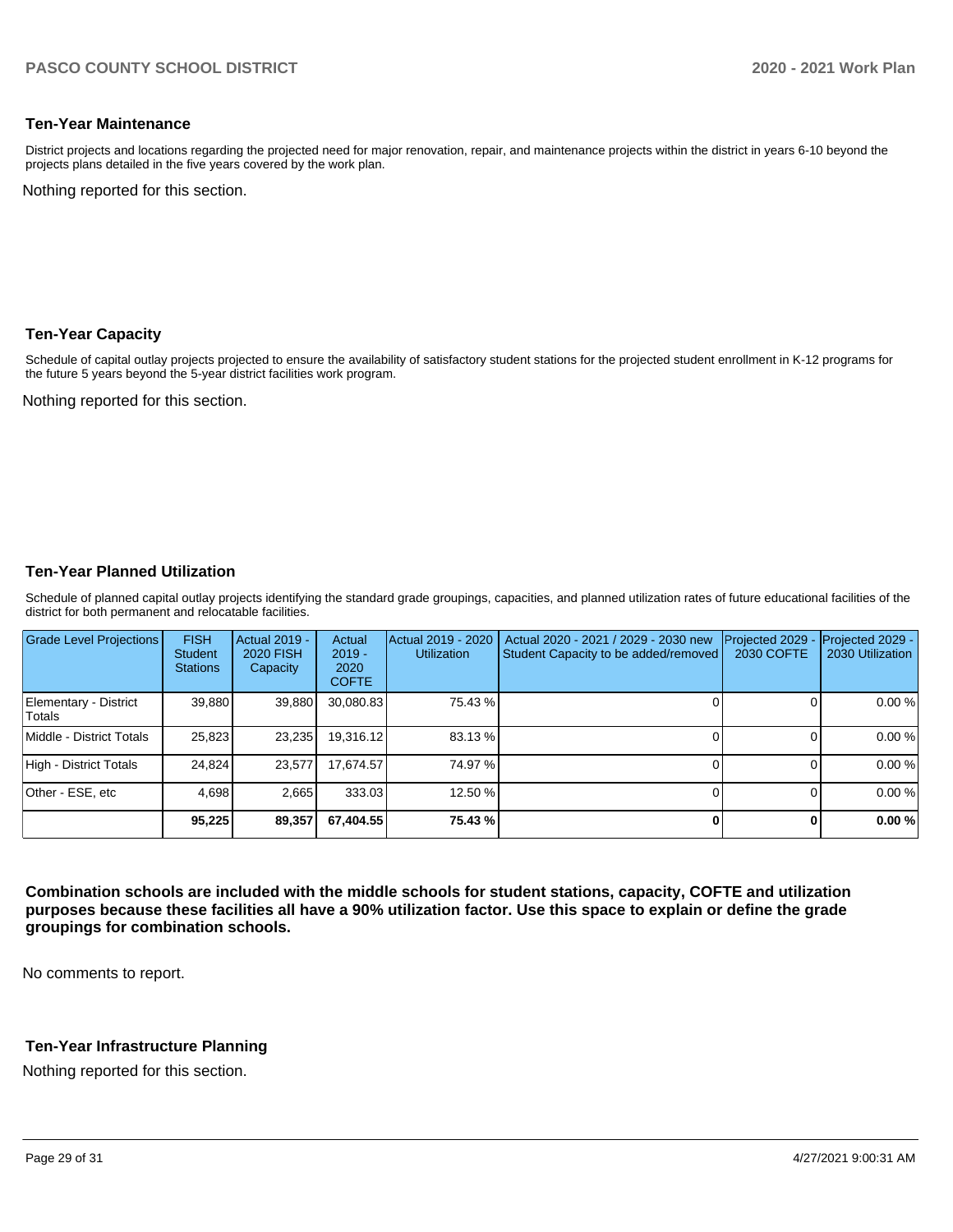## **Twenty-Year Maintenance**

District projects and locations regarding the projected need for major renovation, repair, and maintenance projects within the district in years 11-20 beyond the projects plans detailed in the five years covered by the work plan.

Nothing reported for this section.

## **Twenty-Year Capacity**

Schedule of capital outlay projects projected to ensure the availability of satisfactory student stations for the projected student enrollment in K-12 programs for the future 11-20 years beyond the 5-year district facilities work program.

Nothing reported for this section.

### **Twenty-Year Planned Utilization**

Schedule of planned capital outlay projects identifying the standard grade groupings, capacities, and planned utilization rates of future educational facilities of the district for both permanent and relocatable facilities.

| <b>Grade Level Projections</b>  | <b>FISH</b><br><b>Student</b><br><b>Stations</b> | <b>Actual 2019 -</b><br><b>2020 FISH</b><br>Capacity | Actual<br>$2019 -$<br>2020<br><b>COFTE</b> | Actual 2019 - 2020<br><b>Utilization</b> | Actual 2020 - 2021 / 2039 - 2040 new<br>Student Capacity to be added/removed | Projected 2039<br>2040 COFTE | Projected 2039 -<br>2040 Utilization |
|---------------------------------|--------------------------------------------------|------------------------------------------------------|--------------------------------------------|------------------------------------------|------------------------------------------------------------------------------|------------------------------|--------------------------------------|
| Elementary - District<br>Totals | 39,880                                           | 39,880                                               | 30,080.83                                  | 75.43 %                                  |                                                                              |                              | 0.00 %                               |
| Middle - District Totals        | 25,823                                           | 23,235                                               | 19,316.12                                  | 83.13 %                                  |                                                                              |                              | 0.00 %                               |
| High - District Totals          | 24.824                                           | 23,577                                               | 17.674.57                                  | 74.97 %                                  |                                                                              |                              | 0.00 %                               |
| Other - ESE, etc                | 4,698                                            | 2,665                                                | 333.03                                     | 12.50 %                                  |                                                                              |                              | 0.00 %                               |
|                                 | 95,225                                           | 89,357                                               | 67,404.55                                  | 75.43 %                                  |                                                                              | n.                           | 0.00 %                               |

**Combination schools are included with the middle schools for student stations, capacity, COFTE and utilization purposes because these facilities all have a 90% utilization factor. Use this space to explain or define the grade groupings for combination schools.** 

No comments to report.